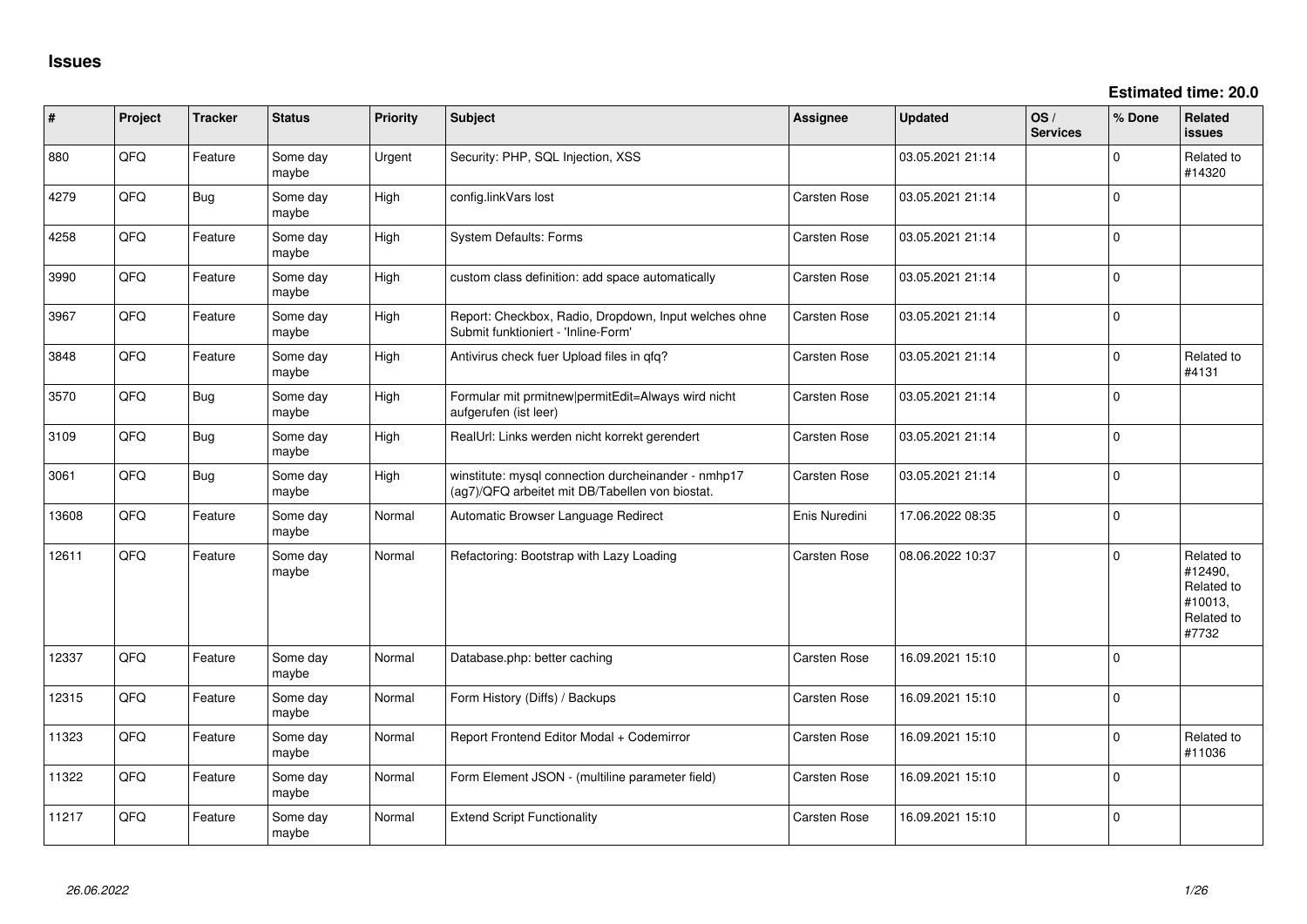| $\vert$ # | Project | <b>Tracker</b> | <b>Status</b>     | <b>Priority</b> | <b>Subject</b>                                                           | Assignee            | <b>Updated</b>   | OS/<br><b>Services</b> | % Done      | <b>Related</b><br><b>issues</b>                                       |
|-----------|---------|----------------|-------------------|-----------------|--------------------------------------------------------------------------|---------------------|------------------|------------------------|-------------|-----------------------------------------------------------------------|
| 11036     | QFQ     | Feature        | Some day<br>maybe | Normal          | inline report editor permissions                                         | Carsten Rose        | 16.09.2021 15:09 |                        | $\Omega$    | Related to<br>#11323                                                  |
| 10745     | QFQ     | Feature        | Some day<br>maybe | Normal          | Tablesorter Excel Export                                                 | Carsten Rose        | 16.09.2021 15:09 |                        | $\mathbf 0$ |                                                                       |
| 10738     | QFQ     | Feature        | Some day<br>maybe | Normal          | CORS headers for external API requests                                   |                     | 10.06.2020 14:00 |                        | $\mathbf 0$ |                                                                       |
| 10716     | QFQ     | Feature        | Some day<br>maybe | Normal          | Business Logic mit Externen Skripten                                     | Carsten Rose        | 16.09.2021 15:10 |                        | $\Omega$    | Related to<br>#10713,<br>Related to<br>#8217                          |
| 10116     | QFQ     | Feature        | Some day<br>maybe | Normal          | TypeAhead: Tag - show inside 'input' element                             | Carsten Rose        | 16.09.2021 15:09 |                        | $\mathbf 0$ |                                                                       |
| 10095     | QFQ     | Feature        | Some day<br>maybe | Normal          | Generic Gitlab Integration into QFQ                                      | Carsten Rose        | 16.09.2021 15:10 |                        | $\mathbf 0$ |                                                                       |
| 10013     | QFQ     | Feature        | Some day<br>maybe | Normal          | FE.typ=editor: CodeMirror                                                | Carsten Rose        | 08.06.2022 10:37 |                        | $\Omega$    | Related to<br>#12611,<br>Related to<br>#12490,<br>Related to<br>#7732 |
| 9704      | QFQ     | Feature        | Some day<br>maybe | Normal          | Thumbnails Generieren beim Splitten von PDF Files                        | <b>Carsten Rose</b> | 11.12.2019 16:01 |                        | $\mathbf 0$ |                                                                       |
| 9669      | QFQ     | Bug            | Some day<br>maybe | Normal          | Checkbox / Template Group: radio/checkbox visible broken<br>after 'add'  | Carsten Rose        | 16.06.2021 13:47 |                        | $\Omega$    | Related to<br>#8091                                                   |
| 9579      | QFQ     | Feature        | Some day<br>maybe | Normal          | Multiform with Process Row                                               | Carsten Rose        | 11.12.2019 16:01 |                        | $\mathbf 0$ |                                                                       |
| 9281      | QFQ     | <b>Bug</b>     | Some day<br>maybe | Normal          | Allow STRICT_TRANS_TABLES                                                | Carsten Rose        | 02.01.2021 18:43 |                        | $\mathbf 0$ |                                                                       |
| 9130      | QFQ     | Feature        | Some day<br>maybe | Normal          | tablesorter: Automatic Row numbering / Zeilenummer                       | Benjamin Baer       | 01.02.2020 23:22 |                        | $\mathbf 0$ |                                                                       |
| 9126      | QFQ     | Bug            | Some day<br>maybe | Normal          | hidden Form elements are present in page source                          |                     | 02.01.2021 18:41 |                        | $\pmb{0}$   |                                                                       |
| 9024      | QFQ     | Bug            | Some day<br>maybe | Normal          | QFQ Einarbeitung                                                         |                     | 01.02.2020 15:56 |                        | $\mathbf 0$ |                                                                       |
| 9020      | QFQ     | Bug            | Some day<br>maybe | Normal          | radio mit buttonClass und dynamicUpdate lassen sich nicht<br>kombinieren |                     | 11.12.2019 16:01 |                        | $\mathbf 0$ |                                                                       |
| 8894      | QFG     | Feature        | Some day<br>maybe | Normal          | Documentation Tags Usable in QFQ Application                             | Carsten Rose        | 11.12.2019 16:01 |                        | $\pmb{0}$   |                                                                       |
| 8892      | QFQ     | Feature        | Some day<br>maybe | Normal          | Display and Edit SQL Comments in Form Editor                             | Carsten Rose        | 11.12.2019 16:01 |                        | $\mathbf 0$ |                                                                       |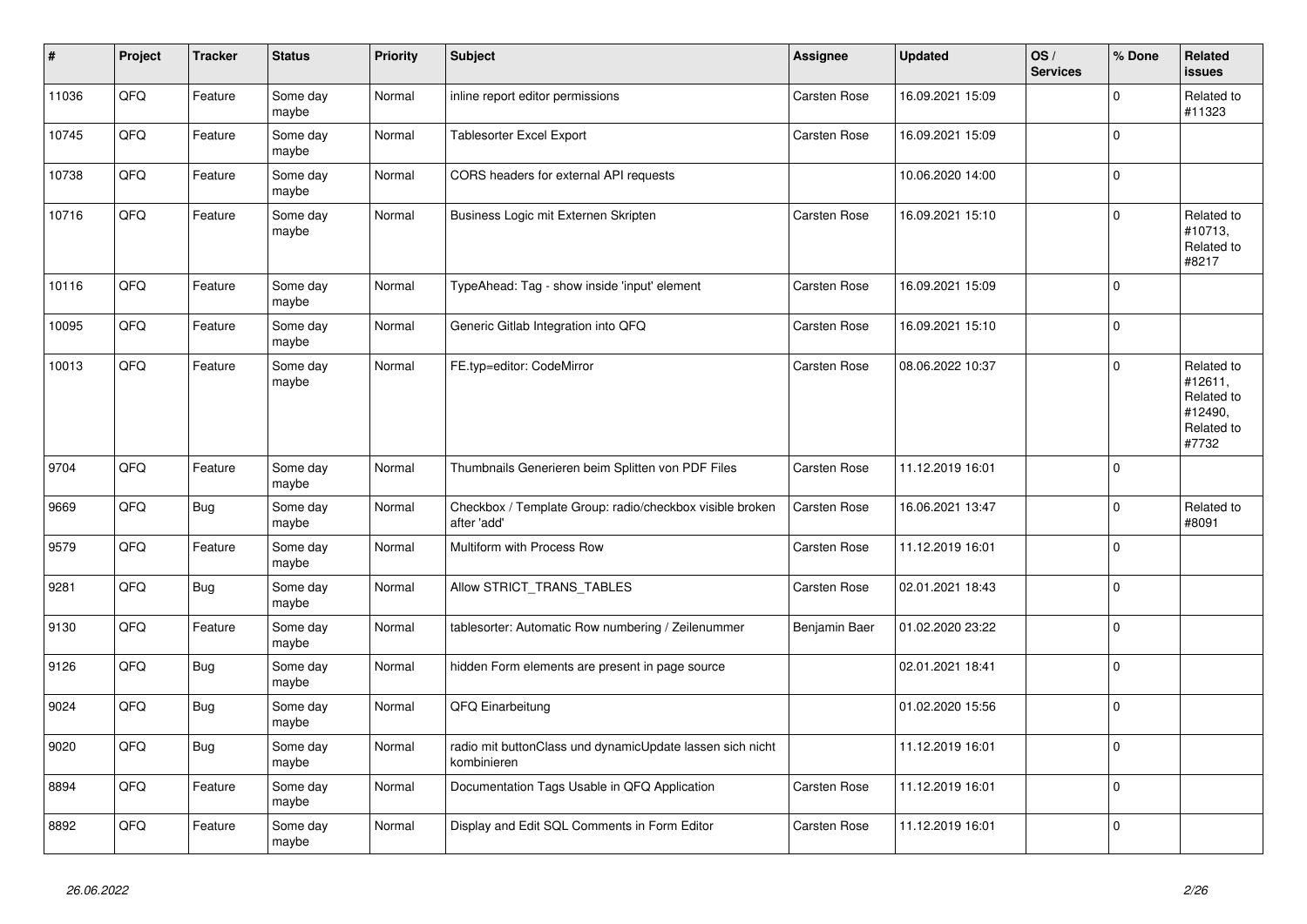| #    | Project | <b>Tracker</b> | <b>Status</b>     | Priority | <b>Subject</b>                                                                                 | Assignee            | <b>Updated</b>   | OS/<br><b>Services</b> | % Done      | Related<br><b>issues</b>                                               |
|------|---------|----------------|-------------------|----------|------------------------------------------------------------------------------------------------|---------------------|------------------|------------------------|-------------|------------------------------------------------------------------------|
| 8586 | QFQ     | Feature        | Some day<br>maybe | Normal   | QFQ: Enhance Error message for 'record not found'                                              | Carsten Rose        | 16.09.2021 15:10 |                        | $\Omega$    |                                                                        |
| 8522 | QFQ     | Feature        | Some day<br>maybe | Normal   | build QFQ - npm warnings                                                                       | Benjamin Baer       | 01.02.2020 23:19 |                        | 50          |                                                                        |
| 8520 | QFQ     | Feature        | Some day<br>maybe | Normal   | Bring QFQ to Composer                                                                          | <b>Carsten Rose</b> | 16.09.2021 15:10 |                        | $\mathbf 0$ |                                                                        |
| 8106 | QFQ     | <b>Bug</b>     | Some day<br>maybe | Normal   | Dynamic Update: Feld kann nicht auf empty zurückgesetzt<br>werden                              | <b>Carsten Rose</b> | 11.12.2019 16:01 |                        | $\mathbf 0$ |                                                                        |
| 8101 | QFQ     | Feature        | Some day<br>maybe | Normal   | Password hash: support further hashing methods                                                 | <b>Carsten Rose</b> | 16.09.2021 15:10 |                        | l 0         |                                                                        |
| 8056 | QFQ     | Feature        | Some day<br>maybe | Normal   | Termin Organisation (Reservation)                                                              |                     | 01.02.2020 23:19 |                        | $\Omega$    | Related to<br>#8658                                                    |
| 7921 | QFQ     | Feature        | Some day<br>maybe | Normal   | Rest API Export: URL kuerzer machen                                                            |                     | 01.02.2020 23:19 |                        | $\Omega$    |                                                                        |
| 7732 | QFQ     | Feature        | Some day<br>maybe | Normal   | Javascript: Lazy Loading der add on libs                                                       | Benjamin Baer       | 08.06.2022 10:38 |                        | $\Omega$    | Related to<br>#12611,<br>Related to<br>#12490,<br>Related to<br>#10013 |
| 7453 | QFQ     | Feature        | Some day<br>maybe | Normal   | import / export forms QFQ                                                                      | <b>Carsten Rose</b> | 16.09.2021 15:10 |                        | l 0         |                                                                        |
| 7452 | QFQ     | Feature        | Some day<br>maybe | Normal   | automate deployment new QFQ version                                                            | <b>Carsten Rose</b> | 16.09.2021 15:10 |                        | $\mathbf 0$ |                                                                        |
| 7402 | QFQ     | <b>Bug</b>     | Some day<br>maybe | Normal   | thumbnail cache: outdated picture when permission denied<br>and permission resolved.           |                     | 01.02.2020 23:20 |                        | $\Omega$    |                                                                        |
| 7336 | QFQ     | Feature        | Some day<br>maybe | Normal   | PDF Upload: disallow PDFs with specific Meta information                                       | Carsten Rose        | 11.12.2019 16:01 |                        | l 0         |                                                                        |
| 7281 | QFQ     | Bug            | Some day<br>maybe | Normal   | Subrecords: on large screen separator line too short                                           |                     | 01.02.2020 23:19 |                        | 0           |                                                                        |
| 7278 | QFQ     | Feature        | Some day<br>maybe | Normal   | Form: Wert vordefinieren der immer gesetzt wird                                                |                     | 02.05.2021 09:27 |                        | 0           |                                                                        |
| 7229 | QFQ     | Feature        | Some day<br>maybe | Normal   | New FormElement.type: Button                                                                   |                     | 01.02.2021 12:32 |                        | $\Omega$    |                                                                        |
| 7108 | QFQ     | Feature        | Some day<br>maybe | Normal   | QFQ Wrap Elements                                                                              |                     | 11.12.2019 16:01 |                        | 0           |                                                                        |
| 7107 | QFQ     | Feature        | Some day<br>maybe | Normal   | Showcase Registration Tool: Anmeldung / Administration :<br>Liste Anmeldungen / Emaileinaldung | <b>Carsten Rose</b> | 11.12.2019 16:01 |                        | 0           |                                                                        |
| 7106 | QFQ     | Feature        | Some day<br>maybe | Normal   | Beispiel Nummerierung von Rows in Report                                                       |                     | 11.12.2019 16:01 |                        | l 0         |                                                                        |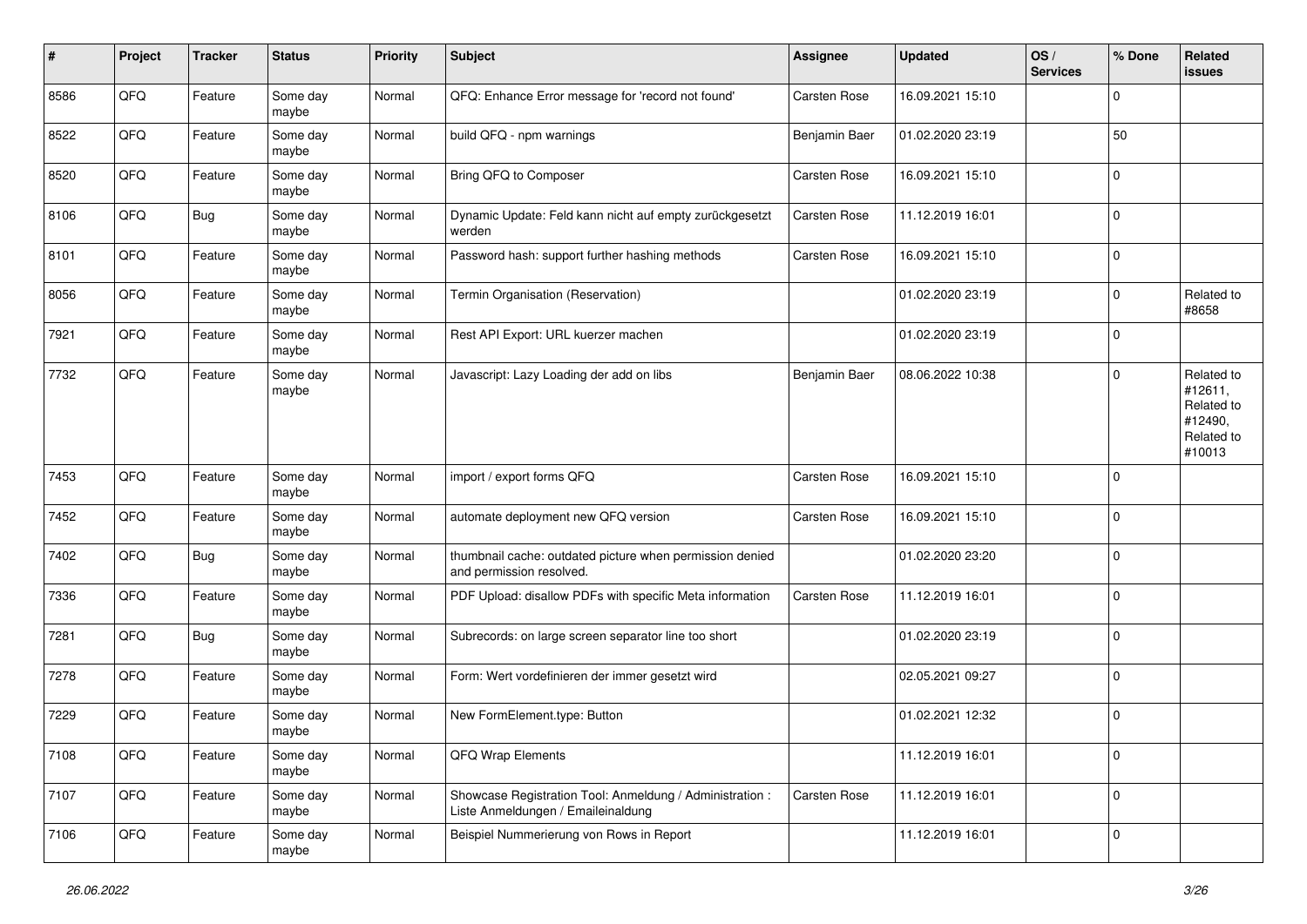| #    | Project | <b>Tracker</b> | <b>Status</b>     | Priority | Subject                                                                          | Assignee            | <b>Updated</b>   | OS/<br><b>Services</b> | % Done         | Related<br>issues   |
|------|---------|----------------|-------------------|----------|----------------------------------------------------------------------------------|---------------------|------------------|------------------------|----------------|---------------------|
| 7105 | QFQ     | Feature        | Some day<br>maybe | Normal   | Beispiel wie man in einer zweiten Tabelle speichert.                             |                     | 11.12.2019 16:01 |                        | $\Omega$       |                     |
| 7104 | QFQ     | Feature        | Some day<br>maybe | Normal   | Manual: hint about escaping if '\r' appears in mail body                         |                     | 11.12.2019 16:01 |                        | $\Omega$       |                     |
| 7101 | QFQ     | <b>Bug</b>     | Some day<br>maybe | Normal   | 'form' in SIP and 'report' - breaks                                              |                     | 01.02.2020 23:20 |                        | l 0            |                     |
| 7100 | QFQ     | Feature        | Some day<br>maybe | Normal   | Download: log access, max downloads, time limit                                  |                     | 01.02.2020 23:19 |                        | $\overline{0}$ |                     |
| 6992 | QFQ     | Feature        | Some day<br>maybe | Normal   | DB exception: Syntax Highlight                                                   |                     | 11.12.2019 16:01 |                        | l 0            | Related to<br>#5450 |
| 6972 | QFQ     | Feature        | Some day<br>maybe | Normal   | Fabric Clipboard / cross browser tab                                             | Benjamin Baer       | 01.02.2020 23:21 |                        | l 0            |                     |
| 6970 | QFQ     | Feature        | Some day<br>maybe | Normal   | tablesorter: default fuer 'sortReset' aendern von 'Ctrl' zu 'Alt'                | Benjamin Baer       | 01.02.2020 23:21 |                        | 0              |                     |
| 6715 | QFQ     | Feature        | Some day<br>maybe | Normal   | Code-Refactoring: dbArray vereinheitlichen                                       | <b>Carsten Rose</b> | 11.12.2019 16:02 |                        | $\Omega$       |                     |
| 6704 | QFQ     | Feature        | Some day<br>maybe | Normal   | Upload Mode: Bilder in Notizen rechts sollen aktuellen<br>Upload repräsentieren. |                     | 01.02.2020 23:19 |                        | $\mathbf{0}$   | Related to<br>#3264 |
| 6515 | QFQ     | Feature        | Some day<br>maybe | Normal   | Formular: Felder dynamisch ein/ausblenden                                        |                     | 11.12.2019 16:02 |                        | $\mathbf 0$    |                     |
| 6299 | QFQ     | Feature        | Some day<br>maybe | Normal   | Attack detection: log table with invalid SIP access                              |                     | 11.12.2019 16:02 |                        | $\mathbf{0}$   | Related to<br>#3947 |
| 6288 | QFQ     | Feature        | Some day<br>maybe | Normal   | Best Practice: Erklaeren wie man ein Formular ganz in<br>'weiss' erstellen kann  |                     | 11.12.2019 16:02 |                        | 0              |                     |
| 6084 | QFQ     | Feature        | Some day<br>maybe | Normal   | New escape type: 'D' - convert date                                              |                     | 01.02.2020 23:19 |                        | l o            |                     |
| 6083 | QFQ     | Feature        | Some day<br>maybe | Normal   | Dynamic Update: Value Check via SQL                                              |                     | 11.12.2019 16:02 |                        | $\overline{0}$ |                     |
| 5991 | QFQ     | <b>Bug</b>     | Some day<br>maybe | Normal   | URLs with ' ' or long parameter are problematic                                  | <b>Carsten Rose</b> | 01.02.2020 23:19 |                        | $\Omega$       |                     |
| 5983 | QFQ     | Feature        | Some day<br>maybe | Normal   | Form Submit (save & update): normalize date/-time FE                             | <b>Carsten Rose</b> | 01.02.2020 23:19 |                        | $\Omega$       |                     |
| 5923 | QFQ     | Feature        | Some day<br>maybe | Normal   | fillStoreSystemBySqlLate                                                         |                     | 01.02.2020 23:19 |                        | $\Omega$       |                     |
| 5895 | QFQ     | Feature        | Some day<br>maybe | Normal   | Tutorial: List of all QFQ Features                                               |                     | 01.02.2020 23:19 |                        | $\overline{0}$ |                     |
| 5893 | QFQ     | Feature        | Some day<br>maybe | Normal   | Edit on double-click                                                             |                     | 01.02.2020 23:19 |                        | $\Omega$       | Related to<br>#5894 |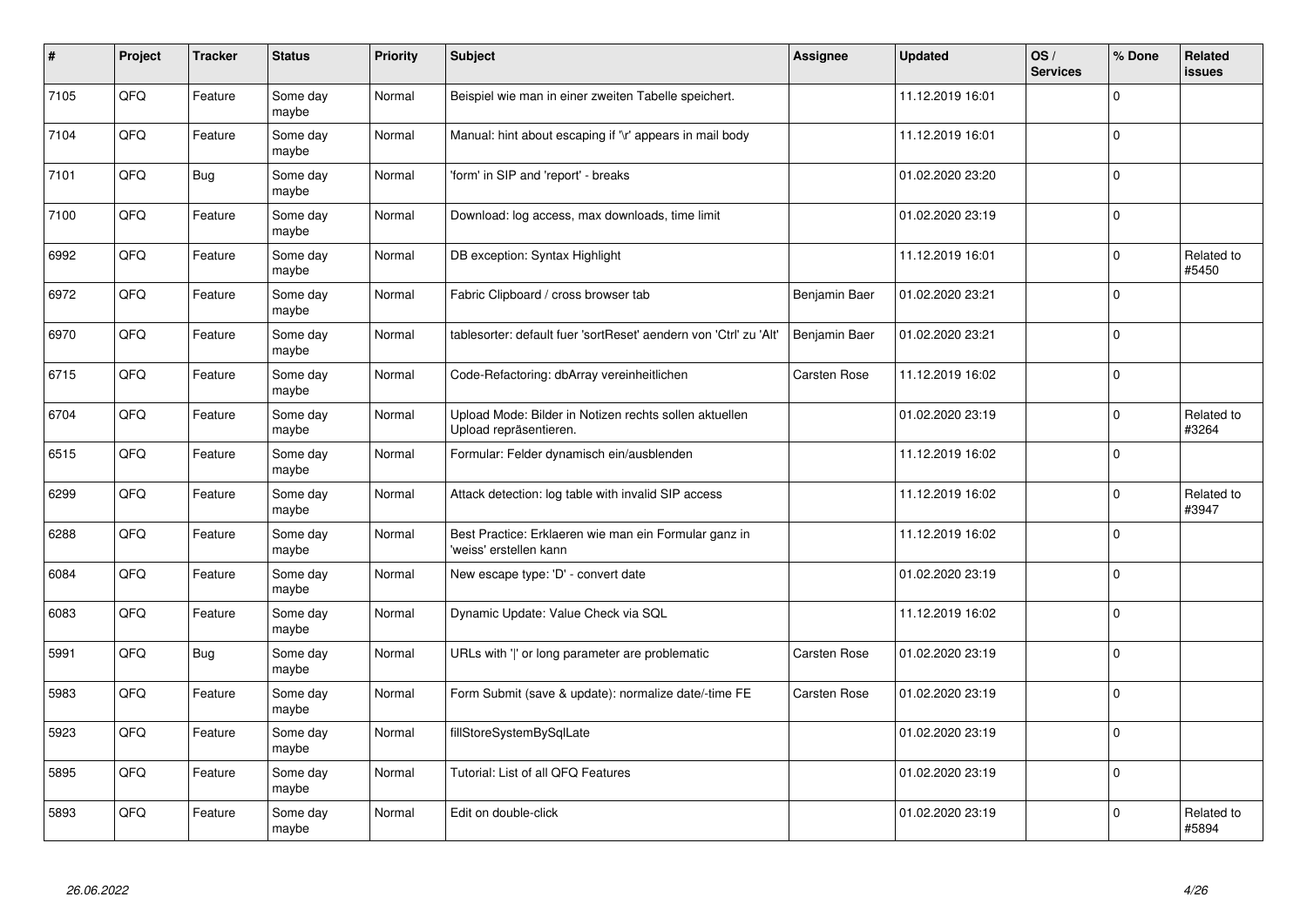| #    | Project | <b>Tracker</b> | <b>Status</b>     | <b>Priority</b> | Subject                                                                           | Assignee            | <b>Updated</b>   | OS/<br><b>Services</b> | % Done      | <b>Related</b><br><b>issues</b>             |
|------|---------|----------------|-------------------|-----------------|-----------------------------------------------------------------------------------|---------------------|------------------|------------------------|-------------|---------------------------------------------|
| 5892 | QFQ     | Feature        | Some day<br>maybe | Normal          | QFQ should use T3 API to manipulate FE GROUP<br>membership                        |                     | 01.02.2020 23:20 |                        | $\mathbf 0$ |                                             |
| 5877 | QFQ     | <b>Bug</b>     | Some day<br>maybe | Normal          | FE.type=note:bsColumn strange behaviour                                           |                     | 01.02.2020 23:19 |                        | $\mathbf 0$ |                                             |
| 5852 | QFQ     | Feature        | Some day<br>maybe | Normal          | Logging: mail.log / sql.log - im FE anzeigen und via AJAX<br>aktualisieren        | <b>Carsten Rose</b> | 01.02.2020 23:19 |                        | $\mathbf 0$ | Related to<br>#5885                         |
| 5851 | QFQ     | Feature        | Some day<br>maybe | Normal          | Queue System implementieren: MQTT, RabbitMQ                                       |                     | 01.02.2020 23:20 |                        | $\mathbf 0$ | Related to<br>#5715                         |
| 5850 | QFQ     | Feature        | Some day<br>maybe | Normal          | Deployment: In QFQ Doc best practice fuer zeitgemaesses<br>Deployment beschreiben |                     | 01.02.2020 23:20 |                        | $\mathbf 0$ |                                             |
| 5805 | QFQ     | Feature        | Some day<br>maybe | Normal          | TypeAHead SQL value instead of key stored                                         |                     | 01.02.2020 23:19 |                        | $\mathbf 0$ | Related to<br>#5444                         |
| 5783 | QFQ     | Feature        | Some day<br>maybe | Normal          | <b>BPMN View/Edit</b>                                                             |                     | 11.12.2019 16:02 |                        | $\mathbf 0$ |                                             |
| 5768 | QFQ     | <b>Bug</b>     | Some day<br>maybe | Normal          | '{{pageLanguage:T}}' missing if QFQ is called via api                             | Carsten Rose        | 01.02.2020 23:19 |                        | $\mathbf 0$ |                                             |
| 5706 | QFQ     | <b>Bug</b>     | Some day<br>maybe | Normal          | upload: fileDestination needs to be sanatized                                     | <b>Carsten Rose</b> | 01.02.2020 23:19 |                        | $\mathbf 0$ |                                             |
| 5665 | QFQ     | Feature        | Some day<br>maybe | Normal          | Versuch das '{{!' nicht mehr noetig ist.                                          | Carsten Rose        | 01.02.2020 23:20 |                        | $\Omega$    | Related to<br>#7432,<br>Related to<br>#7434 |
| 5579 | QFQ     | Feature        | Some day<br>maybe | Normal          | Enhance Doc / Presentation: variable type 'link column type'                      | <b>Carsten Rose</b> | 01.02.2020 23:19 |                        | $\mathbf 0$ |                                             |
| 5557 | QFQ     | <b>Bug</b>     | Some day<br>maybe | Normal          | Form load: STORE_RECORD filled, but should be empty                               | <b>Carsten Rose</b> | 01.02.2020 23:19 |                        | $\mathbf 0$ |                                             |
| 5548 | QFQ     | Feature        | Some day<br>maybe | Normal          | 801 Textfiles/Scriptfiles als Thumbnail                                           | Carsten Rose        | 07.03.2022 16:26 |                        | $\mathbf 0$ |                                             |
| 5480 | QFQ     | Feature        | Some day<br>maybe | Normal          | QFQ: Dokumentation mit Screenshots versehen                                       | <b>Carsten Rose</b> | 01.02.2020 23:20 |                        | $\mathbf 0$ | Related to<br>#9879                         |
| 5455 | QFQ     | Feature        | Some day<br>maybe | Normal          | Mail Redirects grld abhaengig                                                     |                     | 01.02.2020 23:20 |                        | $\mathbf 0$ |                                             |
| 5452 | QFQ     | Feature        | Some day<br>maybe | Normal          | Thumbnails from PDF: bad quality                                                  |                     | 01.02.2020 23:20 |                        | $\mathbf 0$ |                                             |
| 5428 | QFQ     | Feature        | Some day<br>maybe | Normal          | secure thumbnail: late render on access.                                          | Carsten Rose        | 01.02.2020 23:20 |                        | $\mathbf 0$ |                                             |
| 5389 | QFQ     | Feature        | Some day<br>maybe | Normal          | QFQ Design: Multline label / note                                                 | Benjamin Baer       | 01.02.2020 23:19 |                        | $\mathbf 0$ |                                             |
| 5342 | QFQ     | Feature        | Some day<br>maybe | Normal          | link - with HTML Attributes                                                       |                     | 01.02.2020 23:20 |                        | $\mathbf 0$ | Related to<br>#14077                        |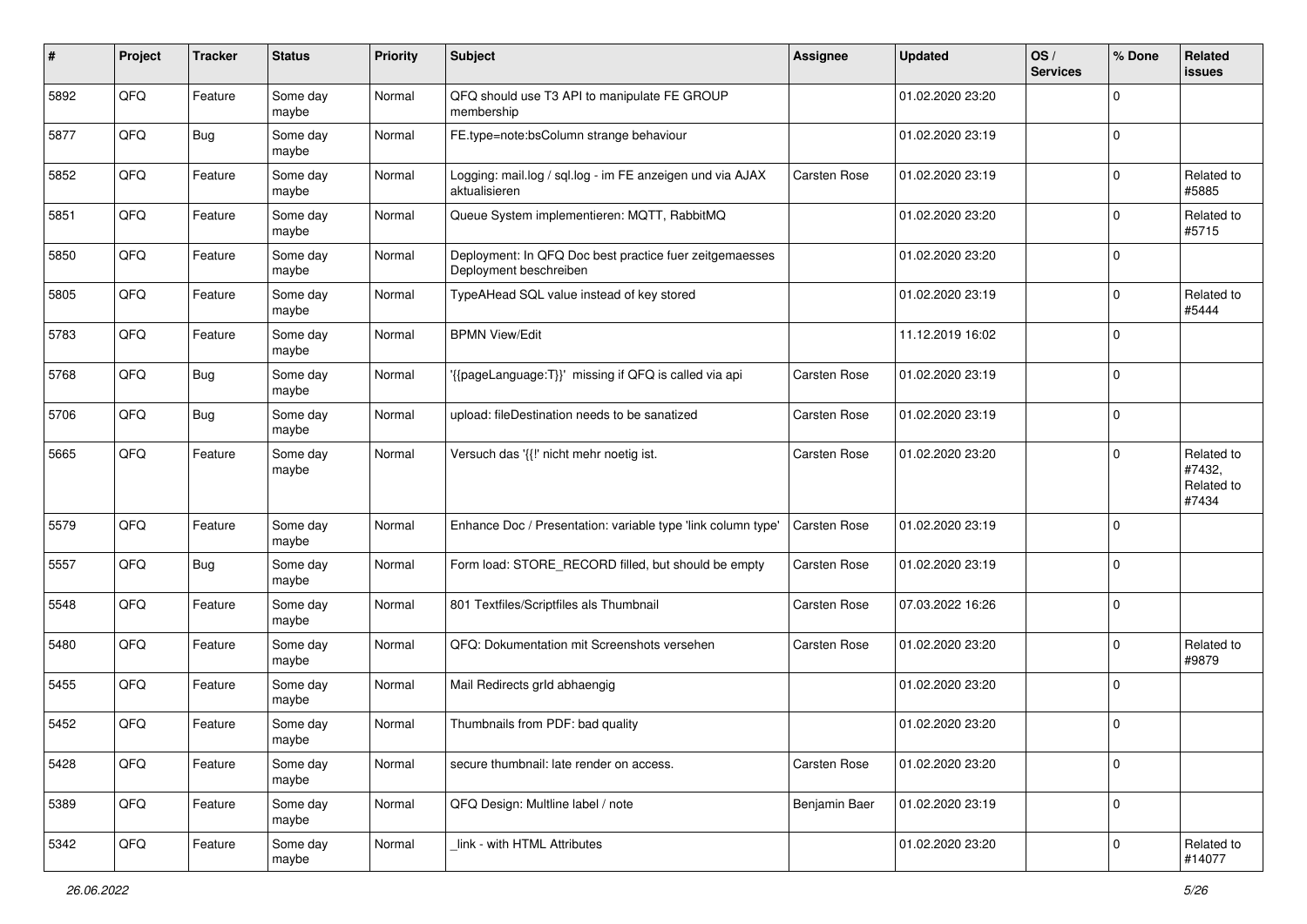| $\pmb{\#}$ | Project | <b>Tracker</b> | <b>Status</b>     | <b>Priority</b> | Subject                                                                                                              | Assignee            | <b>Updated</b>   | OS/<br><b>Services</b> | % Done      | <b>Related</b><br>issues                       |
|------------|---------|----------------|-------------------|-----------------|----------------------------------------------------------------------------------------------------------------------|---------------------|------------------|------------------------|-------------|------------------------------------------------|
| 5160       | QFQ     | Feature        | Some day<br>maybe | Normal          | QFQ collaborative / together.js, ShareJS, y-js, collaborative,                                                       |                     | 11.12.2019 16:02 |                        | $\mathbf 0$ |                                                |
| 5132       | QFQ     | Feature        | Some day<br>maybe | Normal          | Error Message sendmail missing attachment: more details                                                              | <b>Carsten Rose</b> | 01.02.2020 23:19 |                        | $\mathbf 0$ |                                                |
| 5129       | QFQ     | Feature        | Some dav<br>maybe | Normal          | Reports: SQL fuer x Achse und y Achse                                                                                |                     | 11.12.2019 16:02 |                        | $\mathbf 0$ |                                                |
| 5024       | QFQ     | Feature        | Some day<br>maybe | Normal          | Fabric: Generate PDF with edits                                                                                      | Benjamin Baer       | 01.02.2020 23:20 |                        | $\mathbf 0$ | Related to<br>#10704                           |
| 5021       | QFQ     | <b>Bug</b>     | Some day<br>maybe | Normal          | FE.typ=extra - during save displays error 'datum2' already<br>filled in STORE SIP - the value is stored nevertheless | Carsten Rose        | 01.02.2020 23:19 |                        | $\mathbf 0$ | Related to<br>#3875                            |
| 4974       | QFQ     | Feature        | Some day<br>maybe | Normal          | Long polling - inform all listening clients of changes                                                               |                     | 11.12.2019 16:02 |                        | $\Omega$    |                                                |
| 4956       | QFQ     | Feature        | Some day<br>maybe | Normal          | Sendmail: Benutzerdefinierte Headers                                                                                 | Carsten Rose        | 11.12.2019 16:02 |                        | $\mathbf 0$ |                                                |
| 4872       | QFQ     | Feature        | Some day<br>maybe | Normal          | Fields of Typo3 page available in STORE_TYPO3                                                                        | Carsten Rose        | 01.02.2020 23:19 |                        | $\mathbf 0$ |                                                |
| 4869       | QFQ     | Feature        | Some day<br>maybe | Normal          | Dynamic Update (show, hide, readonly?, required?) for<br><b>Template Group Elements</b>                              | Carsten Rose        | 01.02.2020 23:19 |                        | $\mathbf 0$ | Related to<br>#4865                            |
| 4839       | QFQ     | Feature        | Some day<br>maybe | Normal          | gfg-handle in <head> Abschnitt</head>                                                                                | Carsten Rose        | 11.12.2019 16:02 |                        | $\mathbf 0$ |                                                |
| 4816       | QFQ     | Feature        | Some day<br>maybe | Normal          | Templates for QFQ Reports (Tables, Radios, )                                                                         |                     | 01.02.2020 23:20 |                        | $\mathbf 0$ |                                                |
| 4771       | QFQ     | <b>Bug</b>     | Some day<br>maybe | Normal          | qfq: select-down-values empty after save (edit-form for<br>program administrators)                                   | Carsten Rose        | 01.02.2020 23:20 |                        | $\mathbf 0$ | Related to<br>#4549, Has<br>duplicate<br>#4282 |
| 4757       | QFQ     | Feature        | Some day<br>maybe | Normal          | Test subrecord: download links ok? Links ok?                                                                         | Carsten Rose        | 01.02.2020 23:20 |                        | $\mathbf 0$ |                                                |
| 4719       | QFQ     | Feature        | Some day<br>maybe | Normal          | Custom Message in Client in case of 'Browser tab close,<br>modification will be lost'                                |                     | 01.02.2020 23:20 |                        | $\mathbf 0$ |                                                |
| 4659       | QFQ     | <b>Bug</b>     | Some day<br>maybe | Normal          | infoButtonExtra                                                                                                      | Carsten Rose        | 01.02.2020 23:20 |                        | $\mathbf 0$ |                                                |
| 4652       | QFQ     | Feature        | Some day<br>maybe | Normal          | UZH CD: Weiterleitung auf benutzerdefinierte 403/404 Seite                                                           | <b>Carsten Rose</b> | 01.02.2020 23:20 |                        | $\mathbf 0$ |                                                |
| 4651       | QFQ     | <b>Bug</b>     | Some day<br>maybe | Normal          | "Loading document" Modal wird angezeigt bei uzhcd type=2<br>Ansicht                                                  | <b>Carsten Rose</b> | 01.02.2020 23:20 |                        | $\mathbf 0$ |                                                |
| 4650       | QFQ     | Feature        | Some day<br>maybe | Normal          | Convert html to doc/rtf                                                                                              | Carsten Rose        | 01.02.2020 23:20 |                        | $\mathbf 0$ | Related to<br>#10704                           |
| 4640       | QFG     | Feature        | Some day<br>maybe | Normal          | Rename System Forms                                                                                                  |                     | 01.02.2020 23:20 |                        | $\mathbf 0$ |                                                |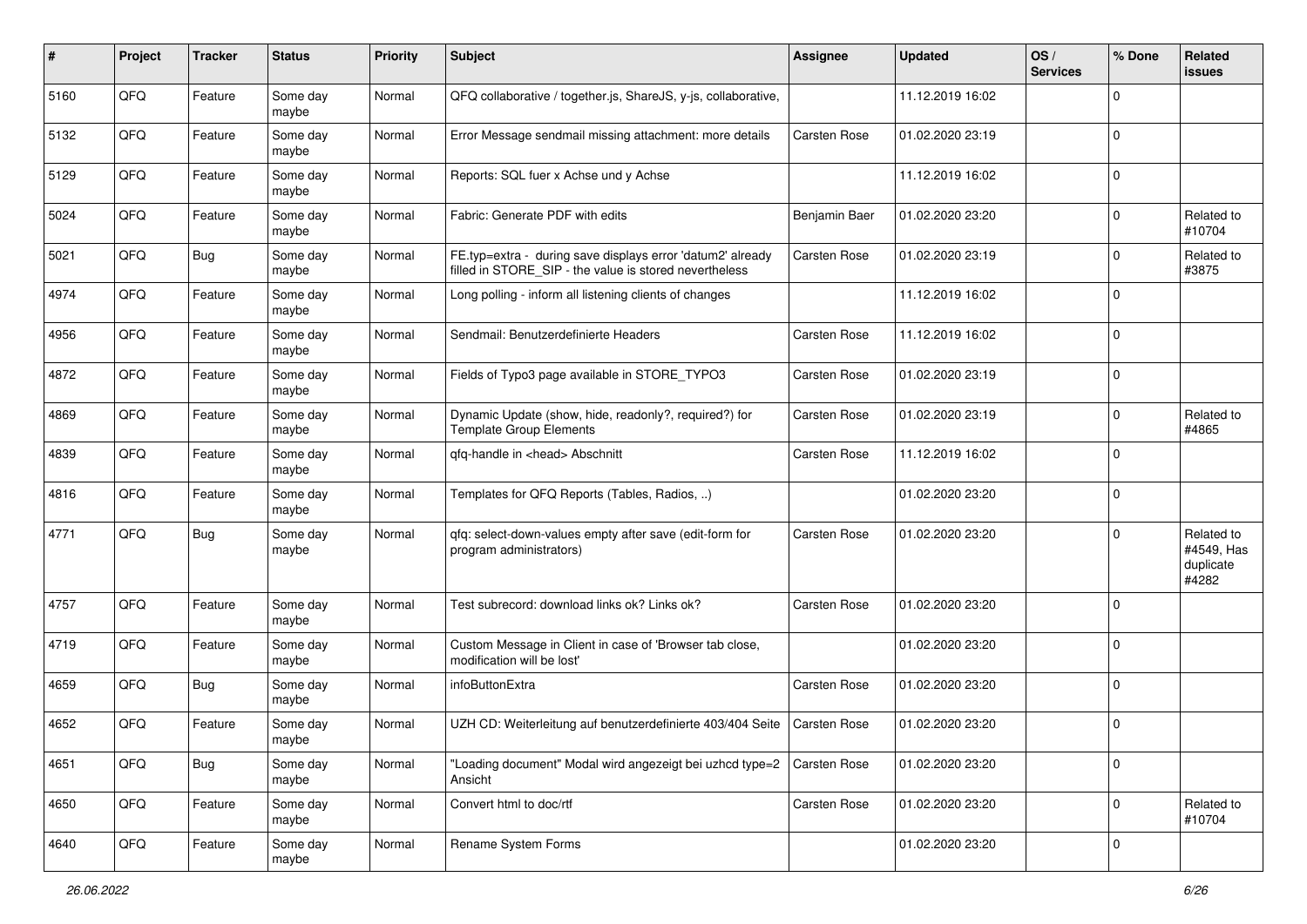| #    | Project | <b>Tracker</b> | <b>Status</b>     | <b>Priority</b> | Subject                                                                                                                                                       | <b>Assignee</b>     | <b>Updated</b>   | OS/<br><b>Services</b> | % Done       | Related<br><b>issues</b>                    |
|------|---------|----------------|-------------------|-----------------|---------------------------------------------------------------------------------------------------------------------------------------------------------------|---------------------|------------------|------------------------|--------------|---------------------------------------------|
| 4627 | QFQ     | Feature        | Some day<br>maybe | Normal          | dbupdate: all tables - check 'create', 'modified' if it is possible<br>to change to default 'CURRENT_TIMESTAMP' and modified<br>'ON UPDATE CURRENT TIMESTAMP' |                     | 01.02.2020 23:20 |                        | $\Omega$     |                                             |
| 4626 | QFQ     | Feature        | Some day<br>maybe | Normal          | Mobile View: 'classBody=qfq-form-right' makes no sense                                                                                                        |                     | 01.02.2020 23:20 |                        | $\Omega$     |                                             |
| 4606 | QFQ     | Feature        | Some day<br>maybe | Normal          | link: qualifier to render bootstrap button                                                                                                                    | <b>Carsten Rose</b> | 01.02.2020 23:19 |                        | $\Omega$     |                                             |
| 4583 | QFQ     | <b>Bug</b>     | Some day<br>maybe | Normal          | Dynamic Update bei TypeAhead Feldern                                                                                                                          | <b>Carsten Rose</b> | 01.02.2020 23:19 |                        | $\Omega$     |                                             |
| 4551 | QFQ     | Feature        | Some day<br>maybe | Normal          | Set 'pills' via dynamicUpdate to show/hide/disabled                                                                                                           |                     | 01.02.2020 23:20 |                        | $\mathbf 0$  | Related to<br>#3752                         |
| 4549 | QFQ     | <b>Bug</b>     | Some day<br>maybe | Normal          | TemplateGroups: FE.type SELECT loose selected value<br>after save                                                                                             | <b>Carsten Rose</b> | 01.02.2020 23:20 |                        | $\Omega$     | Related to<br>#4548,<br>Related to<br>#4771 |
| 4546 | QFQ     | Bug            | Some day<br>maybe | Normal          | NH: SIP storage is destroyed                                                                                                                                  |                     | 01.02.2020 23:20 |                        | $\Omega$     |                                             |
| 4536 | QFQ     | Feature        | Some day<br>maybe | Normal          | FE upload: problem with delete if mutliple uploads an<br>FE.name="                                                                                            |                     | 01.02.2020 23:20 |                        | $\Omega$     |                                             |
| 4528 | QFQ     | <b>Bug</b>     | Some day<br>maybe | Normal          | extraButtonLock mit SQLAhead Bug                                                                                                                              | <b>Carsten Rose</b> | 01.02.2020 23:19 |                        | $\Omega$     |                                             |
| 4454 | QFQ     | <b>Bug</b>     | Some day<br>maybe | Normal          | Required Elements: multiple elements in a row - whole row<br>marked if only one input is empty.                                                               | Benjamin Baer       | 01.02.2020 23:20 |                        | $\mathbf{0}$ |                                             |
| 4446 | QFQ     | Feature        | Some day<br>maybe | Normal          | New FE get same feldContainerId as last modifed FE                                                                                                            |                     | 01.02.2020 23:20 |                        | l 0          |                                             |
| 4445 | QFQ     | Feature        | Some day<br>maybe | Normal          | template group: Option to simulate fieldset                                                                                                                   |                     | 28.06.2021 14:11 |                        | l 0          |                                             |
| 4444 | QFQ     | Feature        | Some day<br>maybe | Normal          | FE.type=upload: detect mime type                                                                                                                              |                     | 11.12.2019 16:02 |                        | $\mathbf{0}$ | Related to<br>#4303                         |
| 4443 | QFQ     | Feature        | Some day<br>maybe | Normal          | Form: multiple secondary tables                                                                                                                               |                     | 01.02.2020 23:20 |                        | $\Omega$     |                                             |
| 4442 | QFQ     | Feature        | Some day<br>maybe | Normal          | Special Column Name: _link - new symbol G (Glyph) to<br>choose any available symbol                                                                           |                     | 11.12.2019 16:02 |                        | $\mathbf{0}$ |                                             |
| 4441 | QFQ     | <b>Bug</b>     | Some day<br>maybe | Normal          | \$_SERVER Vars sollten nur aus dem Store genommen<br>werden - Code entsprechend anpassen.                                                                     |                     | 11.12.2019 16:02 |                        | 0            |                                             |
| 4440 | QFQ     | Feature        | Some day<br>maybe | Normal          | Manual.rst: explain how to. expand PHP Session to 4h                                                                                                          |                     | 11.12.2019 16:02 |                        | $\Omega$     |                                             |
| 4439 | QFQ     | Feature        | Some day<br>maybe | Normal          | Log: report all actions fired by an FE Element, incl. the<br>original directive (slaveld, sqlInsert, )                                                        |                     | 01.02.2020 23:20 |                        | $\mathbf{0}$ | Related to<br>#4432,<br>Related to<br>#5458 |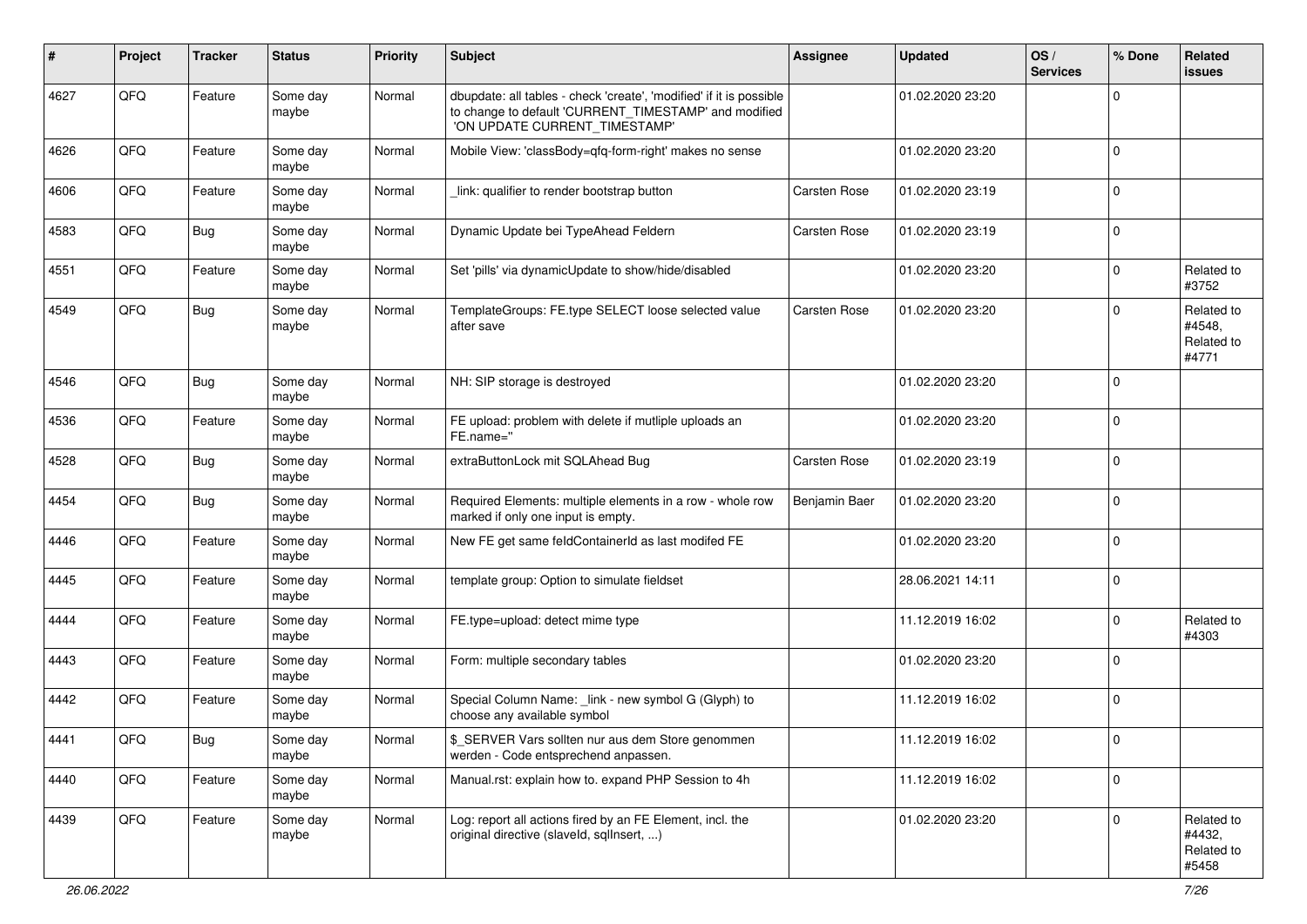| #    | Project | <b>Tracker</b> | <b>Status</b>     | <b>Priority</b> | <b>Subject</b>                                                                                                                                           | <b>Assignee</b>     | <b>Updated</b>   | OS/<br><b>Services</b> | % Done      | <b>Related</b><br><b>issues</b>             |
|------|---------|----------------|-------------------|-----------------|----------------------------------------------------------------------------------------------------------------------------------------------------------|---------------------|------------------|------------------------|-------------|---------------------------------------------|
| 4435 | QFQ     | Feature        | Some day<br>maybe | Normal          | Report: striptags - specify allowed tags                                                                                                                 |                     | 01.02.2020 23:20 |                        | $\Omega$    |                                             |
| 4433 | QFQ     | Feature        | Some day<br>maybe | Normal          | Log when SIP will be destroyed by QFQ for any (security)<br>reason                                                                                       |                     | 01.02.2020 23:20 |                        | $\Omega$    | Related to<br>#4432,<br>Related to<br>#5458 |
| 4420 | QFQ     | Feature        | Some day<br>maybe | Normal          | Client: Local Storage - store the changes of a form, local in<br>the browser.                                                                            | Benjamin Baer       | 11.12.2019 16:02 |                        | $\mathbf 0$ |                                             |
| 4398 | QFQ     | Bug            | Some day<br>maybe | Normal          | Typeahead: mouse click in a prefilled input opens a single<br>item dropdown with the current value - click on it seems to<br>set the value, not the key. | Benjamin Baer       | 01.02.2020 23:20 |                        | $\mathbf 0$ | Related to<br>#4457                         |
| 4365 | QFQ     | Feature        | Some day<br>maybe | Normal          | Multi Language: new way of config                                                                                                                        | <b>Carsten Rose</b> | 01.02.2020 23:20 |                        | $\mathbf 0$ |                                             |
| 4349 | QFQ     | Feature        | Some day<br>maybe | Normal          | link download: downloaded external URL to<br>deliver/concatenate - check mimetipe and handle it correctly                                                | <b>Carsten Rose</b> | 11.12.2019 16:02 |                        | $\mathbf 0$ |                                             |
| 4343 | QFQ     | Feature        | Some day<br>maybe | Normal          | Link: Classifier to add 'attributes'                                                                                                                     | <b>Carsten Rose</b> | 01.02.2020 23:20 |                        | $\mathbf 0$ | Related to<br>#14077                        |
| 4330 | QFQ     | Feature        | Some day<br>maybe | Normal          | Error Message: report missing {{ / }} in sqlUpdate, sqlInsert,<br>sqlDelete, sqlAfter, sqlBefore in FE action elements.                                  | <b>Carsten Rose</b> | 01.02.2020 23:20 |                        | $\mathbf 0$ |                                             |
| 4328 | QFQ     | <b>Bug</b>     | Some day<br>maybe | Normal          | Error Message: Show FE name/number on problems in FE                                                                                                     | <b>Carsten Rose</b> | 01.02.2020 23:20 |                        | $\mathbf 0$ |                                             |
| 4293 | QFQ     | <b>Bug</b>     | Some day<br>maybe | Normal          | Download broken if token 'd:' is missing - but no error<br>message                                                                                       | Carsten Rose        | 11.12.2019 16:03 |                        | $\Omega$    | Related to<br>#7514                         |
| 4259 | QFQ     | Feature        | Some day<br>maybe | Normal          | Instant trigger a cron job                                                                                                                               | <b>Carsten Rose</b> | 11.12.2019 16:03 |                        | $\mathbf 0$ |                                             |
| 4197 | QFQ     | Feature        | Some day<br>maybe | Normal          | Unit Test fuer JSON Stream von QuickFormQuery.php ><br>doForm()                                                                                          | <b>Carsten Rose</b> | 11.12.2019 16:03 |                        | $\mathbf 0$ |                                             |
| 4138 | QFQ     | <b>Bug</b>     | Some day<br>maybe | Normal          | style fehlt                                                                                                                                              |                     | 11.12.2019 16:03 |                        | $\mathbf 0$ |                                             |
| 4122 | QFQ     | Bug            | Some day<br>maybe | Normal          | file: Render Mode hat keinen Effekt                                                                                                                      |                     | 11.12.2019 16:03 |                        | $\mathbf 0$ |                                             |
| 4092 | QFQ     | <b>Bug</b>     | Some day<br>maybe | Normal          | 1) Logging verbessern wann welches FE warum<br>ausgefuehrt wird, 2) Documentation: Best Practice Template<br>Group                                       | <b>Carsten Rose</b> | 01.02.2020 23:19 |                        | $\mathbf 0$ | Related to<br>#3504                         |
| 4027 | QFQ     | Feature        | Some day<br>maybe | Normal          | Missing: orange 'check' / 'bullet'                                                                                                                       |                     | 11.12.2019 16:03 |                        | $\mathbf 0$ |                                             |
| 4026 | QFQ     | Feature        | Some day<br>maybe | Normal          | sqlLog.sql: log number of FE.id                                                                                                                          | Carsten Rose        | 11.12.2019 16:03 |                        | $\mathbf 0$ | Related to<br>#5458                         |
| 4018 | QFQ     | Feature        | Some day<br>maybe | Normal          | typeahead: solve problem with potential long query<br>parameter                                                                                          | Carsten Rose        | 11.12.2019 16:03 |                        | $\mathbf 0$ |                                             |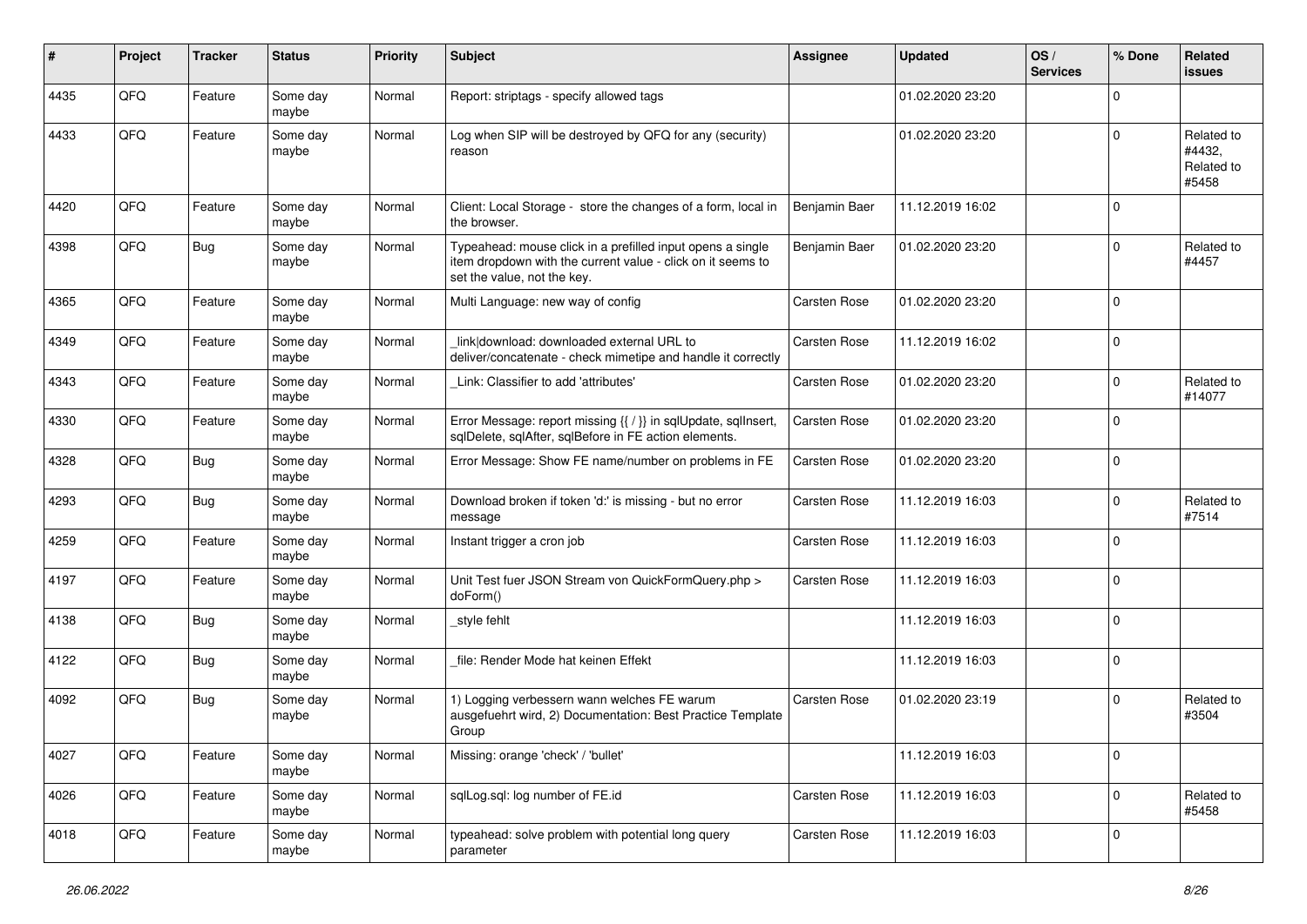| #    | Project | <b>Tracker</b> | <b>Status</b>     | <b>Priority</b> | <b>Subject</b>                                                                                                                                           | <b>Assignee</b>     | <b>Updated</b>   | OS/<br><b>Services</b> | % Done      | <b>Related</b><br><b>issues</b>             |
|------|---------|----------------|-------------------|-----------------|----------------------------------------------------------------------------------------------------------------------------------------------------------|---------------------|------------------|------------------------|-------------|---------------------------------------------|
| 4008 | QFQ     | <b>Bug</b>     | Some day<br>maybe | Normal          | FormElemen.type=sendmail: wrong 'TO' if 'real<br>name <rea@mail.to>' is used</rea@mail.to>                                                               | <b>Carsten Rose</b> | 11.12.2019 16:03 |                        | $\Omega$    |                                             |
| 3991 | QFQ     | Feature        | Some day<br>maybe | Normal          | report: Columnname '_skipWrap' skips 'fbeg', 'fend'                                                                                                      | <b>Carsten Rose</b> | 11.12.2019 16:03 |                        | $\mathbf 0$ |                                             |
| 3947 | QFQ     | Feature        | Some day<br>maybe | Normal          | Attack detectect: logout current user                                                                                                                    | <b>Carsten Rose</b> | 11.12.2019 16:03 |                        | $\Omega$    | Related to<br>#5458,<br>Related to<br>#6299 |
| 3942 | QFQ     | Feature        | Some day<br>maybe | Normal          | Action Elemente: neu generierte IDs via FE weitergeben                                                                                                   | <b>Carsten Rose</b> | 11.12.2019 16:03 |                        | $\mathbf 0$ | Related to<br>#3941                         |
| 3941 | QFQ     | Feature        | Some day<br>maybe | Normal          | sqlAfter: es sollten mehrere moeglich sein                                                                                                               | Carsten Rose        | 11.12.2019 16:03 |                        | $\mathbf 0$ | Related to<br>#3942                         |
| 3905 | QFQ     | Feature        | Some day<br>maybe | Normal          | Documentation: Best Practice anhand eines Online<br>Bewerbungstools                                                                                      | <b>Carsten Rose</b> | 11.12.2019 16:03 |                        | $\mathbf 0$ |                                             |
| 3900 | QFQ     | Feature        | Some day<br>maybe | Normal          | Extend documentation of 'Copy / Paste'                                                                                                                   | Carsten Rose        | 11.12.2019 16:03 |                        | $\mathbf 0$ | Related to<br>#3899                         |
| 3895 | QFQ     | <b>Bug</b>     | Some day<br>maybe | Normal          | typeahead pedantic: on lehrkredit Idap webpass - if only one<br>person is in dropdown, such person can't be selected                                     | Carsten Rose        | 11.12.2019 16:03 |                        | $\mathbf 0$ |                                             |
| 3882 | QFQ     | <b>Bug</b>     | Some day<br>maybe | Normal          | templateGroup: disable 'add' if limit is reached - funktioniert<br>nicht wenn bereits records existierten                                                | <b>Carsten Rose</b> | 11.12.2019 16:03 |                        | $\mathbf 0$ |                                             |
| 3880 | QFQ     | Feature        | Some day<br>maybe | Normal          | Form 'Form': anlegen einer Tabelle                                                                                                                       |                     | 14.01.2021 10:12 |                        | $\mathbf 0$ |                                             |
| 3879 | QFQ     | Feature        | Some day<br>maybe | Normal          | Form 'FormElement': Beim Feld 'name' rechts in der Notiz<br>einen Link einblenden - a) aktuelle Definition anzeigen, b)<br>Spalte in der Tabelle anlegen |                     | 11.12.2019 16:03 |                        | $\mathbf 0$ |                                             |
| 3878 | QFQ     | Feature        | Some day<br>maybe | Normal          | Form 'FormElement': Spalte 'name' typeAhead mit<br>Spaltennamen der Primarytable.                                                                        |                     | 11.12.2019 16:03 |                        | $\mathbf 0$ |                                             |
| 3877 | QFQ     | Feature        | Some day<br>maybe | Normal          | FormEditor: die Felder die aktuell nicht gebraucht werden<br>nur auf readonly/disabled setzen (nicht ausblenden > das<br>irritiert.                      | <b>Carsten Rose</b> | 11.12.2019 16:03 |                        | $\mathbf 0$ |                                             |
| 3811 | QFQ     | <b>Bug</b>     | Some day<br>maybe | Normal          | Dynamic Update: extraButtonInfo - Text aktualisieren                                                                                                     | <b>Carsten Rose</b> | 11.12.2019 16:03 |                        | $\mathbf 0$ | Related to<br>#11517                        |
| 3750 | QFQ     | <b>Bug</b>     | Some day<br>maybe | Normal          | FE in a row: if one violates check, all are red                                                                                                          | <b>Carsten Rose</b> | 11.12.2019 16:03 |                        | $\mathbf 0$ |                                             |
| 3708 | QFQ     | Feature        | Some day<br>maybe | Normal          | Form: input - 'specialchars', 'none'  gewisse tags<br>erlauben, andere verbieten                                                                         | Carsten Rose        | 11.12.2019 16:02 |                        | $\mathbf 0$ | Related to<br>#14320                        |
| 3692 | QFQ     | Feature        | Some day<br>maybe | Normal          | QFQ Webseite                                                                                                                                             | Benjamin Baer       | 11.12.2019 16:02 |                        | $\mathbf 0$ | Related to<br>#5033                         |
| 3682 | QFQ     | <b>Bug</b>     | Some day<br>maybe | Normal          | Dynamic update: Radio buttons                                                                                                                            | Carsten Rose        | 11.12.2019 16:02 |                        | $\mathbf 0$ |                                             |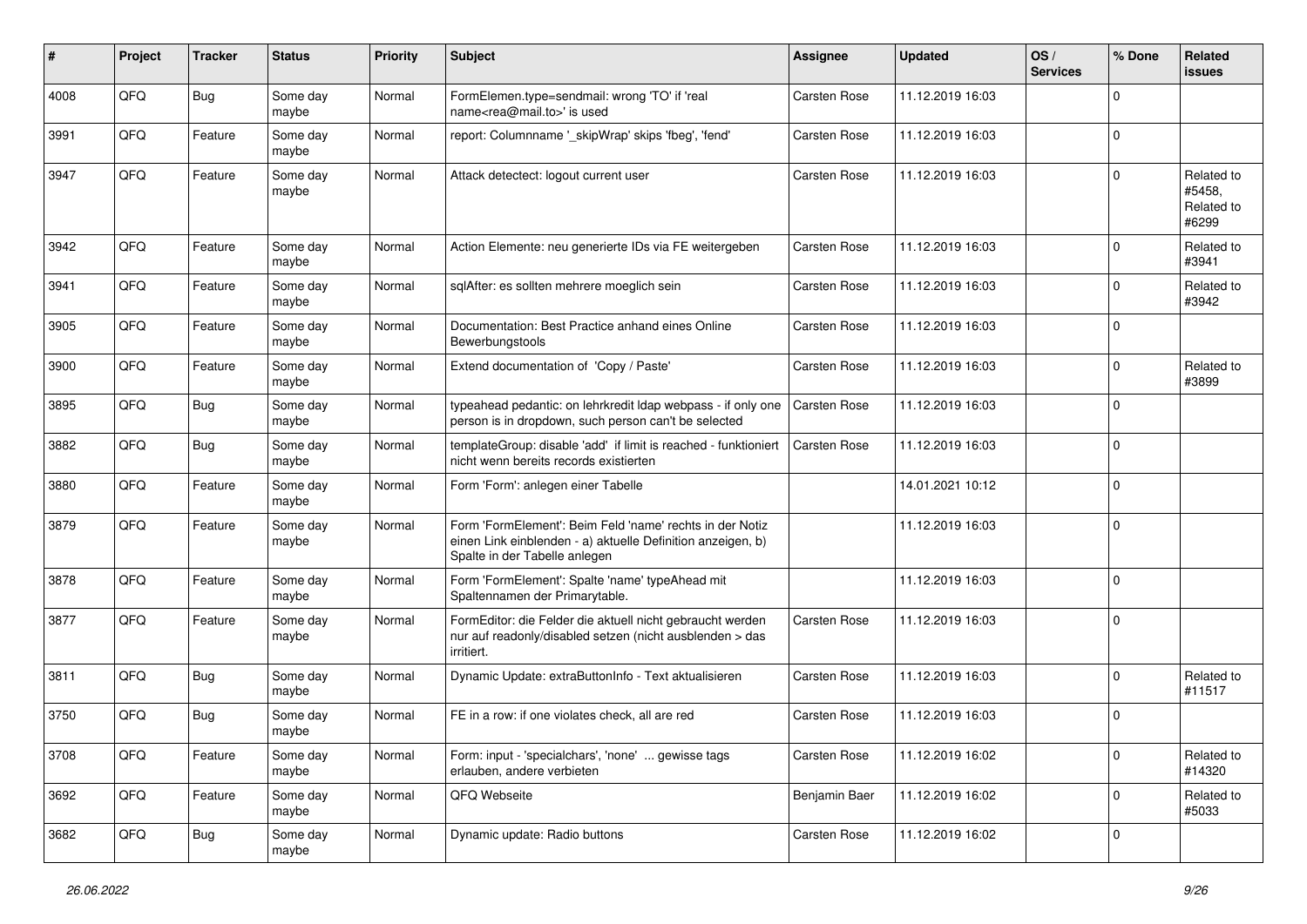| #    | <b>Project</b> | <b>Tracker</b> | <b>Status</b>     | <b>Priority</b> | <b>Subject</b>                                                                                                                               | <b>Assignee</b>     | <b>Updated</b>   | OS/<br><b>Services</b> | % Done      | Related<br><b>issues</b>                    |
|------|----------------|----------------|-------------------|-----------------|----------------------------------------------------------------------------------------------------------------------------------------------|---------------------|------------------|------------------------|-------------|---------------------------------------------|
| 3677 | QFQ            | Feature        | Some day<br>maybe | Normal          | wkhtmitopdf: FE User access prohibited, if client IP changes<br>- \$TYPO3_CONF_VARS[FE][lockIP]                                              | Carsten Rose        | 11.12.2019 16:02 |                        | $\Omega$    |                                             |
| 3666 | QFQ            | Feature        | Some day<br>maybe | Normal          | a) Performance Messung: mysql_real_escape_string() im<br>Vergleich zu str replace(), b) doppeltes Aufrufen von<br>mysql_real_escape_string() | <b>Carsten Rose</b> | 11.12.2019 16:02 |                        | $\Omega$    |                                             |
| 3646 | QFQ            | Feature        | Some day<br>maybe | Normal          | Moeglichkeit HTML Tags in Reports auszugeben (zu<br>enkodieren: htmlspecialchars)                                                            |                     | 11.12.2019 16:02 |                        | $\Omega$    | Related to<br>#14320                        |
| 3617 | QFQ            | Feature        | Some day<br>maybe | Normal          | Load javascripts at bottom                                                                                                                   |                     | 11.12.2019 16:02 |                        | $\mathbf 0$ |                                             |
| 3613 | QFQ            | <b>Bug</b>     | Some day<br>maybe | Normal          | note /note unchecked -> note div (col-md) wird weiterhin<br>gerendert                                                                        | Elias Villiger      | 01.02.2020 23:19 |                        | 100         |                                             |
| 3588 | QFQ            | <b>Bug</b>     | Some day<br>maybe | Normal          | templateGroup: versteckte Elemente werden weiterhin<br>gespeichert.                                                                          | Carsten Rose        | 11.12.2019 16:02 |                        | $\Omega$    |                                             |
| 3495 | QFQ            | Feature        | Some day<br>maybe | Normal          | Predifined Parameter werden nicht in '+' (add new record)<br>SIP gerendert.                                                                  |                     | 11.12.2019 16:02 |                        | $\Omega$    |                                             |
| 3458 | QFQ            | Feature        | Some day<br>maybe | Normal          | Display 'Edit Form Element'-Checkbox on form: should<br>depend on FE Group                                                                   | <b>Carsten Rose</b> | 11.12.2019 16:02 |                        | $\mathbf 0$ | Related to<br>#3447                         |
| 3457 | QFQ            | Feature        | Some day<br>maybe | Normal          | LDAP: concat multi values to one single entry                                                                                                | <b>Carsten Rose</b> | 11.12.2019 16:02 |                        | $\Omega$    |                                             |
| 3415 | QFQ            | Feature        | Some day<br>maybe | Normal          | FE Login Box Templatefile                                                                                                                    | Benjamin Baer       | 11.12.2019 16:02 |                        | $\mathbf 0$ |                                             |
| 3402 | QFQ            | Feature        | Some day<br>maybe | Normal          | Syntax Highlighting via CodeMirror                                                                                                           | <b>Carsten Rose</b> | 11.12.2019 16:02 |                        | 100         | Related to<br>#3207                         |
| 3385 | QFQ            | Feature        | Some day<br>maybe | Normal          | templateGroup: insert/update/delete non primary records                                                                                      | <b>Carsten Rose</b> | 11.12.2019 16:02 |                        | $\Omega$    |                                             |
| 3350 | QFQ            | Feature        | Some day<br>maybe | Normal          | FormEditor: Hilfetext hinter 'checktype'                                                                                                     | Carsten Rose        | 11.12.2019 16:02 |                        | $\Omega$    |                                             |
| 3349 | QFQ            | <b>Bug</b>     | Some day<br>maybe | Normal          | config.qfq.ini: a) vertraegt keine '=' im Value (z.B. Passwort),<br>b) Values sollten in ticks einschliessbar sein (spaces, )                | <b>Carsten Rose</b> | 11.12.2019 16:02 |                        | $\Omega$    |                                             |
| 3332 | QFQ            | Feature        | Some day<br>maybe | Normal          | Uploads: Thumbnails, Details zum hochgeladenen File                                                                                          | <b>Carsten Rose</b> | 11.12.2019 16:02 |                        | $\mathbf 0$ | Related to<br>#3264.<br>Related to<br>#5333 |
| 3331 | QFQ            | Feature        | Some day<br>maybe | Normal          | Default Tooltip fuer page? Links: mit Form und Record ID                                                                                     | <b>Carsten Rose</b> | 11.12.2019 16:02 |                        | $\Omega$    |                                             |
| 3291 | QFQ            | Feature        | Some day<br>maybe | Normal          | AutoCron websiteToken                                                                                                                        | <b>Carsten Rose</b> | 11.12.2019 16:02 |                        | $\Omega$    | Related to<br>#4250                         |
| 3285 | QFQ            | Feature        | Some day<br>maybe | Normal          | Zeichenlimit pro Feld: textarea / editor                                                                                                     | <b>Carsten Rose</b> | 11.12.2019 16:02 |                        | $\Omega$    |                                             |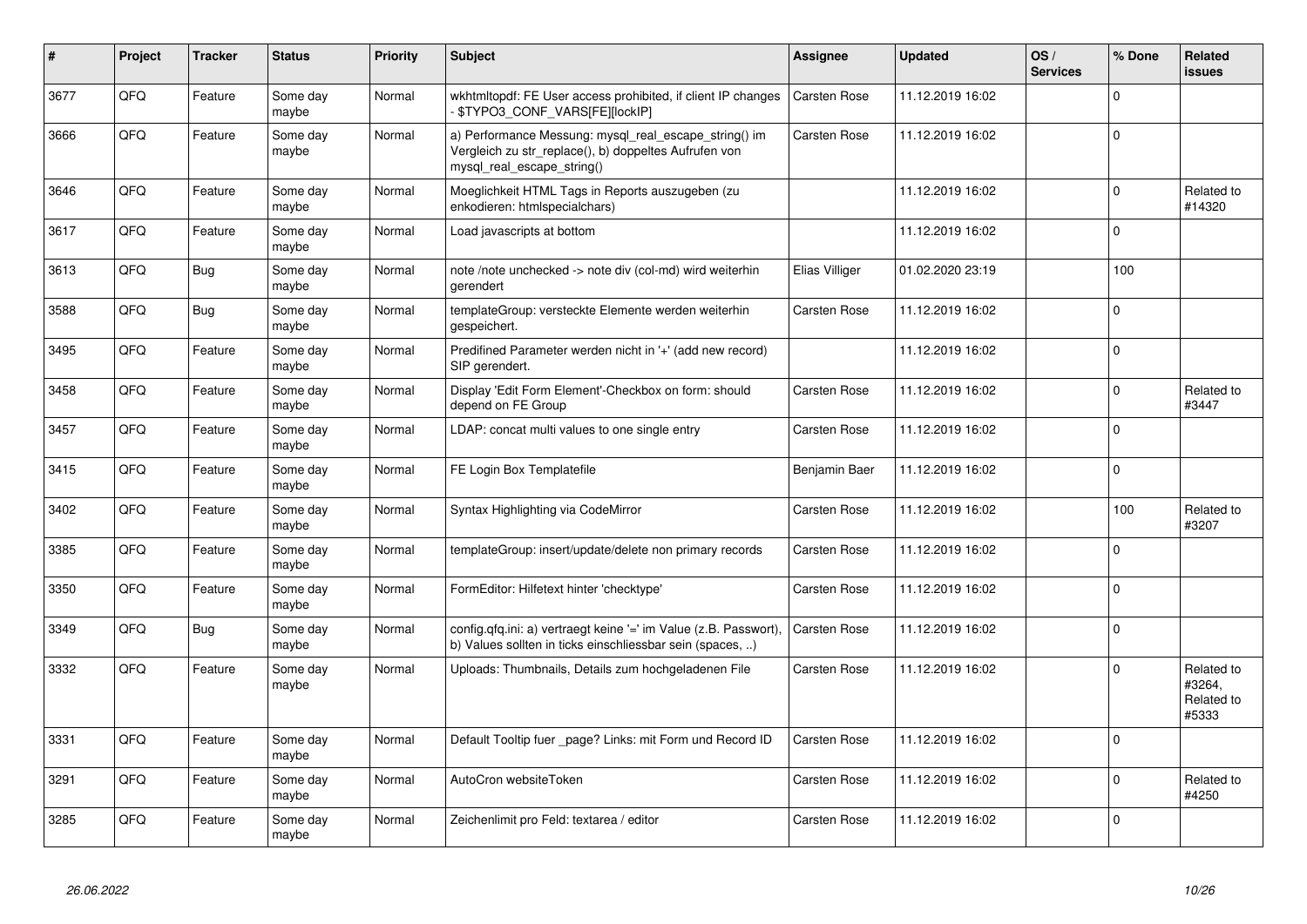| $\vert$ # | Project | <b>Tracker</b> | <b>Status</b>     | <b>Priority</b> | <b>Subject</b>                                                                                                     | <b>Assignee</b>     | <b>Updated</b>   | OS/<br><b>Services</b> | % Done      | <b>Related</b><br><b>issues</b> |
|-----------|---------|----------------|-------------------|-----------------|--------------------------------------------------------------------------------------------------------------------|---------------------|------------------|------------------------|-------------|---------------------------------|
| 3267      | QFQ     | Feature        | Some day<br>maybe | Normal          | 2 Forms auf einer Seite: real + Read only                                                                          | <b>Carsten Rose</b> | 11.12.2019 16:03 |                        | $\Omega$    |                                 |
| 3216      | QFQ     | Feature        | Some day<br>maybe | Normal          | dynamic update für checkbox label2                                                                                 | Carsten Rose        | 11.12.2019 16:03 |                        | $\Omega$    | Related to<br>#2081             |
| 3130      | QFQ     | <b>Bug</b>     | Some day<br>maybe | Normal          | Debug Info's nicht korrekt nach 'New > Save'.                                                                      | <b>Carsten Rose</b> | 11.12.2019 16:03 |                        | $\mathbf 0$ | Related to<br>#3253             |
| 2995      | QFQ     | Feature        | Some day<br>maybe | Normal          | Dropdown JQuery Plugin: 'chosen' - Moeglichkeit um Select<br>Listen mehr Funktion zu geben. Kein Bootstrap noetig. | <b>Carsten Rose</b> | 11.12.2019 16:03 |                        | $\Omega$    |                                 |
| 2950      | QFQ     | Feature        | Some day<br>maybe | Normal          | Inhalt QFQ Records als File                                                                                        |                     | 11.12.2019 16:03 |                        | $\mathbf 0$ |                                 |
| 2643      | QFQ     | Bug            | Some day<br>maybe | Normal          | Zend / PHP Webinars anschauen                                                                                      | Carsten Rose        | 01.02.2020 15:56 |                        | $\mathsf 0$ |                                 |
| 2084      | QFQ     | Feature        | Some day<br>maybe | Normal          | Mailto mit encryption: Subrecord                                                                                   | <b>Carsten Rose</b> | 11.12.2019 16:03 |                        | $\mathbf 0$ | Related to<br>#2082             |
| 2063      | QFQ     | <b>Bug</b>     | Some day<br>maybe | Normal          | Pills auf 'inaktiv' setzen falls keine Element auf dem Pill<br>sichtbar sind.                                      | Benjamin Baer       | 11.12.2019 16:03 |                        | $\Omega$    | Related to<br>#3752             |
| 1946      | QFQ     | Feature        | Some day<br>maybe | Normal          | Kontrolle ob der ReadOnly Modus bei den<br>Formularelementen korrekt implementiert ist                             | Carsten Rose        | 11.12.2019 16:03 |                        | $\mathbf 0$ |                                 |
| 1635      | QFQ     | Feature        | Some day<br>maybe | Normal          | QFQ Extension content record: weitere Optionen<br>einblenden.                                                      | Carsten Rose        | 11.12.2019 16:03 |                        | $\mathbf 0$ |                                 |
| 1623      | QFQ     | Feature        | Some day<br>maybe | Normal          | RealURL                                                                                                            |                     | 11.12.2019 16:03 |                        | 30          |                                 |
| 1510      | QFQ     | Feature        | Some day<br>maybe | Normal          | jquery von google laden, falls das nicht geht lokal                                                                |                     | 11.12.2019 16:03 |                        | $\pmb{0}$   |                                 |
| 1253      | QFQ     | Feature        | Some day<br>maybe | Normal          | QF: Colorpicker                                                                                                    |                     | 11.12.2019 16:03 |                        | $\pmb{0}$   |                                 |
| 1251      | QFQ     | Feature        | Some day<br>maybe | Normal          | QF: Combo                                                                                                          |                     | 11.12.2019 16:03 |                        | $\mathbf 0$ |                                 |
| 1234      | QFQ     | Feature        | Some day<br>maybe | Normal          | QF: Record numbering: Im Grid soll in Spalte 1 optional die<br>laufende Nummer der Records angezeigt werden.       |                     | 01.02.2020 23:20 |                        | $\Omega$    |                                 |
| 955       | QFQ     | Feature        | Some day<br>maybe | Normal          | QF: Notizen vor/nach dem Form                                                                                      |                     | 01.02.2020 23:20 |                        | $\Omega$    |                                 |
| 7456      | QFQ     | <b>Bug</b>     | Some day<br>maybe | Low             | Todos in Code: solve or make ticket                                                                                | Carsten Rose        | 16.09.2021 15:10 |                        | $\mathbf 0$ |                                 |
| 3567      | QFQ     | Feature        | Some day<br>maybe | Low             | 'Save', 'Close', 'New' als FormElement                                                                             |                     | 11.12.2019 16:02 |                        | $\mathbf 0$ |                                 |
| 3537      | QFQ     | Feature        | Some day<br>maybe | Low             | SHOW COLUMNS FROM tableName - Extend '{{!'<br>definition                                                           | <b>Carsten Rose</b> | 11.12.2019 16:02 |                        | $\mathbf 0$ |                                 |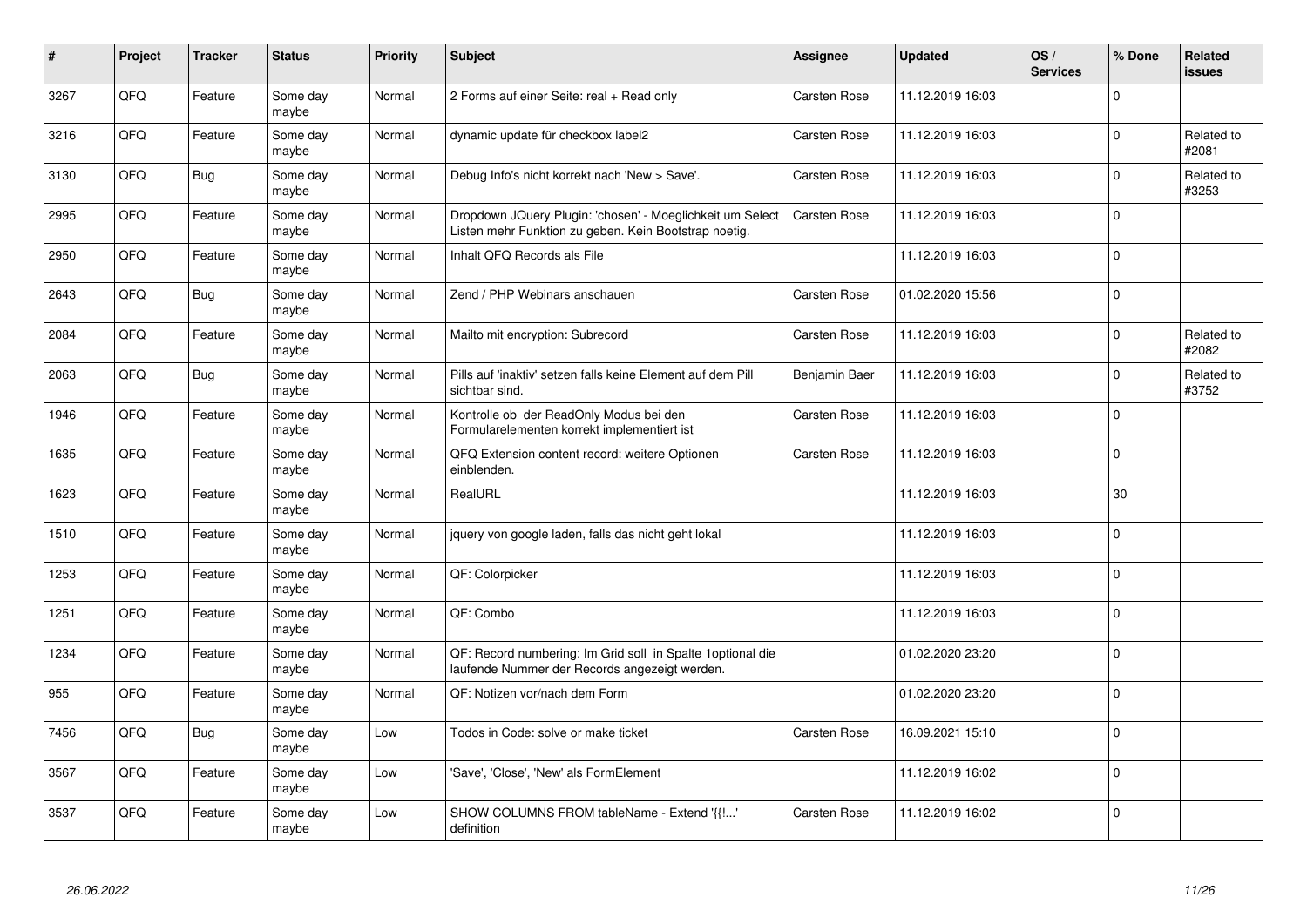| #     | Project | <b>Tracker</b> | <b>Status</b>              | <b>Priority</b> | <b>Subject</b>                                                                       | <b>Assignee</b>     | <b>Updated</b>   | OS/<br><b>Services</b> | % Done      | Related<br>issues                                                    |
|-------|---------|----------------|----------------------------|-----------------|--------------------------------------------------------------------------------------|---------------------|------------------|------------------------|-------------|----------------------------------------------------------------------|
| 3273  | QFQ     | Feature        | Some day<br>maybe          | Low             | Dirty Flag in Form                                                                   | <b>Carsten Rose</b> | 11.12.2019 16:02 |                        | $\Omega$    |                                                                      |
| 11630 | QFQ     | Bug            | Feedback                   | High            | Bitte check ob CALL() in 20.11.0 noch so funktioniert wie in<br>20.4.1               | Enis Nuredini       | 28.05.2022 13:45 |                        | $\Omega$    | Related to<br>#11325                                                 |
| 9548  | QFQ     | Feature        | Feedback                   | High            | FormElement: Pattern mismatch - optional report only on<br>focus lost                | Benjamin Baer       | 03.05.2021 21:14 |                        | $\Omega$    |                                                                      |
| 9052  | QFQ     | Feature        | Feedback                   | High            | Report: CodeMirror with SQL Syntax Highlight in FE                                   | Enis Nuredini       | 08.06.2022 10:25 |                        | $\mathbf 0$ |                                                                      |
| 13767 | QFQ     | Bug            | Feedback                   | Normal          | date/time-picker: required shows up/down button orange                               | Enis Nuredini       | 16.05.2022 23:16 |                        | $\Omega$    |                                                                      |
| 13572 | QFQ     | Feature        | Feedback                   | Normal          | Form Load: misleading error message on trying to load non<br>existent primary record | Enis Nuredini       | 16.05.2022 23:16 |                        | 100         |                                                                      |
| 12584 | QFQ     | Feature        | Feedback                   | Normal          | T3 v10 migration script: replace alias-patterns (v11)                                | Carsten Rose        | 28.05.2022 11:12 |                        | 100         |                                                                      |
| 12546 | QFQ     | <b>Bug</b>     | Feedback                   | Normal          | Branch 'Development' - Unit Tests mit dirty workaround<br>angepasst                  | Carsten Rose        | 19.03.2022 17:48 |                        | $\Omega$    |                                                                      |
| 11347 | QFQ     | Bug            | Feedback                   | Normal          | If Bedingungen funktionieren nicht korrekt                                           | Christoph Fuchs     | 21.03.2021 20:37 |                        | $\mathbf 0$ |                                                                      |
| 10782 | QFQ     | Feature        | Feedback                   | Normal          | Tiny MCE: Image Upload                                                               | Enis Nuredini       | 16.05.2022 23:16 |                        | $\Omega$    | Related to<br>#12452                                                 |
| 10124 | QFQ     | Feature        | Feedback                   | Normal          | qfq AAI-Login                                                                        | Karin Niffeler      | 07.05.2020 09:36 |                        | $\mathbf 0$ |                                                                      |
| 9898  | QFQ     | <b>Bug</b>     | Feedback                   | Normal          | Formular trotz Timeout gespeichert                                                   | Benjamin Baer       | 01.02.2020 15:56 |                        | $\mathbf 0$ |                                                                      |
| 9535  | QFQ     | <b>Bug</b>     | Feedback                   | Normal          | Report:  AS '_vertical' - column to wide - vertical >> rot45,<br>rot <sub>90</sub>   | Benjamin Baer       | 01.02.2020 15:56 |                        | $\Omega$    |                                                                      |
| 8316  | QFQ     | Bug            | Feedback                   | Normal          | Documentation/Behaviour for Nested Queries and<br>Record-Store confusing             | Nicola Chiapolini   | 20.11.2019 09:14 |                        | $\Omega$    |                                                                      |
| 5894  | QFQ     | Feature        | Feedback                   | Normal          | Typeahead in Report: show/hide rows dynamically                                      | <b>Carsten Rose</b> | 18.02.2022 08:50 |                        | $\Omega$    | Related to<br>#5893,<br>Related to<br>#5885                          |
| 13566 | QFQ     | Feature        | Ready to sync<br>(develop) | Normal          | Delete config-example.qfq.php file                                                   | Carsten Rose        | 23.12.2021 09:25 |                        | $\Omega$    |                                                                      |
| 12508 | QFQ     | Bug            | In Progress                | High            | qfq Form: sendMail                                                                   | Karin Niffeler      | 19.03.2022 17:48 |                        | $\Omega$    |                                                                      |
| 9789  | QFQ     | Bug            | In Progress                | High            | Record Lock: release to early on 'leave page'                                        | <b>Carsten Rose</b> | 10.01.2022 09:25 |                        | 100         | Related to<br>#10081,<br>Related to<br>#9173,<br>Related to<br>#8702 |
| 9517  | QFQ     | Feature        | In Progress                | High            | Input multiple tags with typeahead                                                   | Carsten Rose        | 03.05.2021 21:14 |                        | 40          | Related to<br>#10150                                                 |
| 14323 | QFQ     | <b>Bug</b>     | In Progress                | Normal          | Report: render=both single - no impact                                               | Carsten Rose        | 19.06.2022 18:31 |                        | 0           |                                                                      |
| 14175 | QFQ     | <b>Bug</b>     | In Progress                | Normal          | Opening a form with no QFQ Session cookie fails                                      | Carsten Rose        | 03.06.2022 10:40 |                        | $\mathbf 0$ |                                                                      |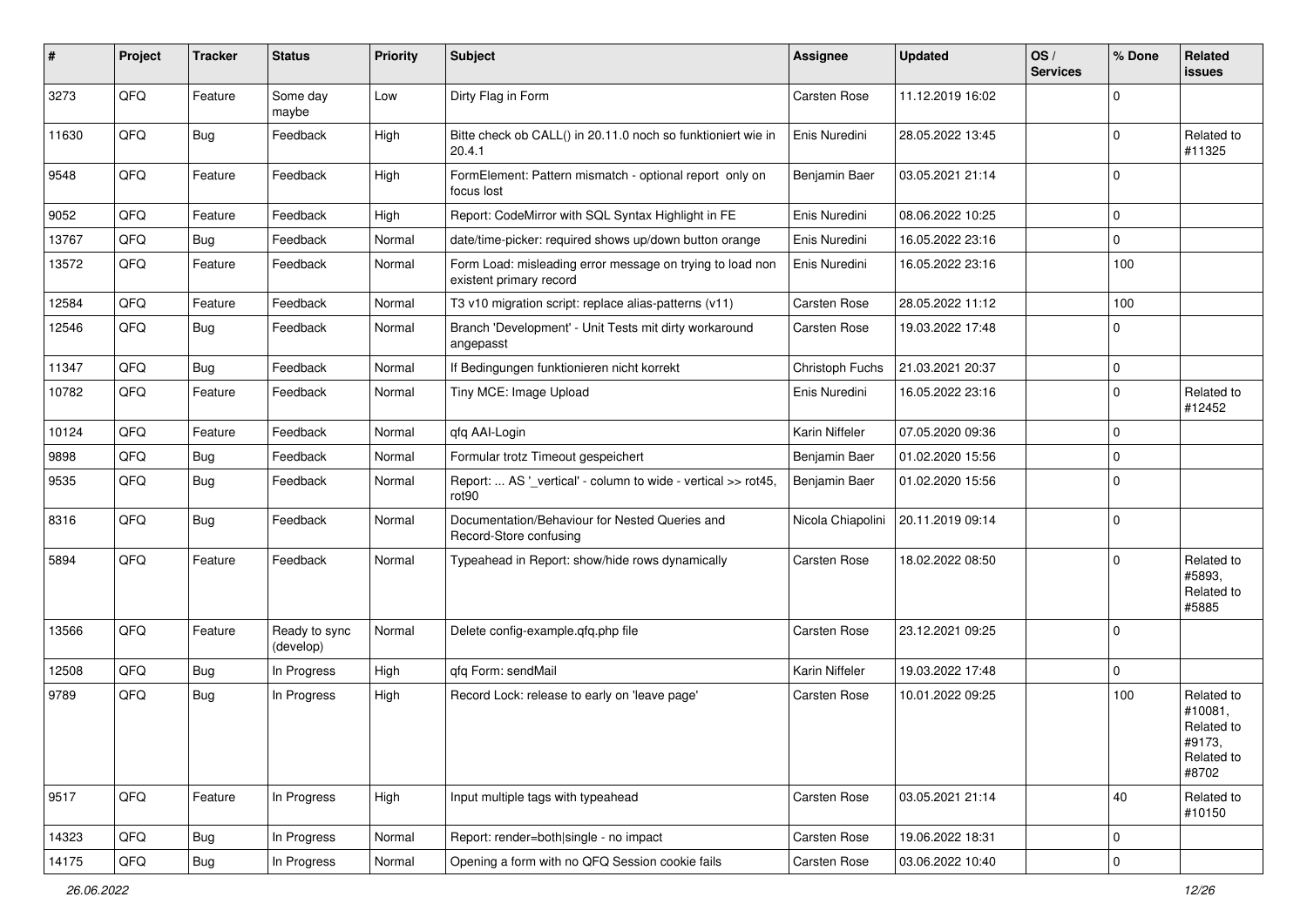| $\pmb{\#}$ | Project | <b>Tracker</b> | <b>Status</b> | <b>Priority</b> | Subject                                                                                 | Assignee            | <b>Updated</b>   | OS/<br><b>Services</b> | % Done      | Related<br><b>issues</b>                                                                                                       |
|------------|---------|----------------|---------------|-----------------|-----------------------------------------------------------------------------------------|---------------------|------------------|------------------------|-------------|--------------------------------------------------------------------------------------------------------------------------------|
| 13330      | QFQ     | Feature        | In Progress   | Normal          | Multi Form: Upload                                                                      | <b>Carsten Rose</b> | 07.11.2021 12:40 |                        | 50          | Related to<br>#9706                                                                                                            |
| 12630      | QFQ     | Feature        | In Progress   | Normal          | Input: date[time]: min / max values                                                     | Enis Nuredini       | 20.06.2022 18:31 |                        | $\mathbf 0$ | Related to<br>#10096,<br>Related to<br>#14302,<br>Related to<br>#14303                                                         |
| 12440      | QFQ     | Feature        | In Progress   | Normal          | Typo3 V10 upgrade (durchfuehren und testen)                                             | Carsten Rose        | 21.03.2022 09:53 |                        | 50          | Related to<br>#12357,<br>Related to<br>#12067,<br>Related to<br>#10661                                                         |
| 12439      | QFQ     | Feature        | In Progress   | Normal          | TinyMCE Paste from Word & Character Count/Limit                                         | Carsten Rose        | 05.05.2021 22:15 |                        | $\mathbf 0$ |                                                                                                                                |
| 11980      | QFQ     | Feature        | In Progress   | Normal          | protected verzeichnis MUSS geschützt werden                                             | Carsten Rose        | 07.09.2021 13:30 |                        | $\pmb{0}$   |                                                                                                                                |
| 11517      | QFQ     | <b>Bug</b>     | In Progress   | Normal          | extraButtonInfo Broken for multiple FormElements                                        | <b>Carsten Rose</b> | 12.05.2022 13:12 |                        | $\mathbf 0$ | Related to<br>#7890,<br>Related to<br>#3811, Has<br>duplicate<br>#10905, Has<br>duplicate<br>#10553, Has<br>duplicate<br>#6779 |
| 11076      | QFQ     | Feature        | In Progress   | Normal          | SELECT  AS _websocket                                                                   | Carsten Rose        | 30.08.2020 17:49 |                        | $\mathbf 0$ |                                                                                                                                |
| 10793      | QFQ     | Feature        | In Progress   | Normal          | <b>Update NPM Packages</b>                                                              | Carsten Rose        | 07.09.2021 13:25 |                        | 30          |                                                                                                                                |
| 10661      | QFQ     | <b>Bug</b>     | In Progress   | Normal          | Typo3 Warnungen                                                                         | <b>Carsten Rose</b> | 07.09.2021 13:23 |                        | $\mathbf 0$ | Related to<br>#12440                                                                                                           |
| 10443      | QFQ     | Feature        | In Progress   | Normal          | Konzept_api / _live                                                                     | Carsten Rose        | 07.05.2020 09:39 |                        | $\pmb{0}$   |                                                                                                                                |
| 9691       | QFQ     | Bug            | In Progress   | Normal          | Checkbox: dynamic update > readonly                                                     | Carsten Rose        | 01.02.2020 23:22 |                        | 50          | Related to<br>#9834                                                                                                            |
| 6250       | QFQ     | Feature        | In Progress   | Normal          | Enhance layout: a) Subrecord, b) Subrecord-Title                                        | Carsten Rose        | 01.02.2020 23:22 |                        | $\mathbf 0$ | Related to<br>#5391                                                                                                            |
| 5695       | QFQ     | Feature        | In Progress   | Normal          | Multiform                                                                               | <b>Carsten Rose</b> | 02.01.2021 18:38 |                        | 0           |                                                                                                                                |
| 4194       | QFQ     | Feature        | In Progress   | Normal          | Bootstrap 4 ist jetzt offiziel                                                          |                     | 03.05.2021 20:47 |                        | $\mathbf 0$ | Related to<br>#10114                                                                                                           |
| 12463      | QFQ     | <b>Bug</b>     | ToDo          | High            | QFQ Function: 'function' and 'sql' on same level - output of<br>sal is shown two times. | Carsten Rose        | 15.12.2021 16:31 |                        | 0           |                                                                                                                                |
| 12395      | QFQ     | <b>Bug</b>     | ToDo          | High            | QFQ Function: Result two times shown                                                    | Carsten Rose        | 18.02.2022 08:59 |                        | $\pmb{0}$   |                                                                                                                                |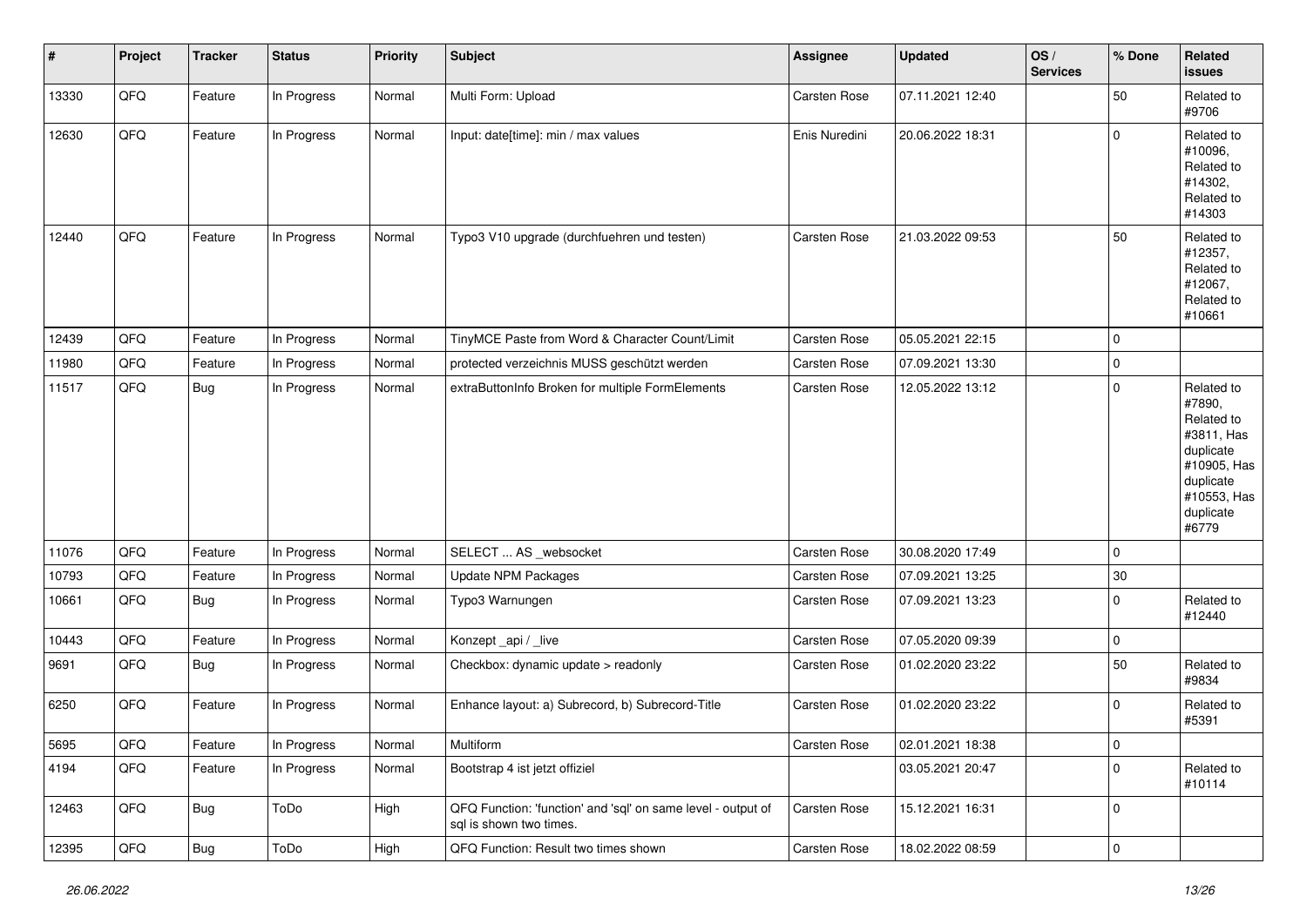| $\sharp$ | Project | <b>Tracker</b> | <b>Status</b> | <b>Priority</b> | Subject                                                   | <b>Assignee</b>     | <b>Updated</b>   | OS/<br><b>Services</b> | % Done      | <b>Related</b><br>issues                                                                                                                                              |
|----------|---------|----------------|---------------|-----------------|-----------------------------------------------------------|---------------------|------------------|------------------------|-------------|-----------------------------------------------------------------------------------------------------------------------------------------------------------------------|
| 7602     | QFQ     | Feature        | ToDo          | High            | Multi Select: with checkboxes                             | Benjamin Baer       | 22.03.2022 09:07 |                        | $\mathbf 0$ |                                                                                                                                                                       |
| 14320    | QFQ     | Feature        | ToDo          | Normal          | Allow specific HTML Tags and Attributes: general, TinyMCE | Enis Nuredini       | 17.06.2022 10:44 |                        | $\mathbf 0$ | Related to<br>#12664,<br>Related to<br>#12039,<br>Related to<br>#11702,<br>Related to<br>#7239,<br>Related to<br>#3708,<br>Related to<br>#3646,<br>Related to<br>#880 |
| 14303    | QFQ     | Bug            | ToDo          | Normal          | datetime broken with picker                               | Enis Nuredini       | 17.06.2022 09:02 |                        | $\mathbf 0$ | Related to<br>#12630                                                                                                                                                  |
| 13899    | QFQ     | <b>Bug</b>     | ToDo          | Normal          | Selenium: zum laufen bringen                              | Enis Nuredini       | 25.03.2022 10:24 |                        | $\mathbf 0$ |                                                                                                                                                                       |
| 12262    | QFQ     | Feature        | ToDo          | Normal          | Form buttons on top: more customable                      | Enis Nuredini       | 17.06.2022 10:44 |                        | $\mathbf 0$ | Related to<br>#13945, Has<br>duplicate<br>#4046, Has<br>duplicate<br>#10080                                                                                           |
| 9534     | QFQ     | <b>Bug</b>     | Priorize      | Urgent          | FE.type=upload: 'Unknown Mode: ID"                        | Carsten Rose        | 03.05.2021 21:14 |                        | $\mathbf 0$ | Related to<br>#9532                                                                                                                                                   |
| 9173     | QFQ     | <b>Bug</b>     | Priorize      | Urgent          | Stale Record Lock: Firefox                                | Carsten Rose        | 03.05.2021 21:14 |                        | $\mathbf 0$ | Related to<br>#9789                                                                                                                                                   |
| 9121     | QFQ     | <b>Bug</b>     | Priorize      | High            | sip links have r and __dbIndexData set                    | Carsten Rose        | 12.06.2021 10:41 |                        | $\mathbf 0$ |                                                                                                                                                                       |
| 8204     | QFQ     | Feature        | Priorize      | High            | Position 'required mark'                                  | Carsten Rose        | 16.06.2021 13:44 |                        | $\mathbf 0$ |                                                                                                                                                                       |
| 8082     | QFQ     | Feature        | Priorize      | High            | Contact form without saving record                        | Carsten Rose        | 07.12.2021 15:20 |                        | $\mathbf 0$ | Related to<br>#8587,<br><b>Blocks</b><br>#11850                                                                                                                       |
| 6116     | QFQ     | <b>Bug</b>     | Priorize      | High            | value of checkbox not saved                               | Carsten Rose        | 07.12.2021 17:19 |                        | $\mathbf 0$ |                                                                                                                                                                       |
| 14371    | QFQ     | Feature        | Priorize      | Normal          | LDAP via REPORT                                           | <b>Carsten Rose</b> | 19.06.2022 16:37 |                        | $\Omega$    |                                                                                                                                                                       |
| 14290    | QFQ     | Feature        | Priorize      | Normal          | FormEditor: Show Table Definition                         | Carsten Rose        | 19.06.2022 16:37 |                        | $\mathbf 0$ |                                                                                                                                                                       |
| 14283    | QFQ     | <b>Bug</b>     | Priorize      | Normal          | HEIC / HEIF convert doesn't trigger                       | <b>Carsten Rose</b> | 19.06.2022 16:37 |                        | $\mathbf 0$ |                                                                                                                                                                       |
| 13943    | QFQ     | <b>Bug</b>     | Priorize      | Normal          | unable to find formgroup                                  | Enis Nuredini       | 28.05.2022 11:03 |                        | $\mathbf 0$ |                                                                                                                                                                       |
| 13900    | QFQ     | Feature        | Priorize      | Normal          | Selenium: Check das Cookie/PDF funktioniert               | Enis Nuredini       | 25.03.2022 12:45 |                        | $\mathbf 0$ |                                                                                                                                                                       |
| 12504    | QFG     | Feature        | Priorize      | Normal          | sql.log: report fe.id                                     | Carsten Rose        | 05.05.2021 22:09 |                        | 0           |                                                                                                                                                                       |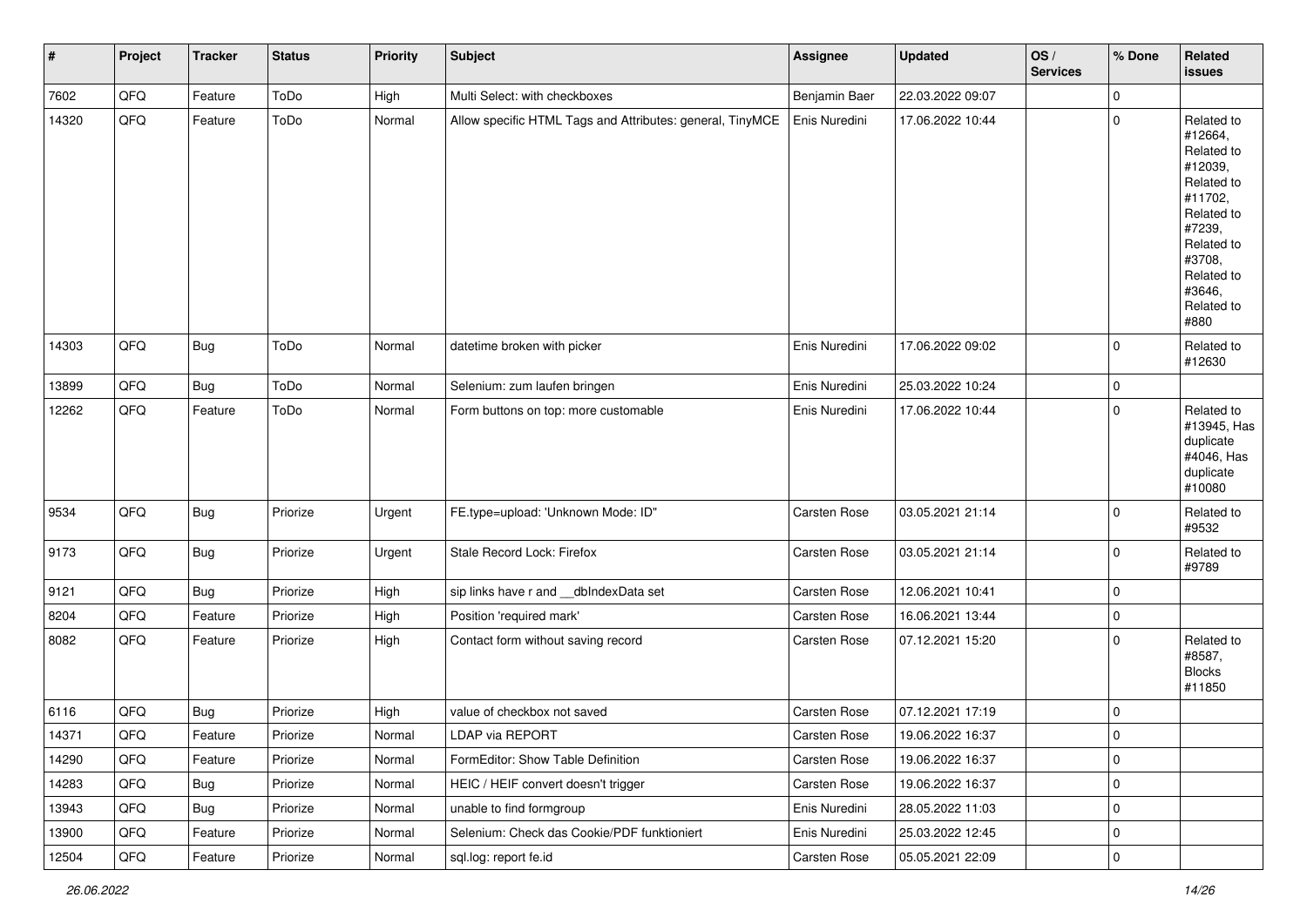| #     | Project | <b>Tracker</b> | <b>Status</b> | <b>Priority</b> | Subject                                                                                                  | <b>Assignee</b>     | <b>Updated</b>   | OS/<br><b>Services</b> | % Done         | Related<br><b>issues</b>                                                |
|-------|---------|----------------|---------------|-----------------|----------------------------------------------------------------------------------------------------------|---------------------|------------------|------------------------|----------------|-------------------------------------------------------------------------|
| 12503 | QFQ     | Feature        | Priorize      | Normal          | Detect dangerous UPDATE statement with missing WHERE                                                     | Carsten Rose        | 05.05.2021 22:09 |                        | $\mathbf 0$    |                                                                         |
| 12452 | QFQ     | Feature        | Priorize      | Normal          | BaseURL: alsways with '/' at the end                                                                     | <b>Carsten Rose</b> | 19.06.2022 13:45 |                        | $\Omega$       | Related to<br>#10782                                                    |
| 12325 | QFQ     | <b>Bug</b>     | Priorize      | Normal          | MultiDB form.dblndex not working for report syntax                                                       | Carsten Rose        | 07.09.2021 13:37 |                        | $\mathbf 0$    | Related to<br>#12145,<br>Related to<br>#12314                           |
| 11320 | QFQ     | Feature        | Priorize      | Normal          | Typo3 Version 10 support                                                                                 | <b>Carsten Rose</b> | 05.05.2021 22:09 |                        | $\mathbf 0$    |                                                                         |
| 10569 | QFQ     | Feature        | Priorize      | Normal          | link blank more safe                                                                                     | Enis Nuredini       | 25.03.2022 12:44 |                        | $\mathbf 0$    |                                                                         |
| 10015 | QFQ     | Feature        | Priorize      | Normal          | Monospace in Textarea                                                                                    | Carsten Rose        | 03.02.2020 13:40 |                        | $\mathbf 0$    |                                                                         |
| 10012 | QFQ     | Feature        | Priorize      | Normal          | redirectAllMailTo: {{beEmail:T}}                                                                         | <b>Carsten Rose</b> | 08.05.2021 09:54 |                        | $\mathbf 0$    | Related to<br>#12412,<br>Related to<br>#12413,<br>Related to<br>#10011  |
| 10011 | QFQ     | Feature        | Priorize      | Normal          | Offer new STORE_TYPO3 Variable 'beUser', 'beEmail'                                                       | <b>Carsten Rose</b> | 08.05.2021 09:51 |                        | $\mathbf 0$    | Related to<br>#10012,<br>Related to<br>#12511                           |
| 10005 | QFQ     | Feature        | Priorize      | Normal          | Report / special column name:  AS _calendar                                                              | Carsten Rose        | 03.06.2020 17:28 |                        | $\mathbf 0$    |                                                                         |
| 10003 | QFQ     | Feature        | Priorize      | Normal          | fieldset: stronger visualize group                                                                       | Benjamin Baer       | 12.02.2020 08:13 |                        | $\Omega$       |                                                                         |
| 9975  | QFQ     | <b>Bug</b>     | Priorize      | Normal          | Dropdown Menu: 'r:3' broken                                                                              | <b>Carsten Rose</b> | 01.02.2020 10:13 |                        | $\overline{0}$ |                                                                         |
| 9968  | QFQ     | Feature        | Priorize      | Normal          | Tooltip in Links for Developer                                                                           | Carsten Rose        | 01.02.2020 23:17 |                        | 0              |                                                                         |
| 9958  | QFQ     | <b>Bug</b>     | Priorize      | Normal          | Broken subrecord query: no error message                                                                 | Carsten Rose        | 05.02.2021 15:15 |                        | $\mathbf 0$    |                                                                         |
| 9947  | QFQ     | Bug            | Priorize      | Normal          | Unwanted error message if missing 'typeAheadSqlPrefetch'                                                 | Carsten Rose        | 01.02.2020 10:13 |                        | 0              |                                                                         |
| 9928  | QFQ     | Feature        | Priorize      | Normal          | SpecialColumnName: a) Deprecated: ' AS "_+tag " ', b)<br>New: ' AS "_ <tag1><tag2>"</tag2></tag1>        | <b>Carsten Rose</b> | 01.02.2020 23:17 |                        | $\Omega$       | Related to<br>#9929                                                     |
| 9900  | QFQ     | Feature        | Priorize      | Normal          | Generic API Call: tt-content record >> JSON                                                              | <b>Carsten Rose</b> | 01.02.2020 10:13 |                        | $\mathbf 0$    |                                                                         |
| 9862  | QFQ     | <b>Bug</b>     | Priorize      | Normal          | Failed writing to sql mail qfq.log should throw an exception                                             | Carsten Rose        | 01.02.2020 10:13 |                        | $\mathbf 0$    |                                                                         |
| 9834  | QFQ     | <b>Bug</b>     | Priorize      | Normal          | Input elements with tag 'disabled' are missing on<br>form-submit: server option 'processReadOnly' broken | <b>Carsten Rose</b> | 07.12.2021 16:43 |                        | $\Omega$       | Related to<br>#9691,<br>Related to<br>#5305, Has<br>duplicate<br>#12331 |
| 9668  | QFQ     | Feature        | Priorize      | Normal          | Form.mode: rename 'hidden' to 'hide'                                                                     | <b>Carsten Rose</b> | 05.05.2021 22:14 |                        | $\mathbf 0$    | Related to<br>#6437                                                     |
| 9394  | QFG     | Feature        | Priorize      | Normal          | REST: allow for non numerical ids in get requests                                                        | Carsten Rose        | 05.05.2021 22:10 |                        | $\overline{0}$ |                                                                         |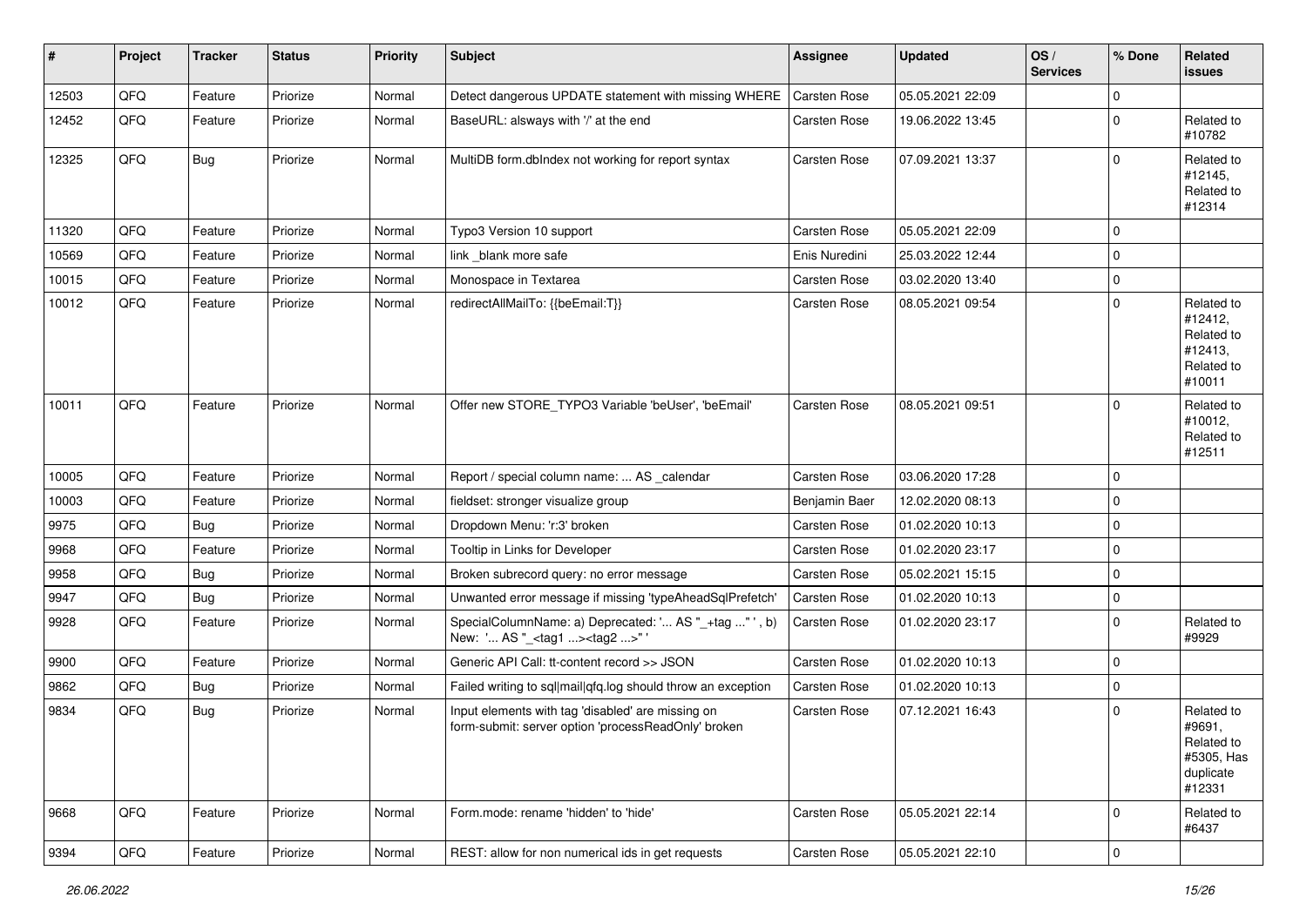| #    | Project | <b>Tracker</b> | <b>Status</b> | <b>Priority</b> | Subject                                                                                   | <b>Assignee</b>     | <b>Updated</b>   | OS/<br><b>Services</b> | % Done      | Related<br>issues   |
|------|---------|----------------|---------------|-----------------|-------------------------------------------------------------------------------------------|---------------------|------------------|------------------------|-------------|---------------------|
| 9346 | QFQ     | Feature        | Priorize      | Normal          | beforeSave: check if an upload is given                                                   | <b>Carsten Rose</b> | 11.06.2021 21:18 |                        | $\Omega$    |                     |
| 9135 | QFQ     | Feature        | Priorize      | Normal          | Progress Bar generic / replace old hourglass download<br>popup                            | Benjamin Baer       | 03.01.2022 07:43 |                        | $\Omega$    |                     |
| 8963 | QFQ     | Feature        | Priorize      | Normal          | Setting values in a store: flexible way                                                   | Carsten Rose        | 05.05.2021 22:10 |                        | $\Omega$    | Related to<br>#8975 |
| 8585 | QFQ     | Feature        | Priorize      | Normal          | Enhance Error message for 'unknown form'                                                  | <b>Carsten Rose</b> | 01.02.2020 10:13 |                        | $\Omega$    |                     |
| 8584 | QFQ     | Feature        | Priorize      | Normal          | FE 'Action' - never assign to Container (except Template<br>Group)                        | <b>Carsten Rose</b> | 01.02.2020 10:13 |                        | $\Omega$    |                     |
| 8277 | QFQ     | Feature        | Priorize      | Normal          | fe.parameter.default=                                                                     | <b>Carsten Rose</b> | 01.02.2020 23:17 |                        | $\Omega$    | Related to<br>#8113 |
| 8044 | QFQ     | Feature        | Priorize      | Normal          | Transaction: a) Form, b) Report                                                           | <b>Carsten Rose</b> | 05.05.2021 22:14 |                        | $\Omega$    | Related to<br>#8043 |
| 8037 | QFQ     | Bug            | Priorize      | Normal          | FE.type=upload (advanced mode): {{slaveld:V}} missing<br>during dynamic update            | <b>Carsten Rose</b> | 01.02.2020 10:13 |                        | $\Omega$    |                     |
| 8034 | QFQ     | Feature        | Priorize      | Normal          | FormElement 'data': 22.22.2222 should not be accepted                                     | <b>Carsten Rose</b> | 01.02.2020 10:13 |                        | $\Omega$    |                     |
| 7965 | QFQ     | Feature        | Priorize      | Normal          | Input type 'text' with visual format - currency                                           | Benjamin Baer       | 03.01.2022 07:45 |                        | 0           |                     |
| 7730 | QFQ     | Feature        | Priorize      | Normal          | SELECT Box: title in between                                                              | Benjamin Baer       | 01.02.2020 23:22 |                        | $\mathbf 0$ |                     |
| 7656 | QFQ     | <b>Bug</b>     | Priorize      | Normal          | FE with required, 'pattern' and 'extraButtonLock': always<br>complain about missing value | <b>Carsten Rose</b> | 01.02.2020 10:13 |                        | $\Omega$    |                     |
| 7630 | QFQ     | Feature        | Priorize      | Normal          | detailed error message for simple upload                                                  | <b>Carsten Rose</b> | 01.02.2020 10:13 |                        | $\Omega$    |                     |
| 7616 | QFQ     | <b>Bug</b>     | Priorize      | Normal          | Selectlist with Enum & Dynamic Update                                                     | <b>Carsten Rose</b> | 01.02.2020 10:13 |                        | $\mathbf 0$ |                     |
| 7522 | QFQ     | Feature        | Priorize      | Normal          | Inserting default index.html to folder (Avoid Apache<br>Indexing)                         | <b>Carsten Rose</b> | 01.02.2020 10:13 |                        | $\mathbf 0$ |                     |
| 7290 | QFQ     | Feature        | Priorize      | Normal          | FormEditor: title as textarea if LEN(title)>60                                            | <b>Carsten Rose</b> | 01.02.2020 10:13 |                        | $\Omega$    | Blocked by<br>#7682 |
| 7217 | QFQ     | Feature        | Priorize      | Normal          | Download: notice User if `_sip=?` is missing                                              | <b>Carsten Rose</b> | 01.02.2020 10:13 |                        | $\Omega$    |                     |
| 6998 | QFQ     | Feature        | Priorize      | Normal          | Form: with debug=on show column information as tooltip of<br>column label                 | <b>Carsten Rose</b> | 01.02.2020 10:13 |                        | $\Omega$    |                     |
| 6870 | QFQ     | Feature        | Priorize      | Normal          | Click on '_link' triggers an API call                                                     | Benjamin Baer       | 03.01.2022 08:25 |                        | $\mathbf 0$ |                     |
| 6801 | QFQ     | Feature        | Priorize      | Normal          | Fabric: Maximize / FullIscreen                                                            | Benjamin Baer       | 21.03.2022 09:56 |                        | $\mathbf 0$ |                     |
| 6574 | QFQ     | <b>Bug</b>     | Priorize      | Normal          | qfq.log: Fehlermeldung wurde angezeigt, aber nicht geloggt                                | Carsten Rose        | 01.02.2020 10:13 |                        | $\mathbf 0$ |                     |
| 6566 | QFQ     | <b>Bug</b>     | Priorize      | Normal          | Link Function 'delete': provided parameter missing on page<br>reload                      | Benjamin Baer       | 03.01.2022 08:08 |                        | $\mathbf 0$ |                     |
| 6224 | QFQ     | Feature        | Priorize      | Normal          | Dynamic update: fade in/out fields                                                        | Benjamin Baer       | 21.03.2022 09:50 |                        | $\mathbf 0$ |                     |
| 6140 | QFQ     | <b>Bug</b>     | Priorize      | Normal          | QFQ DnD Sort: Locked fields                                                               | Benjamin Baer       | 21.03.2022 09:56 |                        | $\mathbf 0$ |                     |
| 5942 | QFQ     | Feature        | Priorize      | Normal          | 'L' and 'type': append to links, generate via '_link' by using<br>$'u$ .                  | Carsten Rose        | 01.02.2020 10:13 |                        | $\mathbf 0$ |                     |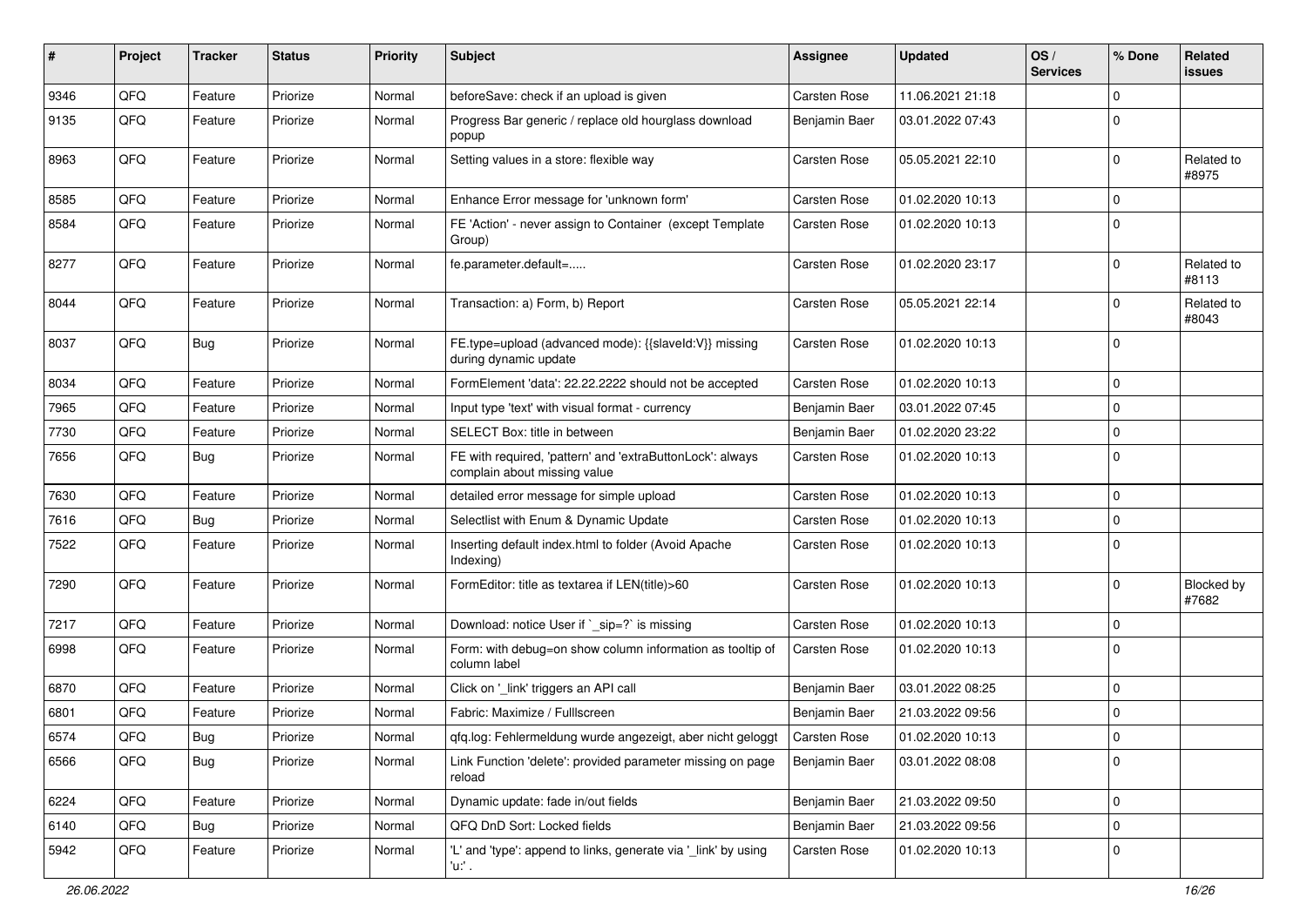| #     | Project | <b>Tracker</b> | <b>Status</b> | Priority | <b>Subject</b>                                                                                                                        | <b>Assignee</b>     | <b>Updated</b>   | OS/<br><b>Services</b> | % Done              | <b>Related</b><br><b>issues</b>                                        |
|-------|---------|----------------|---------------|----------|---------------------------------------------------------------------------------------------------------------------------------------|---------------------|------------------|------------------------|---------------------|------------------------------------------------------------------------|
| 5562  | QFQ     | Feature        | Priorize      | Normal   | Drag'n'Drop fuer Uploads                                                                                                              | Benjamin Baer       | 21.03.2022 09:52 |                        | $\mathbf 0$         | Related to<br>#9706                                                    |
| 5366  | QFQ     | Feature        | Priorize      | Normal   | Saving with keyboard shortcuts                                                                                                        | Benjamin Baer       | 21.03.2022 09:47 |                        | $\mathbf 0$         |                                                                        |
| 4457  | QFQ     | <b>Bug</b>     | Priorize      | Normal   | typeahead: pressing return to select an item, saves the form<br>and closes the form.                                                  | Benjamin Baer       | 03.01.2022 08:01 |                        | $\mathbf 0$         | Related to<br>#4398                                                    |
| 3867  | QFQ     | Feature        | Priorize      | Normal   | Readonly Formular: Template Groups add/delete<br>ausbeldnen                                                                           | <b>Carsten Rose</b> | 05.05.2021 22:12 |                        | $\mathbf 0$         |                                                                        |
| 3782  | QFQ     | <b>Bug</b>     | Priorize      | Normal   | Bei fehlerhafter Eingabe (z.B. Datum) sollte das erwartete<br>Format angezeigt werden                                                 | <b>Carsten Rose</b> | 01.02.2020 10:13 |                        | $\mathbf 0$         |                                                                        |
| 2665  | QFQ     | <b>Bug</b>     | Priorize      | Normal   | Dynamic Update funktioniert nicht, wenn beim<br>entsprechenden FormElement eine size angegeben ist.                                   | Benjamin Baer       | 03.01.2022 08:12 |                        | 30                  |                                                                        |
| 12545 | QFQ     | <b>Bug</b>     | New           | Urgent   | sql.log not created / updated                                                                                                         | <b>Carsten Rose</b> | 14.12.2021 16:02 |                        | $\mathbf 0$         |                                                                        |
| 12468 | QFQ     | <b>Bug</b>     | <b>New</b>    | Urgent   | Form: update Form.title after save                                                                                                    | Carsten Rose        | 03.05.2021 21:12 |                        | $\mathbf 0$         |                                                                        |
| 11850 | QFQ     | Feature        | New           | Urgent   | Wizard Form: basierend auf einer Tabelle eine Form<br>anlegen.                                                                        |                     | 03.05.2021 21:12 |                        | $\mathbf 0$         | Blocked by<br>#8082                                                    |
| 14187 | QFQ     | Feature        | <b>New</b>    | High     | qfq.log: show current URL                                                                                                             | <b>Carsten Rose</b> | 28.05.2022 11:02 |                        | $\Omega$            | Related to<br>#13933,<br>Related to<br>#12532,<br>Related to<br>#11893 |
| 13757 | QFQ     | Feature        | New           | High     | QR / Bar-Code Plugin                                                                                                                  | Enis Nuredini       | 19.03.2022 17:43 |                        | $\mathbf 0$         |                                                                        |
| 13716 | QFQ     | <b>Bug</b>     | <b>New</b>    | High     | Firefox ask to store username/password                                                                                                | Enis Nuredini       | 30.05.2022 09:31 |                        | $\mathbf 0$         | Related to<br>#13827                                                   |
| 12974 | QFQ     | <b>Bug</b>     | New           | High     | Sanitize Queries in Action-Elements                                                                                                   | Carsten Rose        | 07.12.2021 17:19 |                        | $\mathbf 0$         |                                                                        |
| 12702 | QFQ     | <b>Bug</b>     | New           | High     | templateGroup: broken in multiDb Setup                                                                                                | <b>Carsten Rose</b> | 14.12.2021 16:02 |                        | $\mathbf 0$         |                                                                        |
| 12670 | QFQ     | <b>Bug</b>     | New           | High     | Dropdown-Menu classes können nicht mehr angegeben<br>werden                                                                           | Carsten Rose        | 07.12.2021 17:19 |                        | $\mathbf 0$         |                                                                        |
| 12544 | QFQ     | Feature        | New           | High     | a) ' AS _link' new also as ' AS _format', b) sortierung via<br>'display: none;', c) '_format' benoeitgt nicht zwingend<br>u/U/p/m/z/d | Carsten Rose        | 14.12.2021 16:03 |                        | $\mathbf 0$         |                                                                        |
| 12532 | QFQ     | Feature        | <b>New</b>    | High     | SIP-Parameter bei Seitenaufruf in Browser-Console<br>anzeigen                                                                         | <b>Carsten Rose</b> | 07.12.2021 17:19 |                        | $\mathbf 0$         | Related to<br>#11893,<br>Related to<br>#14187                          |
| 12513 | QFG     | Bug            | New           | High     | Implement server side check of maxlength                                                                                              | Carsten Rose        | 07.12.2021 17:19 |                        | $\mathsf{O}\xspace$ |                                                                        |
| 12186 | QFO     | Feature        | New           | High     | TinyMCE Config für Objekte                                                                                                            | Carsten Rose        | 07.12.2021 17:19 |                        | $\mathbf 0$         | <b>Blocks</b><br>#12632                                                |
| 12066 | QFG     | <b>Bug</b>     | New           | High     | enterAsSubmit: Forward wird nicht ausgeführt                                                                                          | Enis Nuredini       | 29.05.2022 09:23 |                        | 0                   |                                                                        |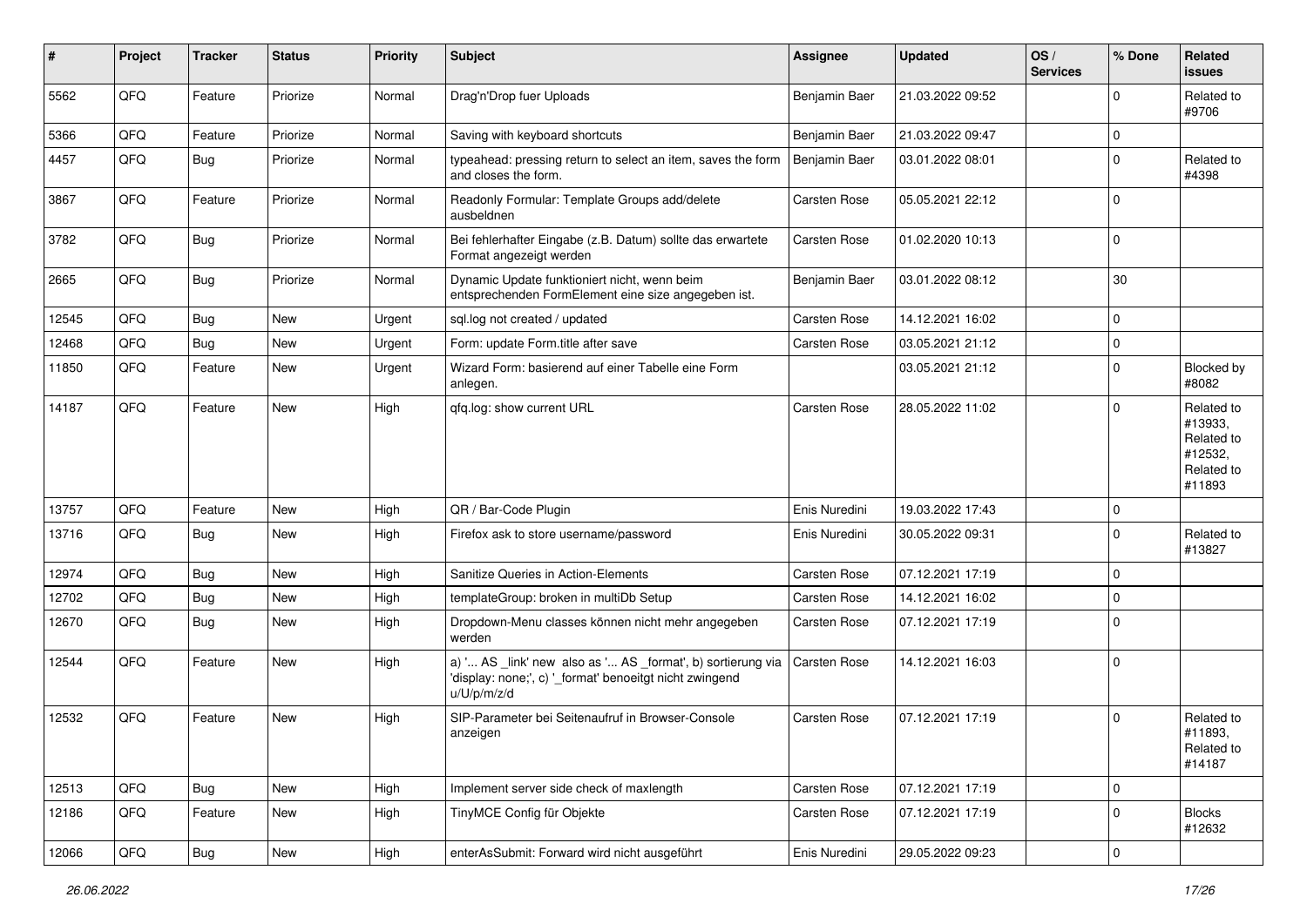| #     | Project | <b>Tracker</b> | <b>Status</b> | Priority | Subject                                                                      | Assignee            | <b>Updated</b>   | OS/<br><b>Services</b> | % Done      | Related<br><b>issues</b>                      |
|-------|---------|----------------|---------------|----------|------------------------------------------------------------------------------|---------------------|------------------|------------------------|-------------|-----------------------------------------------|
| 11893 | QFQ     | Feature        | <b>New</b>    | High     | Broken SIP: a) only report one time, b) only report in main<br>column        | Carsten Rose        | 12.05.2021 12:13 |                        | $\Omega$    | Related to<br>#12532,<br>Related to<br>#14187 |
| 11237 | QFQ     | <b>Bug</b>     | <b>New</b>    | High     | Radiobutton / parameter.buttonClass= btn-default - kein dirty<br>Trigger     | Benjamin Baer       | 03.05.2021 21:12 |                        | $\mathbf 0$ | Related to<br>#10766                          |
| 11057 | QFQ     | <b>Bug</b>     | <b>New</b>    | High     | Checkboxes ohne span.checkmark im Report werden<br>ausgeblendet              | Benjamin Baer       | 03.05.2021 21:12 |                        | $\Omega$    | Related to<br>#11039                          |
| 10766 | QFQ     | <b>Bug</b>     | New           | High     | Radiobutton / parameter.buttonClass=btn-default: dynamic<br>update           |                     | 03.05.2021 21:12 |                        | $\mathbf 0$ | Related to<br>#11237                          |
| 10640 | QFQ     | <b>Bug</b>     | <b>New</b>    | High     | TypeAhead Tag: FE editierbar trotz readOnly                                  | Carsten Rose        | 03.05.2021 21:12 |                        | $\Omega$    |                                               |
| 10508 | QFQ     | Bug            | <b>New</b>    | High     | Multi Form broken on Multi DB Instance                                       | <b>Carsten Rose</b> | 03.05.2021 21:12 |                        | $\mathbf 0$ |                                               |
| 10506 | QFQ     | <b>Bug</b>     | New           | High     | Template Group broken on MultiDB instance                                    | <b>Carsten Rose</b> | 03.05.2021 21:12 |                        | $\mathbf 0$ | Related to<br>#10505                          |
| 10114 | QFQ     | Feature        | <b>New</b>    | High     | Symbol (Link): 'G:' (Glyphicon) replaced by 'i:' (icon)                      |                     | 07.12.2021 17:19 |                        | $\Omega$    | Related to<br>#3797,<br>Related to<br>#4194   |
| 10081 | QFQ     | <b>Bug</b>     | <b>New</b>    | High     | Stale record lock after 'forbidden' character                                | <b>Carsten Rose</b> | 03.05.2021 21:12 |                        | $\Omega$    | Related to<br>#10082,<br>Related to<br>#9789  |
| 9531  | QFQ     | <b>Bug</b>     | <b>New</b>    | High     | FE File: Dynamic Update / modeSql / required detected<br>even it not set     | <b>Carsten Rose</b> | 11.06.2021 20:32 |                        | $\mathbf 0$ | Related to<br>#12398                          |
| 9347  | QFQ     | <b>Bug</b>     | New           | High     | FE.type=upload with dynamic show/hidden: required not<br>detected            | Carsten Rose        | 12.06.2021 10:40 |                        | $\Omega$    | Related to<br>#5305,<br>Related to<br>#12398  |
| 8962  | QFQ     | Feature        | New           | High     | allow for form fields with identical names                                   | Carsten Rose        | 03.05.2021 21:14 |                        | $\mathbf 0$ |                                               |
| 8891  | QFQ     | Bug            | New           | High     | formSubmitLog: do not log passwords                                          | Enis Nuredini       | 25.03.2022 09:06 |                        | $\mathbf 0$ |                                               |
| 8668  | QFQ     | <b>Bug</b>     | New           | High     | Pill disabled: dyamic mode 'hidden' not respected - FE is still<br>required  | <b>Carsten Rose</b> | 03.05.2021 21:14 |                        | $\mathbf 0$ |                                               |
| 8431  | QFQ     | Bug            | New           | High     | autocron.php with wrong path                                                 | <b>Carsten Rose</b> | 03.05.2021 21:14 |                        | $\mathbf 0$ |                                               |
| 8083  | QFG     | <b>Bug</b>     | New           | High     | FormEditor: primary table list does not respect<br>'indexDb={{indexData:Y}}' | Carsten Rose        | 03.05.2021 21:14 |                        | $\mathbf 0$ | Has<br>duplicate<br>#6678                     |
| 7899  | QFQ     | <b>Bug</b>     | New           | High     | Fe.type=password / retype / required: always complain<br>about missing value | Carsten Rose        | 03.05.2021 21:14 |                        | $\mathbf 0$ |                                               |
| 7850  | QFQ     | Feature        | New           | High     | Upload records: non 'pathFileName' column                                    | Carsten Rose        | 03.05.2021 21:14 |                        | $\mathbf 0$ |                                               |
| 7650  | QFO     | Bug            | New           | High     | Optional do not show 'required' sign on FormElement                          | Carsten Rose        | 03.05.2021 21:14 |                        | $\mathbf 0$ |                                               |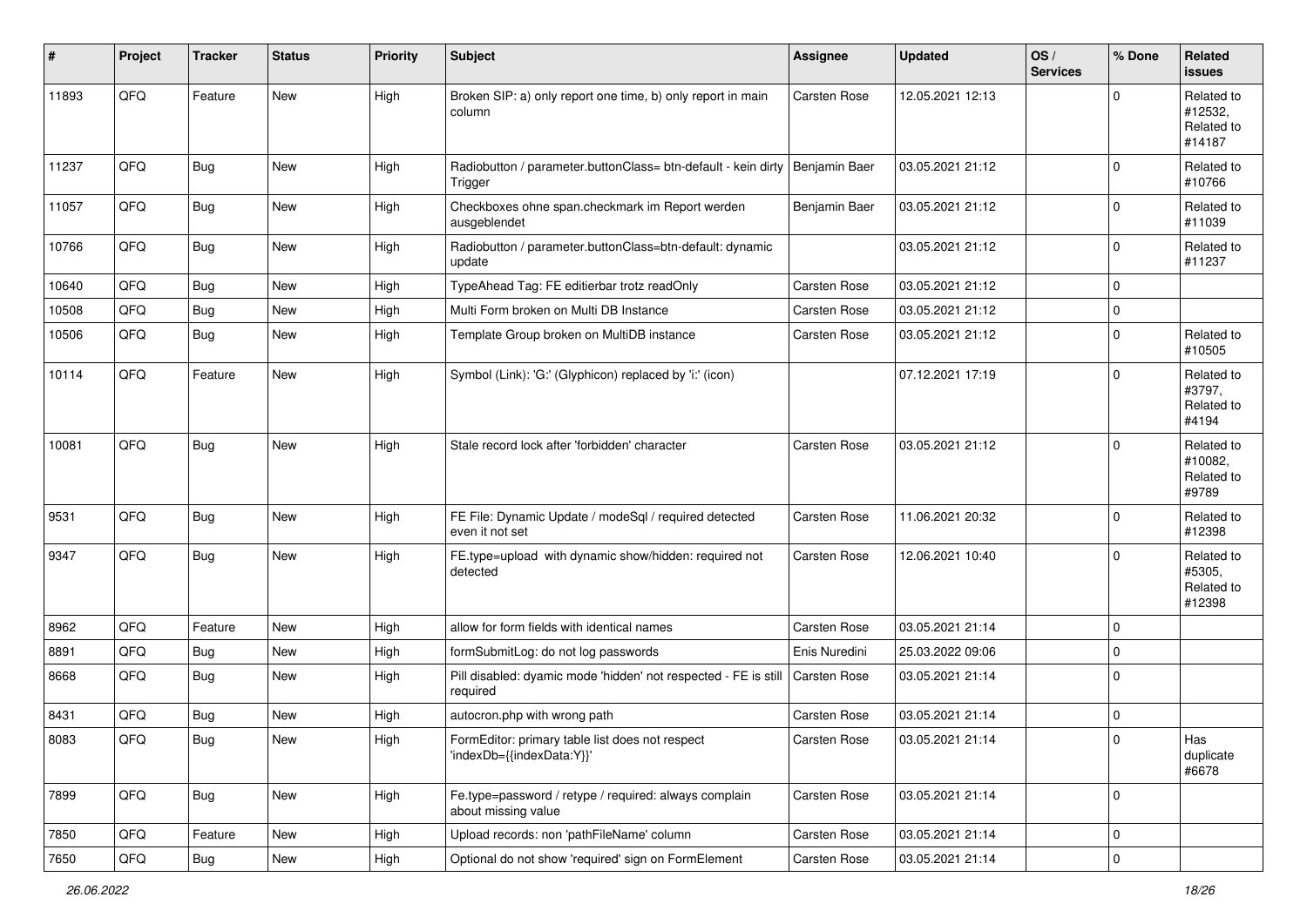| #     | Project | <b>Tracker</b> | <b>Status</b> | <b>Priority</b> | <b>Subject</b>                                                                   | Assignee            | <b>Updated</b>   | OS/<br><b>Services</b> | % Done              | <b>Related</b><br><b>issues</b>              |
|-------|---------|----------------|---------------|-----------------|----------------------------------------------------------------------------------|---------------------|------------------|------------------------|---------------------|----------------------------------------------|
| 5715  | QFQ     | Feature        | <b>New</b>    | High            | PDF Caching                                                                      | <b>Carsten Rose</b> | 03.05.2021 21:14 |                        | $\Omega$            | Related to<br>#5851,<br>Related to<br>#6357  |
| 5459  | QFQ     | <b>Bug</b>     | <b>New</b>    | High            | Multi DB: spread system tables between 'QFQ' and<br>'Data'-DB                    | <b>Carsten Rose</b> | 03.05.2021 21:14 |                        | $\mathbf 0$         | Related to<br>#4720                          |
| 5221  | QFQ     | <b>Bug</b>     | <b>New</b>    | High            | Download Dialog: Bleibt stehen in FF wenn Datei<br>automatisch gespeichert wird. | <b>Carsten Rose</b> | 03.05.2021 21:14 |                        | $\mathbf 0$         |                                              |
| 3727  | QFQ     | Feature        | New           | High            | Security: Session Hijacking erschweren                                           | Carsten Rose        | 03.05.2021 21:14 |                        | $\mathsf{O}\xspace$ |                                              |
| 14395 | QFQ     | Support        | New           | Normal          | FormEditor: Virtual table columns                                                | Enis Nuredini       | 21.06.2022 16:09 |                        | $\mathbf 0$         |                                              |
| 14377 | QFQ     | <b>Bug</b>     | <b>New</b>    | Normal          | Documentation > General Tips: white page after migration                         | Enis Nuredini       | 19.06.2022 16:37 |                        | $\mathbf 0$         |                                              |
| 14376 | QFQ     | Feature        | <b>New</b>    | Normal          | QFQ Bootstrap: if missing, create stored procedures                              | Enis Nuredini       | 19.06.2022 16:37 |                        | $\mathbf 0$         |                                              |
| 14322 | QFQ     | <b>Bug</b>     | New           | Normal          | Form Load: by default no scroll (save & close should be<br>visible)              | Enis Nuredini       | 15.06.2022 14:12 |                        | $\mathsf{O}\xspace$ | Related to<br>#14321,<br>Related to<br>#6232 |
| 14305 | QFQ     | Bug            | <b>New</b>    | Normal          | Inline Report editing does not create history entries                            | <b>Carsten Rose</b> | 10.06.2022 11:55 |                        | $\mathsf{O}\xspace$ |                                              |
| 14304 | QFQ     | <b>Bug</b>     | New           | Normal          | table sorter view safer does not work                                            | Carsten Rose        | 10.06.2022 11:49 |                        | $\mathbf 0$         |                                              |
| 14245 | QFQ     | <b>Bug</b>     | New           | Normal          | Form Save Btn bleibt disabled wenn Datumsfeld über<br>Datepicker geändert        | Enis Nuredini       | 27.05.2022 13:45 |                        | $\pmb{0}$           | Related to<br>#13689                         |
| 14233 | QFQ     | <b>Bug</b>     | <b>New</b>    | Normal          | AS _link: question - HTML is not rendered                                        | Carsten Rose        | 28.05.2022 11:02 |                        | $\mathbf 0$         |                                              |
| 14227 | QFQ     | Feature        | New           | Normal          | Selenium Konkurrenz: cypress.io                                                  | Enis Nuredini       | 28.05.2022 11:02 |                        | $\mathbf 0$         |                                              |
| 14185 | QFQ     | Feature        | New           | Normal          | External/Autocron.php - better suitable directory                                | Support: System     | 28.05.2022 11:03 |                        | $\mathbf 0$         |                                              |
| 14091 | QFQ     | Bug            | <b>New</b>    | Normal          | inconsistent template path for twig                                              | <b>Carsten Rose</b> | 19.04.2022 18:36 |                        | $\mathbf 0$         |                                              |
| 14090 | QFQ     | Feature        | New           | Normal          | Nützliche _script funktionen                                                     | Carsten Rose        | 28.05.2022 11:03 |                        | $\mathsf{O}\xspace$ |                                              |
| 14077 | QFQ     | <b>Bug</b>     | New           | Normal          | As link: Attribute 'class' missing by r:1 and r:3 - but should<br>set            | <b>Carsten Rose</b> | 28.05.2022 11:02 |                        | $\mathbf 0$         | Related to<br>#5342,<br>Related to<br>#4343  |
| 14028 | QFQ     | Feature        | <b>New</b>    | Normal          | Required notification: visual nicer                                              | Enis Nuredini       | 28.05.2022 11:01 |                        | $\mathsf{O}\xspace$ |                                              |
| 13945 | QFQ     | Feature        | New           | Normal          | As _link: content before/after link                                              | Enis Nuredini       | 28.05.2022 11:01 |                        | $\Omega$            | Related to<br>#12262                         |
| 13843 | QFQ     | Feature        | <b>New</b>    | Normal          | Create JWT via QFQ                                                               | Carsten Rose        | 19.03.2022 17:42 |                        | $\mathbf 0$         |                                              |
| 13841 | QFQ     | Feature        | New           | Normal          | Create PDF via iText - evaluate                                                  | <b>Carsten Rose</b> | 19.03.2022 17:42 |                        | $\mathbf 0$         |                                              |
| 13706 | QFQ     | <b>Bug</b>     | <b>New</b>    | Normal          | Wrong CheckType in FieldElement LastStatus of Form Cron                          | <b>Carsten Rose</b> | 21.01.2022 18:20 |                        | $\mathbf 0$         |                                              |
| 13700 | QFQ     | Feature        | New           | Normal          | Redesign gfg.io Seite                                                            | <b>Carsten Rose</b> | 19.03.2022 17:43 |                        | $\pmb{0}$           |                                              |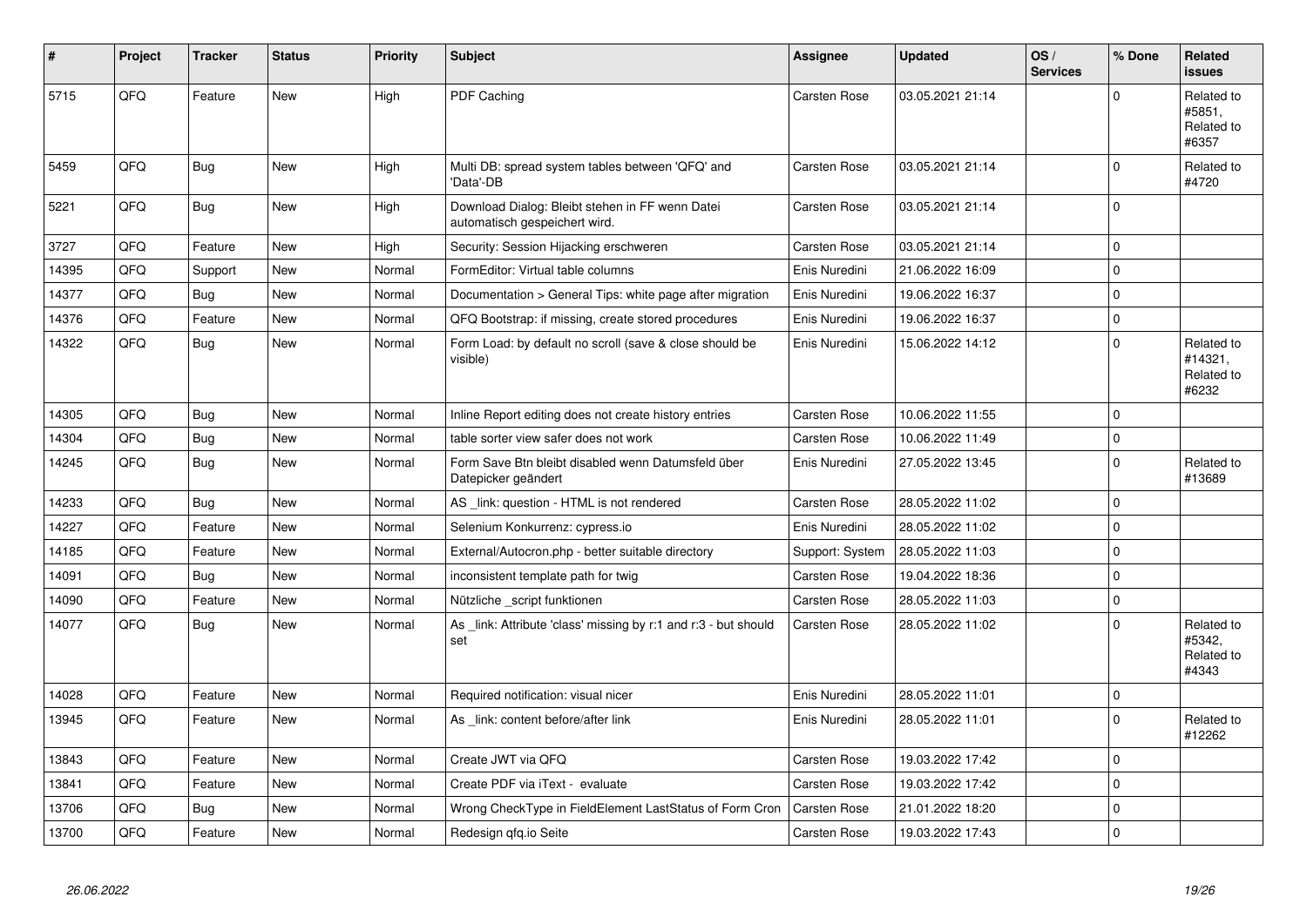| #     | Project | <b>Tracker</b> | <b>Status</b> | <b>Priority</b> | <b>Subject</b>                                                                                                                                      | <b>Assignee</b>        | <b>Updated</b>   | OS/<br><b>Services</b> | % Done      | Related<br>issues                                |
|-------|---------|----------------|---------------|-----------------|-----------------------------------------------------------------------------------------------------------------------------------------------------|------------------------|------------------|------------------------|-------------|--------------------------------------------------|
| 13689 | QFQ     | <b>Bug</b>     | <b>New</b>    | Normal          | Enter auf Eingabefeld mit ungültigem Wert führt zu blurry<br>Seite                                                                                  | Enis Nuredini          | 28.05.2022 10:53 |                        | $\Omega$    | Related to<br>#14245, Has<br>duplicate<br>#11891 |
| 13659 | QFQ     | <b>Bug</b>     | <b>New</b>    | Normal          | wrong sanitize class applied to R-store                                                                                                             | <b>Carsten Rose</b>    | 15.01.2022 14:23 |                        | $\Omega$    |                                                  |
| 13647 | QFQ     | <b>Bug</b>     | <b>New</b>    | Normal          | Autofocus funktioniert nicht auf Chrome                                                                                                             | Benjamin Baer          | 19.03.2022 17:44 |                        | $\Omega$    |                                                  |
| 13609 | QFQ     | Feature        | New           | Normal          | QFQ Introduction: Seite aufloesen                                                                                                                   | Philipp<br>Gröbelbauer | 28.05.2022 11:02 |                        | $\Omega$    |                                                  |
| 13592 | QFQ     | Bug            | New           | Normal          | QFQ Build Queue: das vergeben von Tags klappt nicht. Es<br>werden keine Releases gebaut.                                                            | Carsten Rose           | 19.03.2022 17:45 |                        | $\Omega$    |                                                  |
| 13528 | QFQ     | Bug            | <b>New</b>    | Normal          | gfg.io > releases: es wird kein neues Release angelegt                                                                                              | Benjamin Baer          | 19.03.2022 17:46 |                        | $\mathbf 0$ |                                                  |
| 13467 | QFQ     | Feature        | New           | Normal          | ChangeLog Generator                                                                                                                                 | Carsten Rose           | 19.03.2022 17:46 |                        | $\mathbf 0$ | Related to<br>#11460                             |
| 13460 | QFQ     | <b>Bug</b>     | <b>New</b>    | Normal          | Doc: Password set/reset  password should not processed<br>with 'html encode'                                                                        | Carsten Rose           | 19.03.2022 17:46 |                        | $\Omega$    |                                                  |
| 13451 | QFQ     | <b>Bug</b>     | <b>New</b>    | Normal          | Character Counter / Max Character: Problem in Safari                                                                                                | Carsten Rose           | 15.04.2022 17:18 |                        | $\Omega$    |                                                  |
| 13354 | QFQ     | Feature        | <b>New</b>    | Normal          | Using Websocket in QFQ                                                                                                                              | Carsten Rose           | 10.11.2021 15:47 |                        | $\Omega$    |                                                  |
| 13332 | QFQ     | Bug            | <b>New</b>    | Normal          | Multi Form: Required Felder werden visuell nicht markiert.                                                                                          | <b>Carsten Rose</b>    | 19.03.2022 17:47 |                        | $\mathbf 0$ |                                                  |
| 13331 | QFQ     | <b>Bug</b>     | New           | Normal          | Multi Form: Clear Icon misplaced                                                                                                                    | Carsten Rose           | 19.03.2022 17:47 |                        | $\Omega$    |                                                  |
| 12989 | QFQ     | Bug            | <b>New</b>    | Normal          | empty string does not trigger dynamic update                                                                                                        | Enis Nuredini          | 28.05.2022 11:09 |                        | $\Omega$    |                                                  |
| 12716 | QFQ     | Bug            | New           | Normal          | template group: Pattern only applied to first instance                                                                                              | Carsten Rose           | 19.03.2022 17:47 |                        | $\mathbf 0$ |                                                  |
| 12714 | QFQ     | Bug            | <b>New</b>    | Normal          | Conversion of GIF to PDF broken when GIF contains Alpha.                                                                                            | Carsten Rose           | 19.03.2022 17:49 |                        | $\Omega$    |                                                  |
| 12679 | QFQ     | Feature        | <b>New</b>    | Normal          | tablesorter: custom column width                                                                                                                    | Carsten Rose           | 16.06.2021 11:10 |                        | $\mathbf 0$ |                                                  |
| 12664 | QFQ     | Feature        | New           | Normal          | TinyMCE: report/remove malicous HTML/JS Code                                                                                                        | Carsten Rose           | 19.03.2022 17:47 |                        | $\Omega$    | Related to<br>#14320                             |
| 12632 | QFQ     | Feature        | <b>New</b>    | Normal          | TinyMCE: Prepare CSS classes for images                                                                                                             | Carsten Rose           | 04.06.2021 14:35 |                        | 100         | Blocked by<br>#12186                             |
| 12603 | QFQ     | Feature        | New           | Normal          | Dropdown (Select), Radio, checkbox:<br>itemListAlways={{!SELECT key, value}}                                                                        | Carsten Rose           | 19.03.2022 17:47 |                        | $\Omega$    |                                                  |
| 12581 | QFQ     | <b>Bug</b>     | <b>New</b>    | Normal          | Form.forward=close: Record 'new' in new browser tab ><br>save (& close) >> Form is not reloaded with new created<br>record id and stays in mode=new | Carsten Rose           | 19.03.2022 17:48 |                        | $\Omega$    |                                                  |
| 12556 | QFQ     | Feature        | <b>New</b>    | Normal          | Pills Title: colored = static or dynamic on allrequiredgiven                                                                                        | Benjamin Baer          | 19.03.2022 17:49 |                        | $\Omega$    |                                                  |
| 12520 | QFQ     | Bug            | New           | Normal          | Switch FE User: still active even FE User session expired                                                                                           | Carsten Rose           | 19.03.2022 17:48 |                        | $\mathbf 0$ |                                                  |
| 12512 | QFQ     | Bug            | New           | Normal          | Some MySQL Installation can't use 'stored procedures'                                                                                               | Carsten Rose           | 19.03.2022 17:48 |                        | $\mathbf 0$ |                                                  |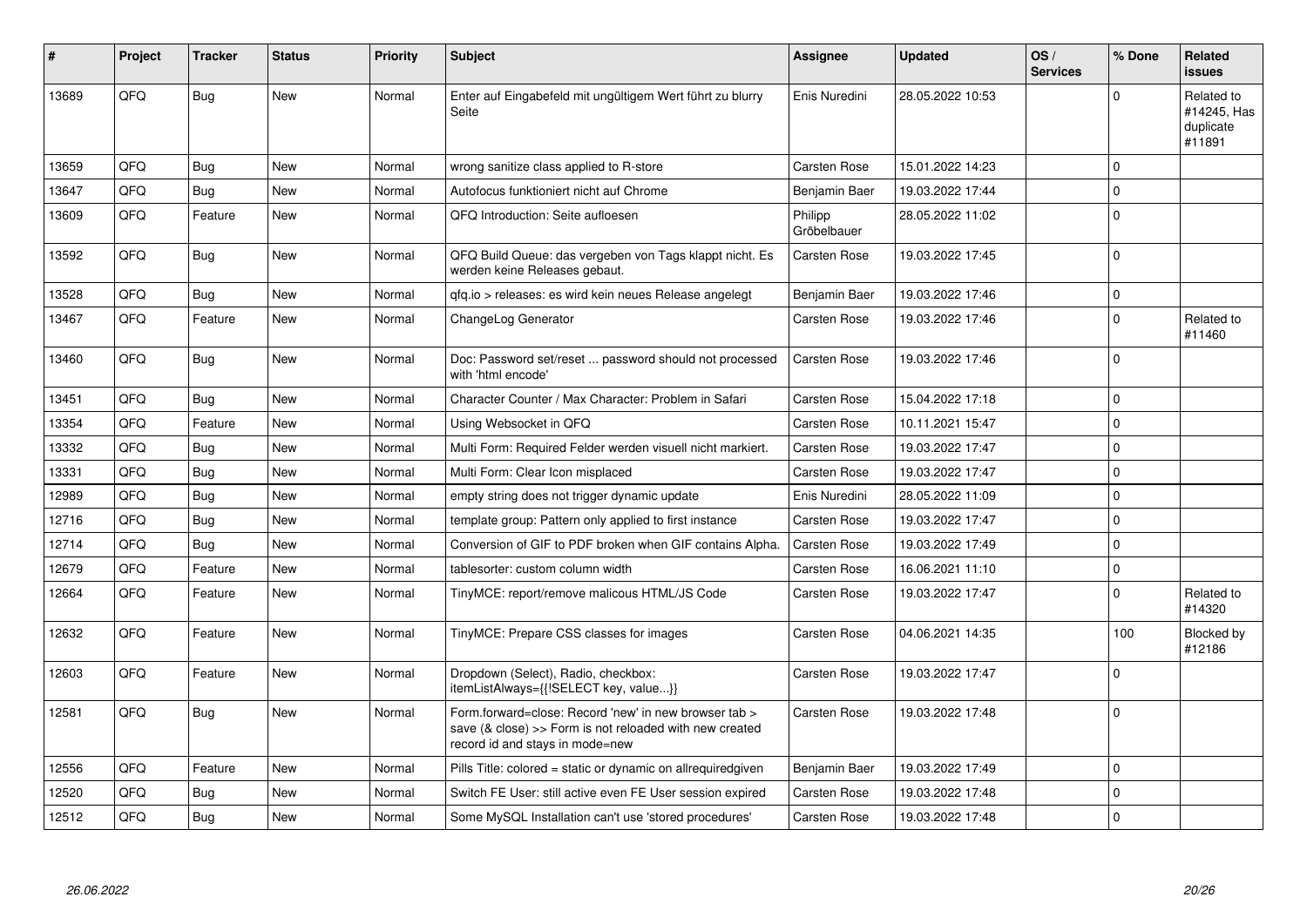| #     | Project | <b>Tracker</b> | <b>Status</b> | <b>Priority</b> | Subject                                                                                                             | <b>Assignee</b>     | <b>Updated</b>   | OS/<br><b>Services</b> | % Done              | Related<br><b>issues</b>                                              |
|-------|---------|----------------|---------------|-----------------|---------------------------------------------------------------------------------------------------------------------|---------------------|------------------|------------------------|---------------------|-----------------------------------------------------------------------|
| 12490 | QFQ     | Feature        | <b>New</b>    | Normal          | Loading Plugins in QFQ - see what tinymce does. (lazy<br>loading)                                                   | Benjamin Baer       | 08.06.2022 10:37 |                        | $\Omega$            | Related to<br>#12611.<br>Related to<br>#10013,<br>Related to<br>#7732 |
| 12480 | QFQ     | Feature        | <b>New</b>    | Normal          | If QFQ upgrade is running, block further request                                                                    | <b>Carsten Rose</b> | 03.05.2021 20:45 |                        | $\mathbf 0$         |                                                                       |
| 12477 | QFQ     | Feature        | New           | Normal          | Support for refactoring: Form, FormElement, diverse<br>Tabellen/Spalten, tt-content Records                         | Carsten Rose        | 03.05.2021 20:45 |                        | $\mathbf 0$         |                                                                       |
| 12476 | QFQ     | Feature        | New           | Normal          | clearMe: a) should trigger 'dirty', b) sticky on textarea resize                                                    | Benjamin Baer       | 04.01.2022 08:40 |                        | $\mathbf 0$         | Related to<br>#9528                                                   |
| 12474 | QFQ     | Feature        | <b>New</b>    | Normal          | Check BaseConfigURL if it is given and the the last char is '/                                                      | <b>Carsten Rose</b> | 03.05.2021 20:45 |                        | $\mathbf 0$         |                                                                       |
| 12465 | QFQ     | Feature        | <b>New</b>    | Normal          | QFQ Function: use in FE to fill StoreRecord                                                                         | <b>Carsten Rose</b> | 05.05.2021 21:58 |                        | $\mathbf 0$         |                                                                       |
| 12413 | QFQ     | Feature        | New           | Normal          | STORE_TYPO3: enhance for {{be_users.email:T}},<br>{{fe_users.email:T}}                                              | <b>Carsten Rose</b> | 03.05.2021 20:45 |                        | $\mathbf 0$         | Related to<br>#12412,<br>Related to<br>#10012                         |
| 12412 | QFQ     | Feature        | New           | Normal          | Action/Escape qualifier 'e' (empty), '0': if given, an empty<br>string (or '0') will be treated as 'not found'      | <b>Carsten Rose</b> | 08.05.2021 09:40 |                        | $\mathbf 0$         | Related to<br>#12413,<br>Related to<br>#10012                         |
| 12400 | QFQ     | Feature        | <b>New</b>    | Normal          | Tutorial ist in QFQ Doku, Wird in der Suche gefunden, es<br>gibt aber kein Menupunkt - Inhalt ueberpruefen          | Carsten Rose        | 03.05.2021 20:45 |                        | $\mathbf 0$         |                                                                       |
| 12330 | QFQ     | Feature        | New           | Normal          | Copy to input field / text area / TinyMCE                                                                           | <b>Carsten Rose</b> | 07.04.2021 09:01 |                        | $\mathbf 0$         |                                                                       |
| 12327 | QFQ     | <b>Bug</b>     | <b>New</b>    | Normal          | Copy to clipboard: Glyphicon can not be changed                                                                     | Carsten Rose        | 27.12.2021 17:59 |                        | $\mathbf 0$         |                                                                       |
| 12269 | QFQ     | Feature        | <b>New</b>    | Normal          | 2FA - Login                                                                                                         | <b>Carsten Rose</b> | 03.05.2021 20:45 |                        | $\mathbf 0$         |                                                                       |
| 12187 | QFQ     | Bug            | New           | Normal          | Trigger FormAsFile() via Report: probably problem with multi<br>DB setup                                            | <b>Carsten Rose</b> | 20.03.2021 21:20 |                        | $\mathbf 0$         |                                                                       |
| 12163 | QFQ     | Feature        | New           | Normal          | Checkbox: table wrap                                                                                                | <b>Carsten Rose</b> | 03.05.2021 20:51 |                        | $\mathbf 0$         |                                                                       |
| 12162 | QFQ     | Feature        | New           | Normal          | FE.type=sendmail: personalized mailing (several mails) via<br>template                                              | <b>Carsten Rose</b> | 03.05.2021 20:45 |                        | $\mathbf 0$         |                                                                       |
| 12156 | QFQ     | Feature        | New           | Normal          | Form: Optional disable 'leave page'                                                                                 |                     | 03.05.2021 20:45 |                        | $\mathbf 0$         |                                                                       |
| 12146 | QFQ     | Feature        | <b>New</b>    | Normal          | Autocron Job: Anzeigen wann der naechste Job ausgefuehrt   Carsten Rose<br>wird, resp das er nicht ausgefuehrt wird |                     | 15.03.2021 15:23 |                        | $\Omega$            |                                                                       |
| 12135 | QFQ     | Feature        | New           | Normal          | Subrecord: Notiz                                                                                                    |                     | 24.04.2021 16:58 |                        | $\mathbf 0$         |                                                                       |
| 12133 | QFQ     | <b>Bug</b>     | New           | Normal          | NPM, phpSpreadSheet aktualisieren                                                                                   | Carsten Rose        | 15.03.2021 09:04 |                        | $\mathsf{O}\xspace$ |                                                                       |
| 12119 | QFQ     | Feature        | New           | Normal          | AS paged: error message missing if there ist no 'r' argument                                                        | Carsten Rose        | 03.05.2021 20:51 |                        | $\mathbf 0$         |                                                                       |
| 12109 | QFQ     | Feature        | New           | Normal          | Donwload Link: Plain, SIP, Persistent Link, Peristent SIP -<br>new notation                                         | Carsten Rose        | 03.05.2021 20:45 |                        | 0                   | Related to<br>#12085                                                  |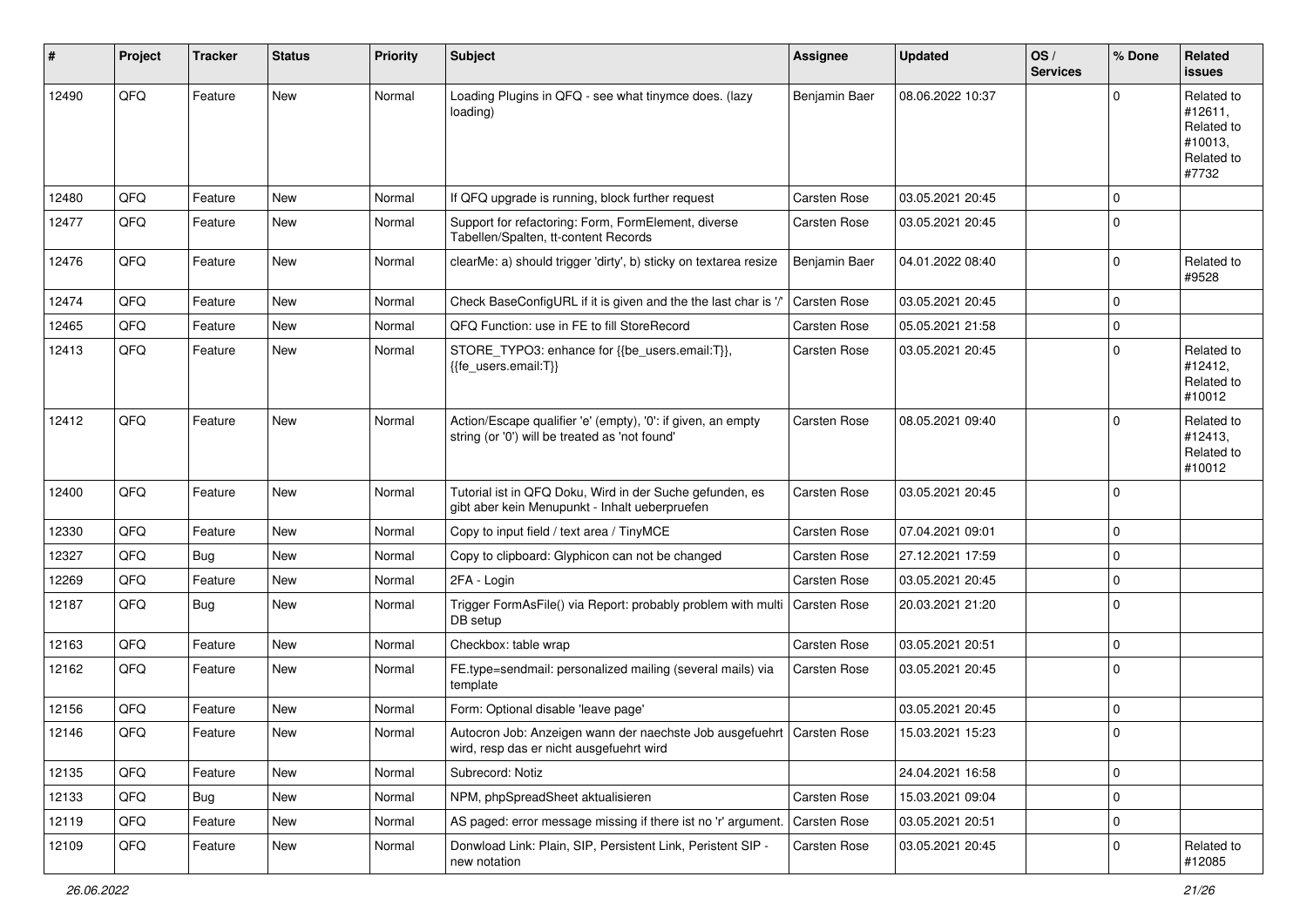| $\sharp$ | Project | <b>Tracker</b> | <b>Status</b> | <b>Priority</b> | Subject                                                                                              | <b>Assignee</b>                                        | <b>Updated</b>      | OS/<br><b>Services</b> | % Done      | Related<br><b>issues</b>                     |                      |
|----------|---------|----------------|---------------|-----------------|------------------------------------------------------------------------------------------------------|--------------------------------------------------------|---------------------|------------------------|-------------|----------------------------------------------|----------------------|
| 12045    | QFQ     | Bug            | <b>New</b>    | Normal          | templateGroup afterSave FE: Aufruf ohne<br>sglHonorFormElements funktioniert nicht                   | <b>Carsten Rose</b>                                    | 18.02.2021 16:33    |                        | $\mathbf 0$ |                                              |                      |
| 12040    | QFQ     | <b>Bug</b>     | <b>New</b>    | Normal          | FE Mode 'hidden' für zwei FEs auf einer Zeile                                                        | <b>Carsten Rose</b>                                    | 18.02.2021 10:13    |                        | $\mathbf 0$ |                                              |                      |
| 12039    | QFQ     | Feature        | New           | Normal          | Missing htmlSpecialChar() in pre processing on form submit                                           |                                                        | 18.02.2021 00:09    |                        | $\mathbf 0$ | Related to<br>#14320                         |                      |
| 12038    | QFQ     | Feature        | New           | Normal          | a) STORE_VAR: filenameOnlyStripUniq, b) SP:<br>QSTRIPUNIQ()                                          |                                                        | 17.02.2021 23:55    |                        | $\mathbf 0$ |                                              |                      |
| 12024    | QFQ     | Feature        | New           | Normal          | Excel Export: text columns by default decode<br>htmlspeciachar()                                     | <b>Carsten Rose</b>                                    | 17.02.2021 23:55    |                        | $\mathbf 0$ | Related to<br>#12022                         |                      |
| 12023    | QFQ     | Feature        | New           | Normal          | MySQL Stored Precdure: QDECODESPECIALCHAR()                                                          | Carsten Rose                                           | 16.02.2021 11:16    |                        | $\mathbf 0$ | Related to<br>#12022                         |                      |
| 11955    | QFQ     | Feature        | <b>New</b>    | Normal          | subrecord: new title option to set <th> attributes - e.g. to<br/>customize tablesorter options.</th> | attributes - e.g. to<br>customize tablesorter options. | <b>Carsten Rose</b> | 03.05.2021 20:47       |             | 0                                            | Related to<br>#11775 |
| 11892    | QFQ     | Feature        | New           | Normal          | tablesorter: columns with links are hard to order - new<br>qualifier 'Y: <ord>'</ord>                | Enis Nuredini                                          | 23.03.2022 09:22    |                        | $\mathbf 0$ |                                              |                      |
| 11775    | QFQ     | Feature        | New           | Normal          | Subrecord Tooltip pro Feld                                                                           | <b>Carsten Rose</b>                                    | 18.12.2020 15:22    |                        | $\mathbf 0$ | Related to<br>#11955                         |                      |
| 11752    | QFQ     | Bug            | New           | Normal          | checkbox renders multiple input elements with same name                                              | <b>Carsten Rose</b>                                    | 17.12.2020 14:58    |                        | $\mathbf 0$ | Related to<br>#11750                         |                      |
| 11747    | QFQ     | Feature        | New           | Normal          | Maintenance Page with Redirect                                                                       | <b>Carsten Rose</b>                                    | 03.05.2021 20:47    |                        | $\mathbf 0$ | Related to<br>#11741                         |                      |
| 11716    | QFQ     | Feature        | <b>New</b>    | Normal          | Form an beliebiger Stelle im Report anzeigen                                                         |                                                        | 09.12.2020 09:47    |                        | $\mathbf 0$ |                                              |                      |
| 11715    | QFQ     | Bug            | New           | Normal          | acceptZeroAsRequired and requiredOffButMark do not<br>coincide                                       |                                                        | 08.12.2020 12:13    |                        | $\mathbf 0$ |                                              |                      |
| 11702    | QFQ     | Feature        | New           | Normal          | HTML Special Char makes no sense for 'allbut' if '&' is<br>forbidden                                 | <b>Carsten Rose</b>                                    | 07.12.2021 16:35    |                        | $\mathbf 0$ | Related to<br>#5112,<br>Related to<br>#14320 |                      |
| 11695    | QFQ     | Bug            | <b>New</b>    | Normal          | MultiForm required FE Error                                                                          | <b>Carsten Rose</b>                                    | 04.12.2020 13:34    |                        | $\mathbf 0$ |                                              |                      |
| 11668    | QFQ     | Bug            | New           | Normal          | Play function.sql - problem with mysql                                                               | <b>Carsten Rose</b>                                    | 03.05.2021 20:48    |                        | $\mathbf 0$ |                                              |                      |
| 11667    | QFQ     | <b>Bug</b>     | <b>New</b>    | Normal          | MySQL mariadb-server-10.3: Incorrect datetime value                                                  | <b>Carsten Rose</b>                                    | 03.05.2021 20:48    |                        | $\mathbf 0$ |                                              |                      |
| 11535    | QFQ     | Feature        | New           | Normal          | Ability to create SQL columns in frontend QFQ forms                                                  |                                                        | 17.11.2020 12:11    |                        | $\mathbf 0$ |                                              |                      |
| 11534    | QFG     | Feature        | New           | Normal          | Report: Action on selected rows - Table batchprocessing<br>feature                                   |                                                        | 18.11.2020 08:15    |                        | 0           |                                              |                      |
| 11523    | QFQ     | Feature        | New           | Normal          | Mit dynamic Update erkennen, ob Upload gemacht wurde                                                 | Carsten Rose                                           | 13.11.2020 15:07    |                        | $\mathbf 0$ | Related to<br>#9533                          |                      |
| 11522    | QFQ     | Bug            | New           | Normal          | Aus/Einblenden von Reitern                                                                           |                                                        | 13.11.2020 14:58    |                        | $\mathbf 0$ |                                              |                      |
| 11516    | QFG     | Feature        | New           | Normal          | Multi Page Form (Previous/Next Buttons)                                                              | Carsten Rose                                           | 16.03.2021 17:52    |                        | $\pmb{0}$   |                                              |                      |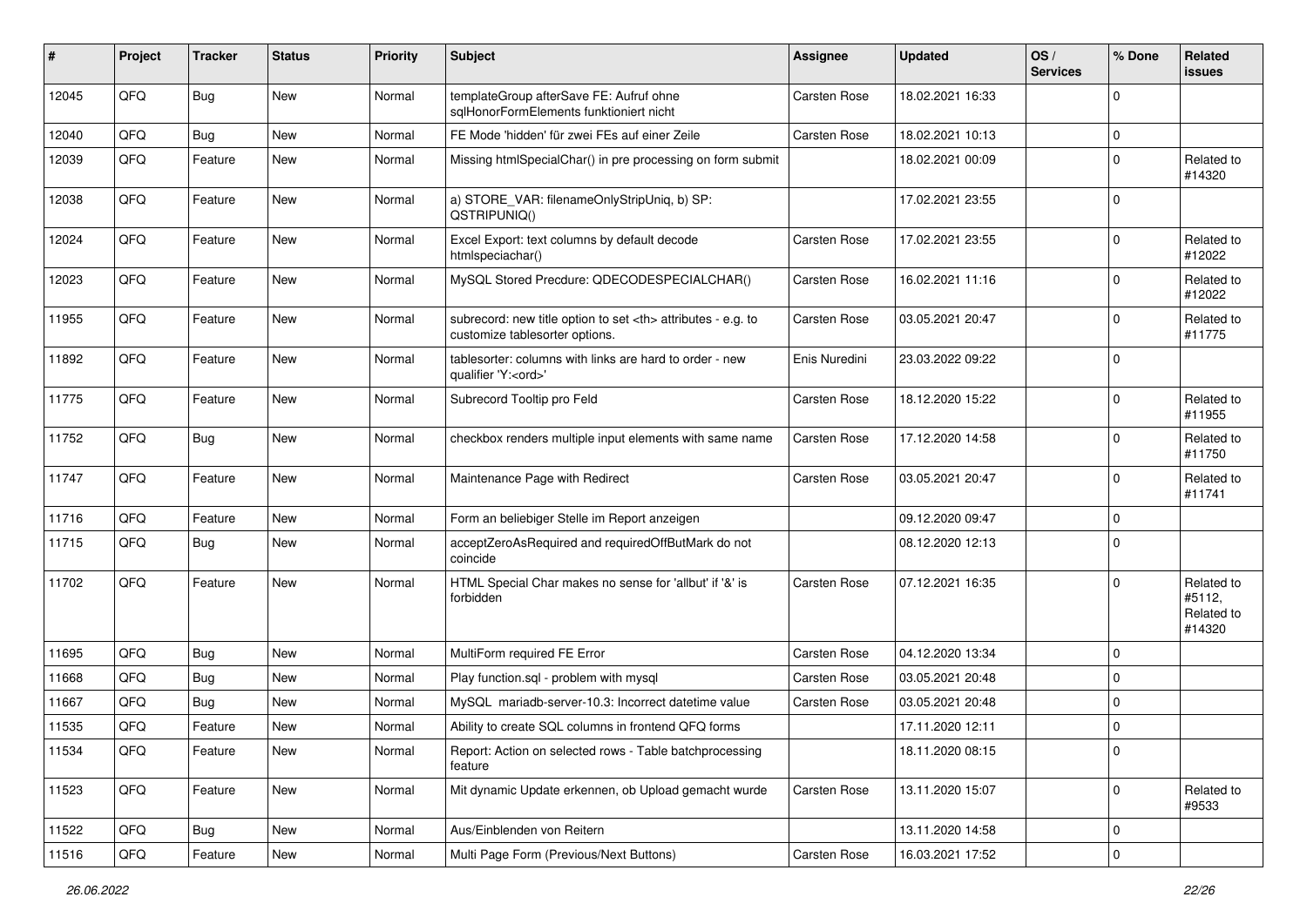| $\pmb{\sharp}$ | Project | <b>Tracker</b> | <b>Status</b> | <b>Priority</b> | <b>Subject</b>                                                                      | Assignee            | <b>Updated</b>   | OS/<br><b>Services</b> | % Done       | Related<br><b>issues</b>                                             |
|----------------|---------|----------------|---------------|-----------------|-------------------------------------------------------------------------------------|---------------------|------------------|------------------------|--------------|----------------------------------------------------------------------|
| 11504          | QFQ     | Feature        | <b>New</b>    | Normal          | Dynamic Update: Button text update for 'Save',' Close' &<br>'Delete'                | Carsten Rose        | 12.11.2020 23:44 |                        | $\Omega$     |                                                                      |
| 11460          | QFQ     | Feature        | <b>New</b>    | Normal          | Easier creation of changelog: gitchangelog                                          | Carsten Rose        | 12.06.2021 10:20 |                        | $\Omega$     | Related to<br>#13467                                                 |
| 11239          | QFQ     | Bug            | <b>New</b>    | Normal          | Radiobutton (plain): horizontales Rendern abhängig vom<br>Datentyp in der Datenbank | Carsten Rose        | 30.09.2020 18:37 |                        | $\Omega$     |                                                                      |
| 11080          | QFQ     | Feature        | <b>New</b>    | Normal          | Send MQTT messages                                                                  | <b>Carsten Rose</b> | 29.08.2020 19:49 |                        | $\mathbf 0$  |                                                                      |
| 10996          | QFQ     | Feature        | <b>New</b>    | Normal          | Download video via sip: no seek                                                     | Carsten Rose        | 12.08.2020 14:18 |                        | $\mathbf{0}$ |                                                                      |
| 10979          | QFQ     | Feature        | <b>New</b>    | Normal          | Ajax Calls an API - dataReport                                                      | Carsten Rose        | 11.05.2022 12:15 |                        | $\Omega$     |                                                                      |
| 10976          | QFQ     | Feature        | <b>New</b>    | Normal          | Excel Export Verbesserungen                                                         | Carsten Rose        | 06.08.2020 10:56 |                        | $\Omega$     |                                                                      |
| 10937          | QFQ     | <b>Bug</b>     | <b>New</b>    | Normal          | Fehler mit abhängigen Select- Feldern beim Positionieren                            | Carsten Rose        | 12.11.2020 23:45 |                        | $\Omega$     |                                                                      |
| 10890          | QFQ     | <b>Bug</b>     | <b>New</b>    | Normal          | AutoCron hangs                                                                      |                     | 20.07.2020 13:56 |                        | $\mathbf 0$  |                                                                      |
| 10874          | QFQ     | Feature        | New           | Normal          | Erstellen eines Foreign Keys in der Tabelle "FormElement"                           |                     | 13.07.2020 10:11 |                        | $\Omega$     |                                                                      |
| 10819          | QFQ     | Feature        | New           | Normal          | Persistent SIP - second try                                                         | Carsten Rose        | 29.06.2020 23:02 |                        | $\mathbf{0}$ | Related to<br>#6261                                                  |
| 10763          | QFQ     | Feature        | <b>New</b>    | Normal          | form accessed and submitted despite logout?                                         |                     | 16.06.2020 11:43 |                        | $\Omega$     |                                                                      |
| 10759          | QFQ     | <b>Bug</b>     | <b>New</b>    | Normal          | emptyMeansNull - Feld falsch aktualisiert                                           |                     | 12.11.2020 23:45 |                        | $\mathbf 0$  |                                                                      |
| 10714          | QFQ     | Feature        | New           | Normal          | multi Table Form                                                                    | Carsten Rose        | 16.03.2021 18:44 |                        | $\Omega$     |                                                                      |
| 10704          | QFQ     | <b>Bug</b>     | <b>New</b>    | Normal          | wkhtml problem rendering fullCalendar.js / fabric.js >><br>successor: puppeteer     | Carsten Rose        | 12.11.2020 23:45 |                        | $\mathbf{0}$ | Related to<br>#5024,<br>Related to<br>#4650,<br>Related to<br>#10715 |
| 10658          | QFQ     | <b>Bug</b>     | <b>New</b>    | Normal          | processReadOnly broken                                                              | <b>Carsten Rose</b> | 27.05.2020 17:55 |                        | 0            |                                                                      |
| 10593          | QFQ     | Feature        | New           | Normal          | label2: text behind input element                                                   | Carsten Rose        | 16.05.2020 10:57 |                        | $\Omega$     |                                                                      |
| 10588          | QFQ     | <b>Bug</b>     | <b>New</b>    | Normal          | typeahed Tag: Doku anpassen                                                         | Carsten Rose        | 12.11.2020 23:45 |                        | $\mathbf 0$  |                                                                      |
| 10463          | QFQ     | Feature        | <b>New</b>    | Normal          | Report_link: expliztes setzen von HTML Tags (Bedarf fuer<br>'data-selenium' & 'id') | Enis Nuredini       | 23.03.2022 09:23 |                        | $\Omega$     | Related to<br>#7648                                                  |
| 10384          | QFQ     | Feature        | <b>New</b>    | Normal          | Parameter Exchange QFQ Instances                                                    |                     | 07.05.2020 09:38 |                        | $\Omega$     |                                                                      |
| 10345          | QFQ     | Feature        | New           | Normal          | Templates - Patterns QFQ Style                                                      |                     | 03.05.2021 21:01 |                        | $\Omega$     | Related to<br>#10713                                                 |
| 10324          | QFQ     | <b>Bug</b>     | <b>New</b>    | Normal          | Excel Export mit Template funktioniert nur, wenn Template<br>vor uid kommt          |                     | 30.03.2020 11:20 |                        | $\mathbf{0}$ | Related to<br>#10257                                                 |
| 10322          | QFQ     | <b>Bug</b>     | New           | Normal          | FormElement / Radio: missing column 'enum' >> FE not<br>reported                    | Carsten Rose        | 07.05.2020 09:37 |                        | $\Omega$     |                                                                      |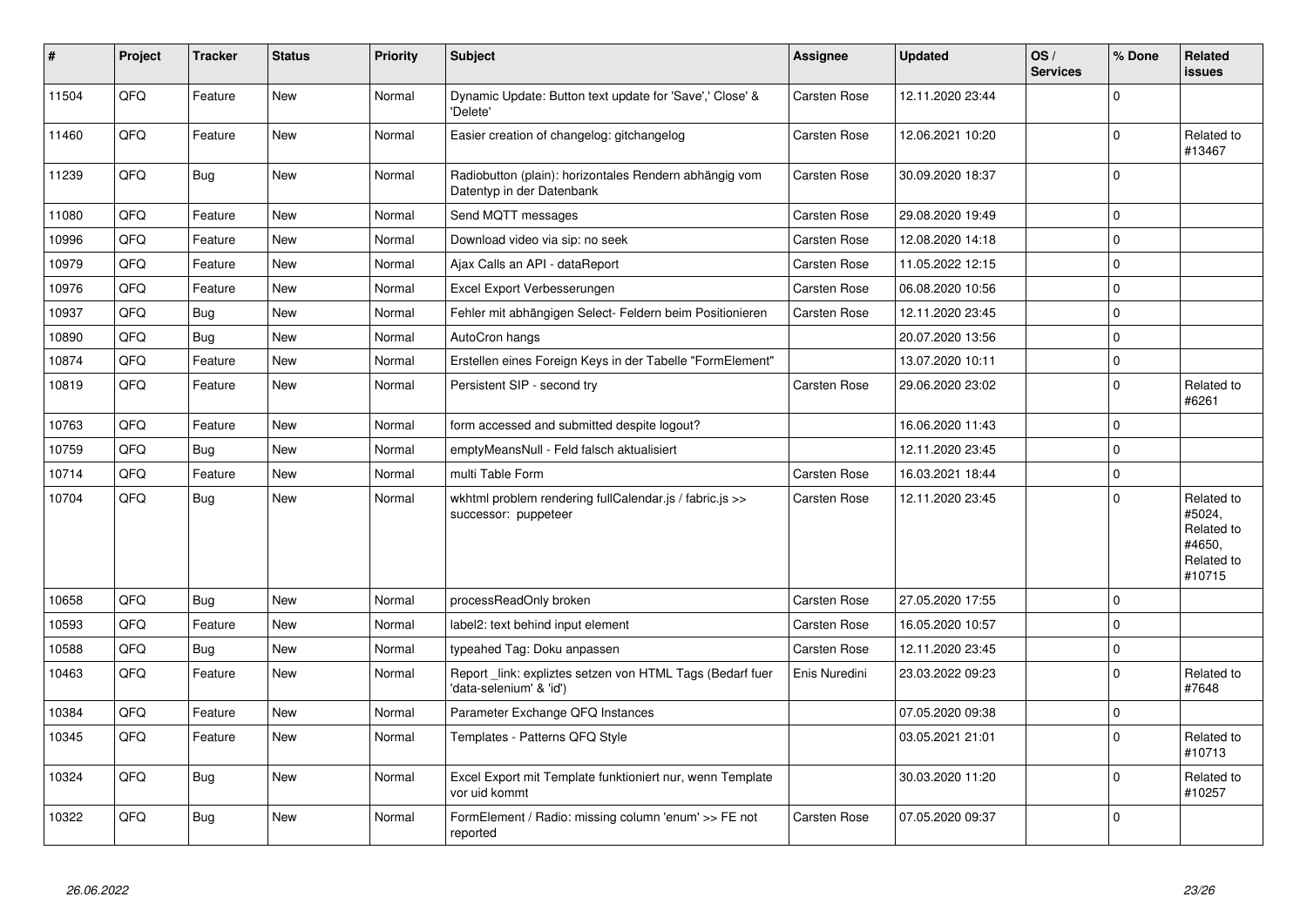| ∦     | Project | <b>Tracker</b> | <b>Status</b> | <b>Priority</b> | Subject                                                                                                                               | <b>Assignee</b>     | <b>Updated</b>   | OS/<br><b>Services</b> | % Done      | <b>Related</b><br>issues                                             |
|-------|---------|----------------|---------------|-----------------|---------------------------------------------------------------------------------------------------------------------------------------|---------------------|------------------|------------------------|-------------|----------------------------------------------------------------------|
| 10119 | QFQ     | Feature        | New           | Normal          | Dropdown (selectlist) & TypeAhead: format and catagorize<br>list                                                                      | <b>Carsten Rose</b> | 07.05.2020 09:36 |                        | $\mathbf 0$ |                                                                      |
| 10115 | QFQ     | Feature        | New           | Normal          | TypeAhead: static list                                                                                                                | <b>Carsten Rose</b> | 26.02.2020 16:42 |                        | 100         |                                                                      |
| 10082 | QFQ     | <b>Bug</b>     | New           | Normal          | FE.type=SELECT - 'sanatize' Class                                                                                                     | <b>Carsten Rose</b> | 07.05.2020 09:36 |                        | $\mathbf 0$ | Related to<br>#10081                                                 |
| 10080 | QFQ     | Feature        | New           | Normal          | Popup on 'save' / 'close': configure dialog (answer<br>yes/no/cancle/)                                                                | <b>Carsten Rose</b> | 28.03.2021 20:52 |                        | $\mathbf 0$ | Is duplicate<br>of #12262                                            |
| 10014 | QFQ     | Feature        | <b>New</b>    | Normal          | Manual.rst: describe behaviour and process order of<br>fillStoreVar, slaveId, sqlBefore,                                              | Carsten Rose        | 01.02.2020 22:31 |                        | $\mathbf 0$ |                                                                      |
| 9983  | QFQ     | Feature        | <b>New</b>    | Normal          | Report Notation: new keyword 'range'                                                                                                  | <b>Carsten Rose</b> | 01.02.2020 15:55 |                        | $\mathbf 0$ |                                                                      |
| 9927  | QFQ     | Feature        | New           | Normal          | QFQ Update: a) Update nur machen wenn BE User<br>eingeloggt ist., b) Bei Fehler genaue Meldung welcher<br>Updateschritt Probleme hat. | <b>Carsten Rose</b> | 22.01.2020 12:59 |                        | $\mathbf 0$ |                                                                      |
| 9855  | QFQ     | <b>Bug</b>     | <b>New</b>    | Normal          | <b>Required Check</b>                                                                                                                 |                     | 01.02.2020 15:56 |                        | $\mathbf 0$ |                                                                      |
| 9853  | QFQ     | Feature        | <b>New</b>    | Normal          | Check das SQL / QFQ / Mail Logfile geschrieben wird                                                                                   |                     | 09.01.2020 11:15 |                        | $\mathbf 0$ |                                                                      |
| 9811  | QFQ     | Feature        | New           | Normal          | Report: tag every n'th row                                                                                                            | <b>Carsten Rose</b> | 01.02.2020 23:22 |                        | $\mathbf 0$ |                                                                      |
| 9783  | QFQ     | <b>Bug</b>     | <b>New</b>    | Normal          | Email with special characters                                                                                                         | <b>Carsten Rose</b> | 01.02.2020 23:22 |                        | $\mathbf 0$ |                                                                      |
| 9781  | QFQ     | Feature        | <b>New</b>    | Normal          | Button: CSS class to make buttons smaller                                                                                             | <b>Carsten Rose</b> | 01.02.2020 23:22 |                        | $\mathbf 0$ |                                                                      |
| 9777  | QFQ     | Feature        | New           | Normal          | Logging QFQ Variables                                                                                                                 | <b>Carsten Rose</b> | 16.12.2019 17:17 |                        | $\mathbf 0$ |                                                                      |
| 9773  | QFQ     | <b>Bug</b>     | <b>New</b>    | Normal          | form.parameter.formModeGlobal=requiredOff                                                                                             | <b>Carsten Rose</b> | 01.02.2020 15:56 |                        | $\mathbf 0$ |                                                                      |
| 9707  | QFQ     | Feature        | New           | Normal          | SIP security: encode pageld and check pageld on decode                                                                                | <b>Carsten Rose</b> | 01.02.2020 23:22 |                        | $\mathbf 0$ |                                                                      |
| 9706  | QFQ     | Feature        | New           | Normal          | Multi File Upload (hidden template group)                                                                                             | Carsten Rose        | 01.02.2020 23:22 |                        | $\mathbf 0$ | Related to<br>#7521,<br>Related to<br>#5562,<br>Related to<br>#13330 |
| 9602  | QFQ     | Feature        | New           | Normal          | Form definition as JSON                                                                                                               | <b>Carsten Rose</b> | 01.02.2020 23:21 |                        | $\mathbf 0$ | Related to<br>#9600                                                  |
| 9537  | QFQ     | Feature        | <b>New</b>    | Normal          | FormEditor: Edit fieldset in FrontEnd                                                                                                 | <b>Carsten Rose</b> | 01.02.2020 23:22 |                        | $\mathbf 0$ |                                                                      |
| 9533  | QFQ     | Bug            | <b>New</b>    | Normal          | FE.type=upload: Check in 'beforeSave' if upload is given                                                                              | <b>Carsten Rose</b> | 01.02.2020 23:22 |                        | $\mathbf 0$ | Related to<br>#11523                                                 |
| 9352  | QFQ     | Feature        | New           | Normal          | FE 'Native' fire slaveld, sqlAfter, sqlIns                                                                                            | Carsten Rose        | 01.02.2020 23:22 |                        | $\mathbf 0$ |                                                                      |
| 9348  | QFQ     | Feature        | New           | Normal          | defaultThumbnailSize: pre render thumbnails                                                                                           | Carsten Rose        | 12.06.2021 09:05 |                        | $\mathbf 0$ |                                                                      |
| 9317  | QFQ     | <b>Bug</b>     | New           | Normal          | FE.type=note: with dynamic show/hidden an empty label<br>causes trouble                                                               | Carsten Rose        | 01.02.2020 23:22 |                        | $\mathbf 0$ |                                                                      |
| 9275  | QFO     | <b>Bug</b>     | New           | Normal          | autcron: t3 page, which takes to long to respond, is not<br>reported properly                                                         | Carsten Rose        | 01.02.2020 23:22 |                        | 100         |                                                                      |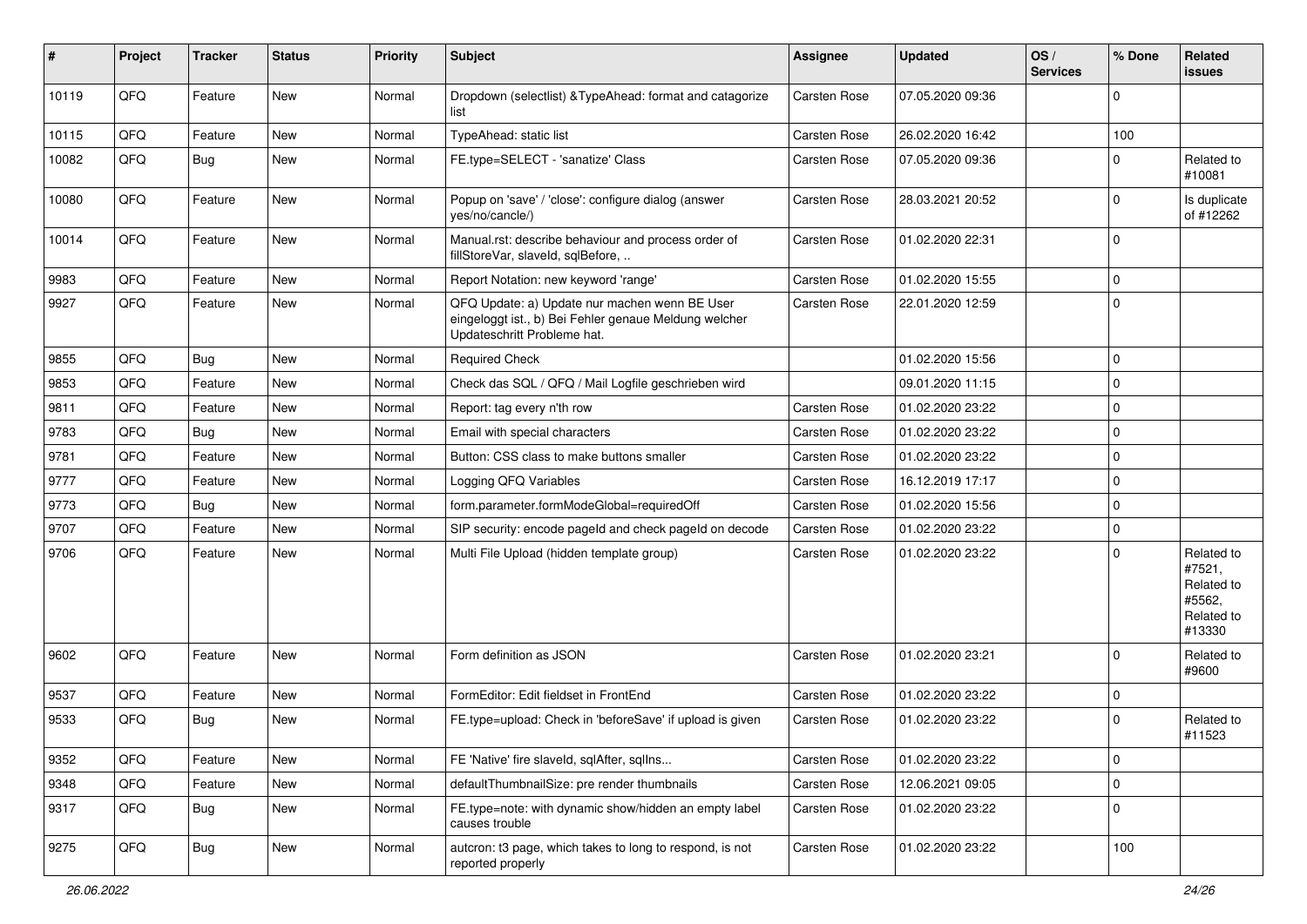| ∦    | Project | <b>Tracker</b> | <b>Status</b> | <b>Priority</b> | Subject                                                                                                | <b>Assignee</b>     | <b>Updated</b>   | OS/<br><b>Services</b> | % Done      | <b>Related</b><br>issues |
|------|---------|----------------|---------------|-----------------|--------------------------------------------------------------------------------------------------------|---------------------|------------------|------------------------|-------------|--------------------------|
| 9221 | QFQ     | Feature        | <b>New</b>    | Normal          | typeAhead: Zeichenlimite ausschalten                                                                   | <b>Carsten Rose</b> | 08.05.2021 17:06 |                        | $\mathbf 0$ |                          |
| 9208 | QFQ     | Feature        | New           | Normal          | Manage 'recent' records                                                                                | <b>Carsten Rose</b> | 01.02.2020 23:22 |                        | $\mathbf 0$ |                          |
| 9177 | QFQ     | <b>Bug</b>     | New           | Normal          | Bug? QFQ tries to save an action FE, which has real<br>existing column name                            | Carsten Rose        | 01.02.2020 23:22 |                        | $\mathbf 0$ |                          |
| 9136 | QFQ     | Feature        | New           | Normal          | Create ZIP files with dynamic PDFs                                                                     | <b>Carsten Rose</b> | 01.02.2020 23:22 |                        | $\mathbf 0$ |                          |
| 9129 | QFQ     | Feature        | New           | Normal          | sqlValidate: Message as notification, not as error                                                     | <b>Carsten Rose</b> | 01.02.2020 23:22 |                        | $\mathbf 0$ | Related to<br>#9128      |
| 9128 | QFQ     | Feature        | <b>New</b>    | Normal          | Error Message: not replaced variables- a) replace back to<br>'{{', b) underline                        | Carsten Rose        | 01.02.2020 23:22 |                        | $\mathbf 0$ | Related to<br>#9129      |
| 9127 | QFQ     | <b>Bug</b>     | New           | Normal          | Error Message: change 'roll over' color - text not readable                                            | <b>Carsten Rose</b> | 01.02.2020 23:22 |                        | $\mathbf 0$ |                          |
| 9077 | QFQ     | <b>Bug</b>     | New           | Normal          | typeAheadSql: report broken SQL                                                                        | <b>Carsten Rose</b> | 01.02.2020 23:22 |                        | $\mathbf 0$ |                          |
| 9013 | QFQ     | Bug            | <b>New</b>    | Normal          | Error in Twig template not handled                                                                     | <b>Carsten Rose</b> | 20.10.2021 13:43 |                        | $\mathbf 0$ |                          |
| 8975 | QFQ     | Feature        | New           | Normal          | Report Notation: 2.0                                                                                   | <b>Carsten Rose</b> | 01.02.2020 23:22 |                        | $\mathbf 0$ | Related to<br>#8963      |
| 8806 | QFQ     | Feature        | <b>New</b>    | Normal          | SQL Function nl2br                                                                                     | <b>Carsten Rose</b> | 01.02.2020 23:22 |                        | $\mathbf 0$ |                          |
| 8719 | QFQ     | Feature        | New           | Normal          | extraButtonLock: add support for 0/1                                                                   | Carsten Rose        | 01.02.2020 23:22 |                        | $\mathbf 0$ |                          |
| 8702 | QFQ     | Feature        | New           | Normal          | Load Record which is locked: missing user info                                                         | <b>Carsten Rose</b> | 11.12.2019 16:16 |                        | $\mathbf 0$ | Related to<br>#9789      |
| 8336 | QFQ     | Feature        | New           | Normal          | Form > modified > Close New: a) Optional disable popup, b)<br>custom text, c) mode on save: close stay | <b>Carsten Rose</b> | 01.02.2020 23:22 |                        | $\mathbf 0$ | Related to<br>#8335      |
| 8217 | QFQ     | Feature        | New           | Normal          | if-elseif-else construct                                                                               | <b>Carsten Rose</b> | 16.03.2021 18:41 |                        | $\mathbf 0$ | Related to<br>#10716     |
| 8187 | QFQ     | Feature        | New           | Normal          | Subrecord: enable/hide new button - make new/edit/delete<br>customizeable.                             | <b>Carsten Rose</b> | 06.03.2021 18:44 |                        | $\mathbf 0$ | Related to<br>#11326     |
| 8089 | QFQ     | Feature        | New           | Normal          | Copy/Paste for FormElements                                                                            | Carsten Rose        | 01.02.2020 23:22 |                        | $\mathbf 0$ |                          |
| 8049 | QFQ     | <b>Bug</b>     | <b>New</b>    | Normal          | FE.type=note, column 'value': text moves some pixel to top<br>after save                               | <b>Carsten Rose</b> | 01.02.2020 23:22 |                        | $\mathbf 0$ |                          |
| 7924 | QFQ     | Feature        | <b>New</b>    | Normal          | Radio/Checkbox with Tooltip                                                                            | <b>Carsten Rose</b> | 01.02.2020 23:22 |                        | $\mathbf 0$ |                          |
| 7920 | QFQ     | Feature        | New           | Normal          | FE: Syntax Highlight, Zeinlenumbruch                                                                   | <b>Carsten Rose</b> | 01.02.2020 10:03 |                        | $\mathbf 0$ |                          |
| 7890 | QFQ     | Bug            | New           | Normal          | FormElement 'required': extraButtonInfo not aligned                                                    | <b>Carsten Rose</b> | 11.06.2021 21:17 |                        | $\mathbf 0$ | Related to<br>#11517     |
| 7812 | QFQ     | Feature        | New           | Normal          | FE 'Subrecord' - new option 'subrecordShowFilter',<br>'subrecordPaging'                                | <b>Carsten Rose</b> | 01.02.2020 23:22 |                        | $\mathbf 0$ |                          |
| 7795 | QFQ     | Bug            | New           | Normal          | Readonly Form: Typeahead-Felder                                                                        | <b>Carsten Rose</b> | 01.02.2020 23:22 |                        | $\mathbf 0$ |                          |
| 7685 | QFQ     | <b>Bug</b>     | New           | Normal          | Open FormElement from QFQ error message and save<br>modified record: error about missing {{formId:F}}  | Carsten Rose        | 01.02.2020 23:22 |                        | $\mathbf 0$ |                          |